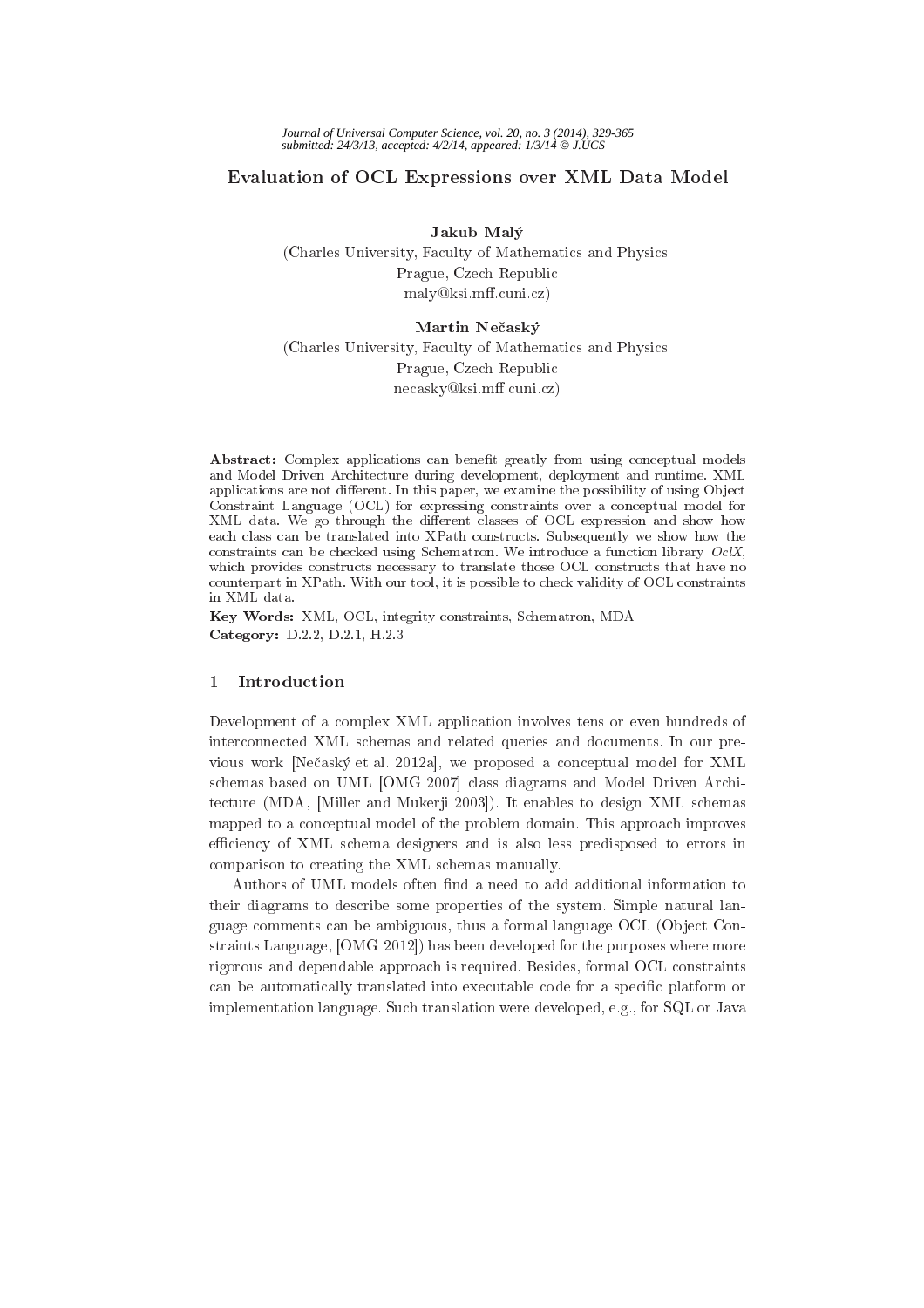by the works of [TUD 2012]. The generated code can be used to verify validity of the constraints in the running system. This way, OCL can become a very powerful tool in Model Driven Development [Miller and Mukerji 2003] scenarios, stepping in those situations where some significant system property cannot be expressed using only the diagrams by themselves.

In our research, we focus on the XML platform. XML platform has its own toolset (so called XML stack) for solving analogous issues. Tree grammar languages [Murata et al. 2005] (XML Schema, Relax NG, etc.) can be used to define structural properties of the XML data used in the system. Properties regarding the values and content of used data are checked by Schematron [ISO 2006] schemas. XSLT [W3C 2012c] plays the role of the programming language and XPath [W3C 2011] is the ground expression language of the XML platform.

In this paper, we show how OCL can be used for modelling XML applications and incorporated with our XML schema management approach. We propose a general algorithm for translating OCL into the expression language for XML -XPath. We extend our (structural) schema modelling framework and show how XML data can be validated using Schematron schemas generated from OCL constraints. With our approach, OCL constraint defined at the abstract layer can be reused for generating code for constraint verification in XML documents. It is no longer necessary to rewrite the constraint manually. Our approach therefore reduces both the costs of development and scope for errors.

The rest of this paper is organized as follows. In [Section 2], we formally introduce our conceptual model for XML schemas and show how integrity constraints can be defined. In [Section 3-5], we describe the mechanism of translation of OCL expressions to XPath expressions. In [Section 6], we show how to translate attributes and functions defined in OCL. In [Section 7], we prove that the introduced translation mechanism is complete and sound. [Section 8] presents our experimental implementation. In [Section 9] we relate to the existing work and in [Section 10] we conclude and indicate our future research.

## $\overline{2}$ **Enriching Model with Constraints**

In this section, we show how integrity constraints (ICs) can be defined for XML schemas. In our approach, we model XML schemas using extended UML class diagrams at two levels, called Platform-Independent Model (PIM) and Platform-Specific Model (PSM).

## **Structural Model**  $2.1$

We use UML class diagrams at the PIM level to create an abstract model of the system. In this paper, we focus primarily on the PSM level. At the PSM level, the user can define several PSM schemas. The purpose of the PSM level is to model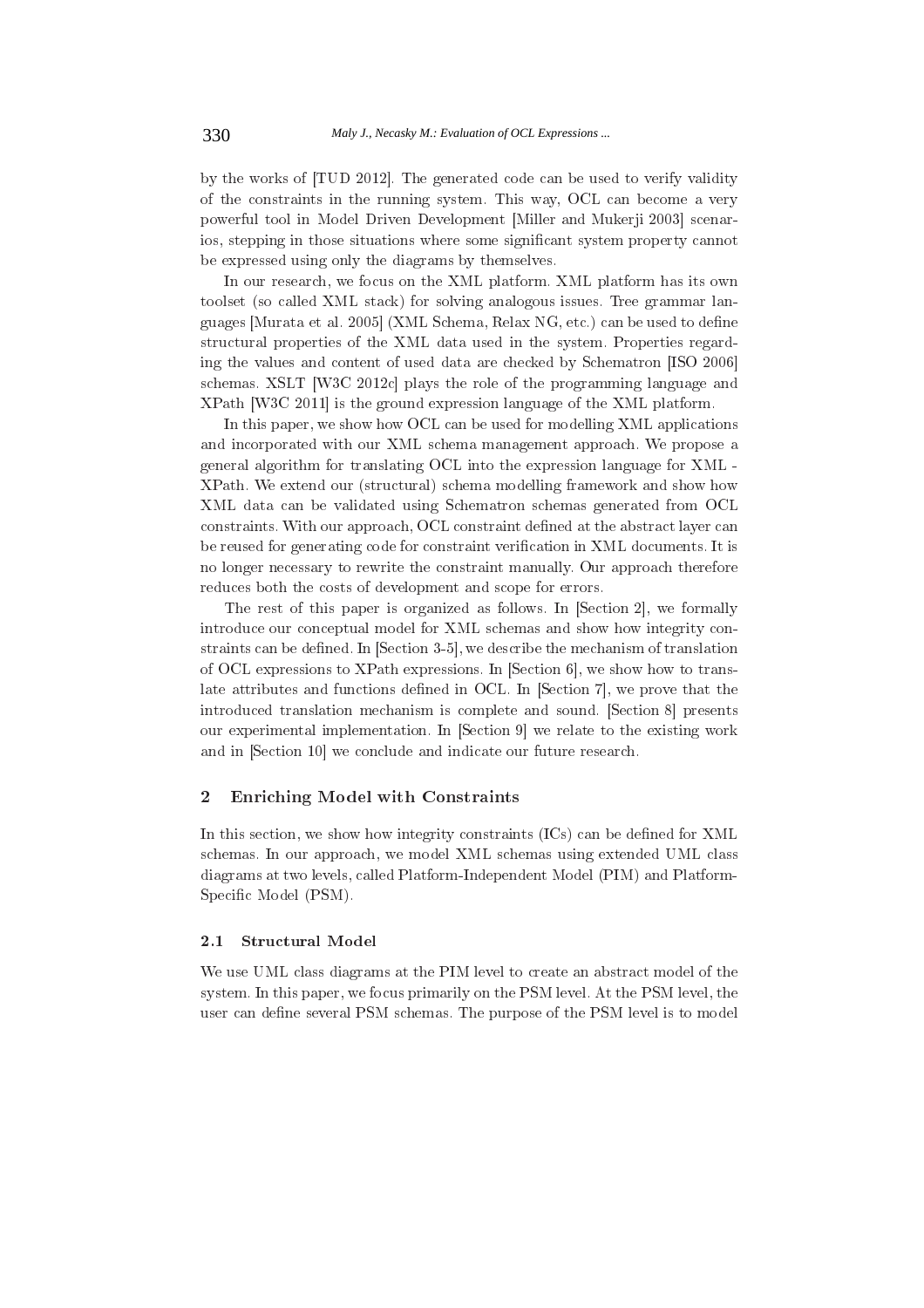

1E < < \$
  %&

and the contract of the contract of the contract of the contract of the contract of the contract of the contract of the contract of the contract of the contract of the contract of the contract of the contract of the contra  $\mathbf{f}$  for  $\mathbf{f}$  and  $\mathbf{f}$  for  $\mathbf{f}$  for  $\mathbf{f}$  for  $\mathbf{f}$  for  $\mathbf{f}$  for  $\mathbf{f}$ starts from the PIM level. Briefly, a PSM schema models how a part of the PIM  $\mathbf{B}$  $\mathcal{L} = \{ \mathbf{w}_1, \mathbf{w}_2, \ldots, \mathbf{w}_n \}$  , where  $\mathcal{L} = \{ \mathbf{w}_1, \mathbf{w}_2, \ldots, \mathbf{w}_n \}$  %&  $\mathbf{M}$  , and a set of  $\mathbf{M}$  , and  $\mathbf{M}$  , and  $\mathbf{M}$  , and  $\mathbf{M}$  , and  $\mathbf{M}$  , and  $\mathbf{M}$  , and  $\mathbf{M}$  , and  $\mathbf{M}$  , and  $\mathbf{M}$  , and  $\mathbf{M}$  , and  $\mathbf{M}$  , and  $\mathbf{M}$  , and  $\mathbf{M}$  , and  $\$  
 %& < #; %<# +B8- /01/2" \$ ,4" 

) %& 
 \$ & %& \* +,-. 
 /01/2 purposes of this paper, we will use [Def. 1] for PSM schemas. We mark PSM \*

 ( ( \* \*
 ( 
 \* 

 \*

**Definition 1.** A platform-specific (PSM) schema is a tuple  $\mathcal{S}' = (\mathcal{S}'_c, \mathcal{S}'_a, \mathcal{S}'_r, \mathcal{C}'_{\mathcal{S}'} )$ re menghama naha tahun 1973 menjadi menyanyi menyanyi selah selah tahun panggalang tahun 1973. Selain sahiji d cific class  $\mathcal{C}_{\mathcal{S}'}' \in \mathcal{S}_{c}'$  called *schema class.* 

- $\begin{aligned} \text{The case } C' \in \mathcal{S}'_c \text{ has a name assigned by function } name, \text{ parent association} \end{aligned}$ 
 $\blacksquare$ . The contract of the contract of the contract of the contract of the contract of the contract of the contract of the contract of the contract of the contract of the contract of the contract of the contract of the c
- $A' \in \mathcal{S}'_a$  has a name, data type, cardinality and XML form assigned by functions name, type, card and xform, respectively. xform(A' by functions *name*, *type*, *card* and *xform*, respectively. *xform*( $A'$ )  $\in$  {*e*, *a*}.<br>Attribute is associated with a class from  $S'_{c}$  by function *class*.
- Association  $R' \in \mathcal{S}'_r$  is a pair  $R' = (E'_1, E'_2)$ , where  $E'_1$  and  $E'_2$  are called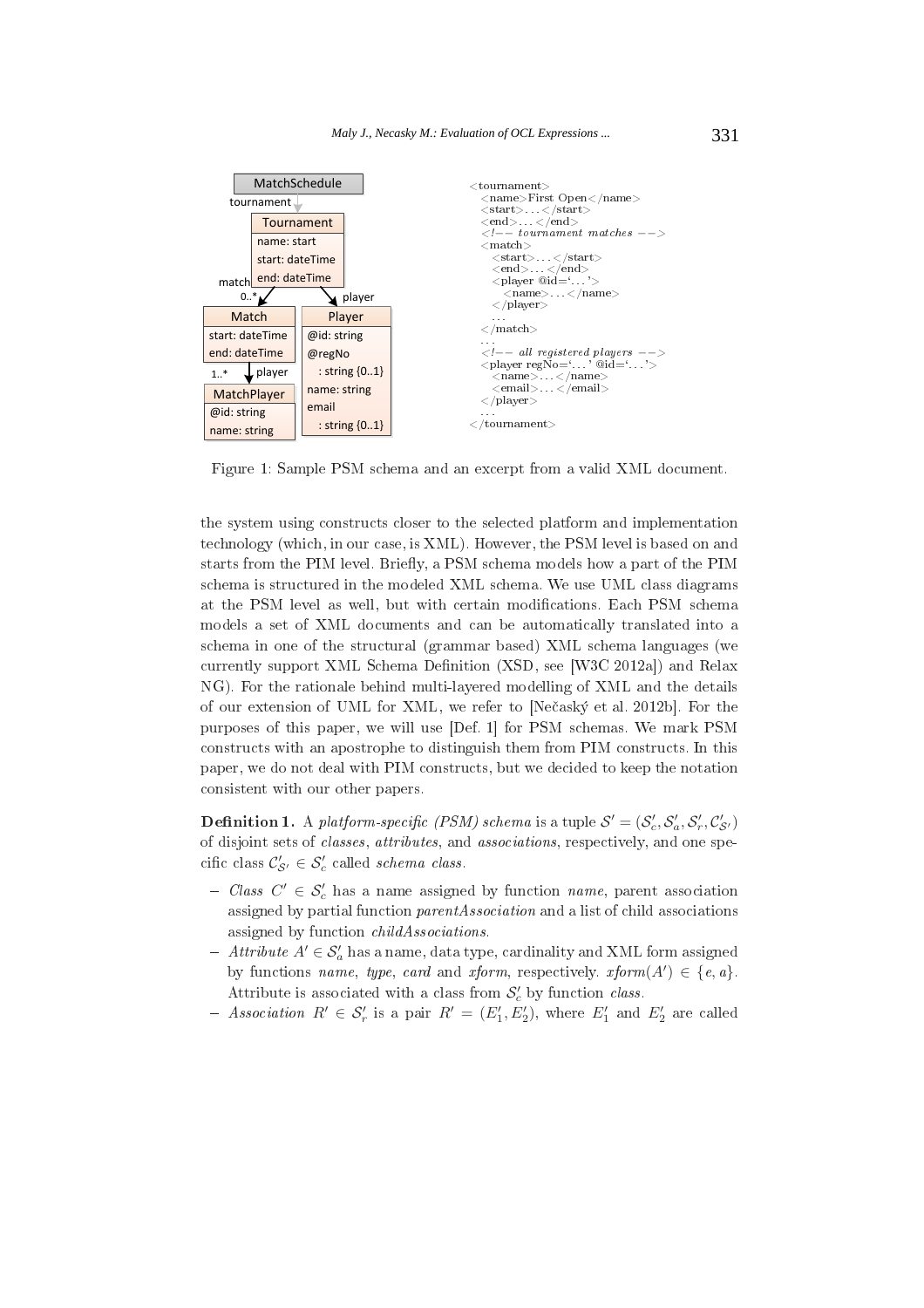*association ends* of R'. R' has a name assigned by function *name*,  $name(R')$ may be undefined, denoted by  $name(R') = \lambda$ . Both  $E'_1$  and  $E'_2$  have a cardinality assigned by function *card* and each is associated with a class from  $S_c$ assigned by function *participant*.

A PSM schema models a set of XML documents with certain structure defined by the schema. [Tab. 1] explains this in detail.

| Construct               | Modelled XML Construct                                                                                   |
|-------------------------|----------------------------------------------------------------------------------------------------------|
| $C' \in \mathcal{S}'_c$ | A complex content which is a sequence of XML attributes and                                              |
|                         | $[XML]$ elements modelled by attributes in $attributes(C')$ followed                                     |
|                         | by XML attributes and XML elements modelled by associations                                              |
|                         | in <i>content</i> ( $C'$ )                                                                               |
|                         | $A' \in S'_{a}$ , s.t. An XML attribute with name $name(A')$ , data type type $(A')$ and                 |
|                         | $rform(A') = a$ cardinality card(A')                                                                     |
|                         | $A' \in S'_a$ , s.t. An XML element with name $name(A')$ , simple content with data                      |
|                         | $r \text{ from } (A') = e$ [type type(A') and cardinality card(A')                                       |
|                         | $R' \in S'_r$ , s.t. An XML element with name $name(R')$ , complex content mod-                          |
|                         | $name(R') \neq \lambda$ elled by child(R') and cardinality card(R'). If parent(R') = $\mathcal{C}'_{S'}$ |
|                         | then the XML element is the root XML element.                                                            |
|                         | $R' \in S'_r$ , s.t. Complex content modelled by child(R')                                               |
| $name(R') = \lambda$    |                                                                                                          |

Table 1: XML modeled by PSM constructs.

An example of a PSM schema in [Fig. 1 (left)] models a schedule of matches in a tournament. The schema class MatchSchedule has a single child association named tournament. It specifies that the XML document must have tournament root node. Names of associations model nesting of elements, class' attributes model XML attributes  $(xform(A') = a - that$  is the case of regNo) or elements with simple content  $(xform(A') = e)$ . [Fig. 1 (right)] shows a sample XML document valid against this PSM schema.

### 2.2 **Integrity Constraints**

If we want to check integrity constraints that go beyond structure description, we need an additional instrument besides a diagram. UML specification provides Object Constraint Language (OCL, [OMG 2012]) for such purposes. OCL is an expression language over a UML model. [Fig. 2] shows several examples of integrity constraints for our sample schema.

OCL is a text based language, combining mathematical notation (used in e.g. first-order logic expressions) with principles known from functional languages. OCL grammar allows for recursive building of formulas from subformulas (every formula can be represented by an expression tree).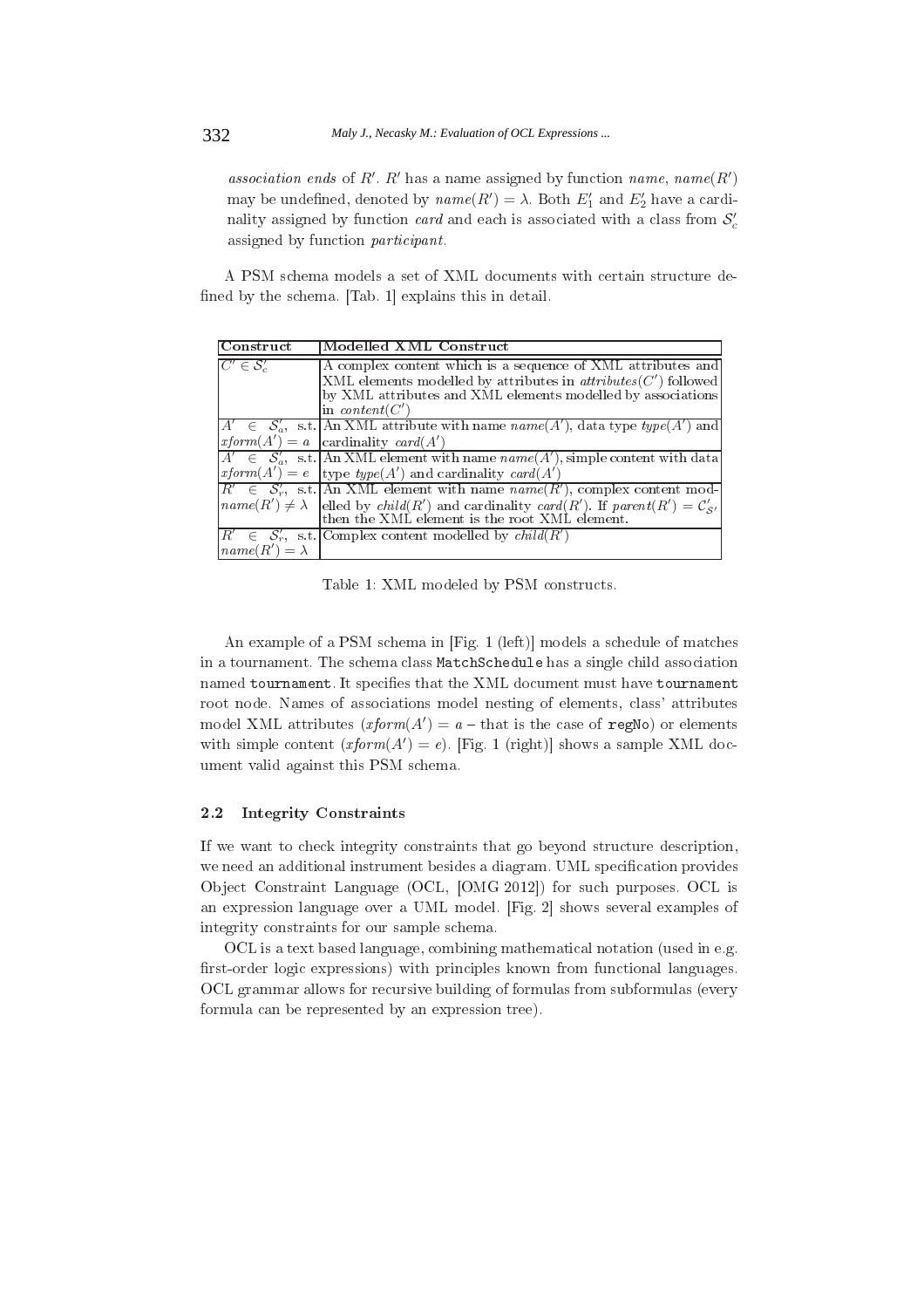```
context t: Tournament
 *\ IC1: dates consistency */\mathbf{inv: t.start} \leq t.end\sqrt{*} IC2: all matches occur within the tournament s time frame *inv: match->forAll(m | m.start >= t.start and m.end <= t.end)
context m: Match
 *\ IC3: player can play a Match only when registered to the Tournament */inv: m. player -> for All(p | p.parent.parent.plot layer ->exists(px | px.id = p.id))/* IC4: players without registration numbers must provide emails*/
context p: Player
```
inv: if oclIsUndefined(p.regNo) then not oclIsUndefined(p.email) else false

Figure 2: Examples of integrity constraints.

The major part of this paper is devoted to the algorithm of translating OCL expression into XML Path Language (XPath) expressions, which will allow as to check OCL integrity constraints in XML data using Schematron. In the next section, we will enumerate the supported types of formulas defined in OCL specification and propose a translation to a corresponding expression in XPath.

### $\boldsymbol{3}$ Validation of Integrity Constraints in XML Documents

In this section, we present an algorithm for automatic translation of PSM OCL scripts into Schematron schemas, which can be used to validate the integrity constraints in XML documents. Schematron is a straightforward rule-based language. It consists of rule declarations, where every portion of a document matching a rule (match patterns follow the same syntax as in XSLT templates) is tested for *assertions* defined in that rule (assertions are expressed as XPath tests, assertion is violated, when the effective boolean value of the expression is *false*). A rule in [Fig. 3] tests, whether every element Person has subelement Name.

<rule context="//Person"><br><assert test="Name">Subelement 'Name' is missing.</assert>  $\langle$ /rule>

Figure 3: Simple schematron rule.

Schematron schema, asserting over values, usually complement XSDs/RNG/ DTD (grammar based languages), which prescribe the overall structure. It is possible to specify constraints on structure in Schematron schemas as well. However, structural descriptions expressed with the grammar based languages is usually easier to write and manage and is widely supported by the tools.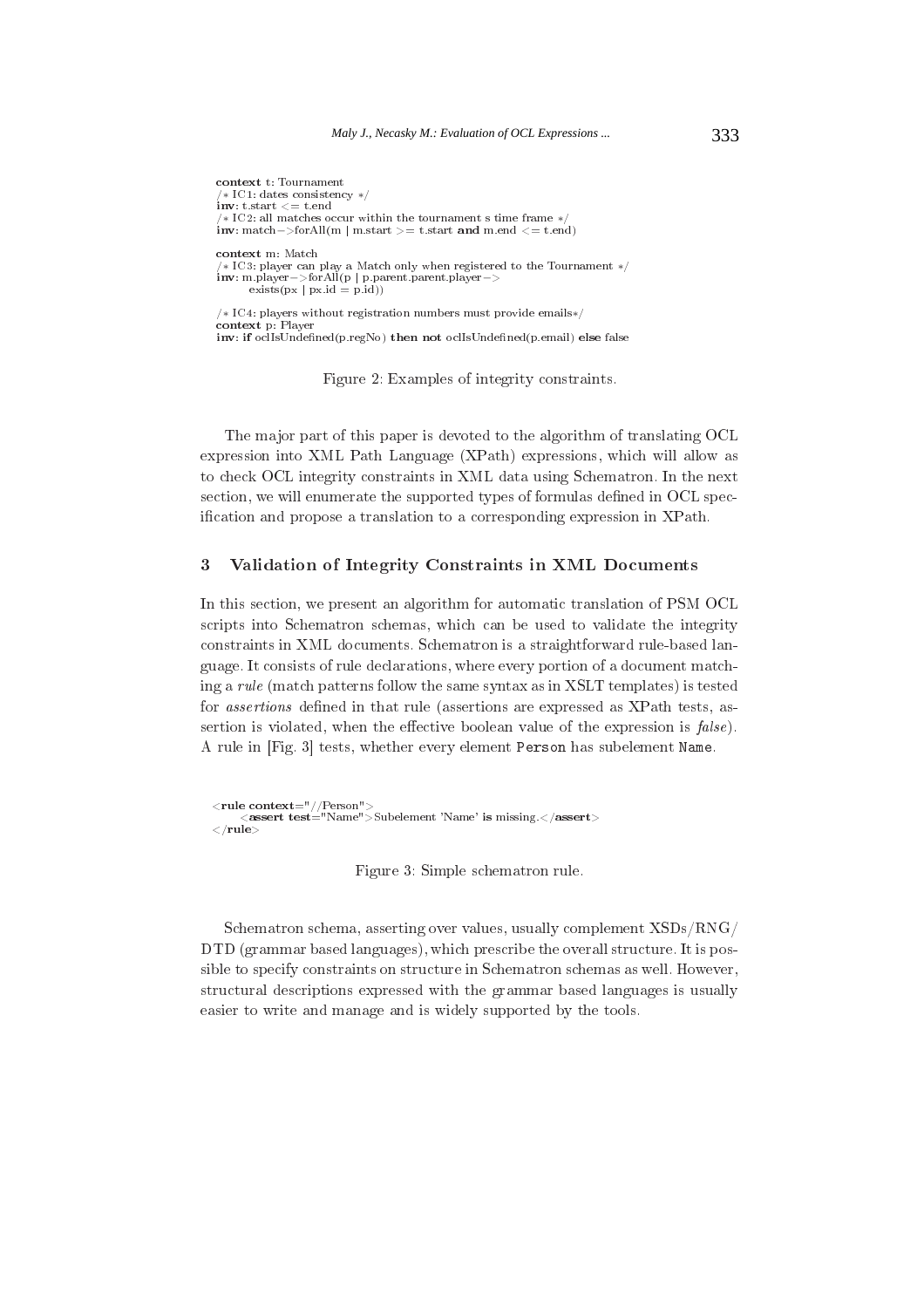The recommendation of XML Schema 1.1 [W3C 2012a] allows to include some of the Schematron constructs directly in XSDs via assertions (assert and report). However, there are additional limitations when using assertions in XSDs – only restricted XPath 2.0 tests are allowed (in order to facilitate efficient processing), for example not all XPath axes are allowed. The specification describes in detail what restrictions are imposed on tests.

The usage of XSLT patterns for contexts of rules and XPath expression for tests of asserts was chosen because those are technologies well established in the XML ecosystem. It also facilitates Schematron validation using an XSLT processor – an XSLT pipeline can be used to translate a Schematron schema S into a validation XSLT transformation  $T_S$ .  $T_S$  is executed upon the validated XML document and outputs structured information. Results produced by  $T_S$ are formatted using SVRL – Schematron Validation Report Language, which is part of Schematron specification [ISO 2006]. The report contains the constraints that have been checked, which of them were violated and the locations of errors.

The power of Schematron is thus determined by the power of XPath. As we will show later in this section, for some classes of OCL expressions, a corresponding construct in XPath does not exist. For such cases, we created a library of XSLT functions, called *OclX*. Functions from  $OcX$  can be used in XPath expressions to provide sufficient expressive power. Since  $OcX$  is implemented using pure XSLT, our approach does not require modification in Schematron validators – if the validator uses XSLT internally, its logic can be preserved providing that  $T_v$  imports *OclX* library (details are described in [Section 8]).

First, we show how the principal OCL constructs can be translated to a Schematron schema so that a skeleton of the schema is created. It is apparent that rules, contexts and asserts in Schematron play the same role as contexts and *invariants* in OCL. Thus, by creating a rule for each OCL context declaration and adding an assert in the rule for each invariant, we can create a schema verifying



Figure 4: Example of translation of principal OCL constructs.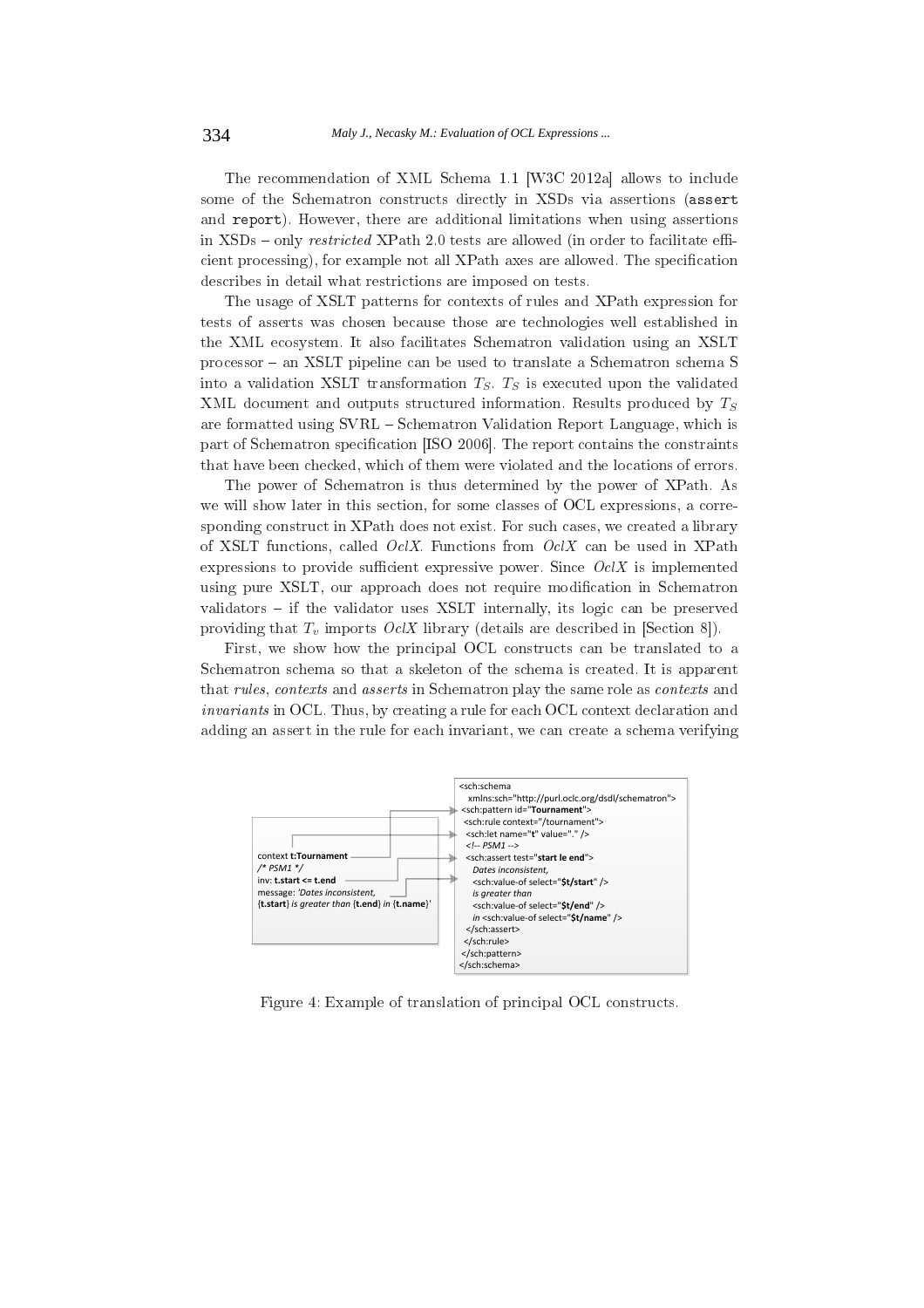the validity of PSM ICs. [Tab. 2] outlines the rules for translation, [Fig. 4] shows a concrete example. The value for context attribute is obtaining by translating the path from root to the constrained class into an absolute XPath expression. In the following subsection, we will explain how to translate individual expressions used in asserts.

| OCL construct                  | Schematron construct           |  |
|--------------------------------|--------------------------------|--|
| OCL script                     | Schematron schema              |  |
| Constraint block               | Pattern with a rule            |  |
| Context classifier             | Pattern id                     |  |
| Context variable               | let instruction for a variable |  |
| Invariant                      | Assert.                        |  |
| Invariant body                 | Expression in assert test      |  |
| Error message                  | Failed assert text             |  |
| Subexpression in error message | value-of instruction in assert |  |

Table 2: Translation of principal OCL constructs.

# Algorithm for Translating OCL Expressions to XPath  $3.1$

The crucial step explained in the rest of this section is how to translate a PSM OCL invariant body expression O' to an XPath expression  $X_{O'}$  (the emphasized row in [Tab. 2]). Instead of showing pseudocode (which would be beyond the scope of the paper), we will describe the algorithm using rules (which we denote principles) for individual types of expressions. To achieve the desired property that a Schematron assert really verifies validity of the corresponding OCL expression the translation must follow the following principle:

**Principle 1** (consistency) Let  $X_{Q'}$  be the XPath expression obtained by translating PSM OCL invariant O'. Then, the effective boolean value of  $X_{Q'}$  is true iff invariant O' holds.

We will construct the expression so its atomic value is always of type xs: boolean. In that case effective boolean value equals to the value of the expression.

We will now look at the different kinds of OCL expressions, as they are depicted in [Fig. 5], and elaborate how they can be expressed equivalently in XPath. From now on, we will apply some restrictions on the class of considered OCL expressions. We will omit  $StateExp$  and  $MessageExp$ , since the notions of state and message (signal) have no counterparts in our domain (XML data). Due to space restrictions, we will also omit  $TypeExpress$ , which deal with casting, and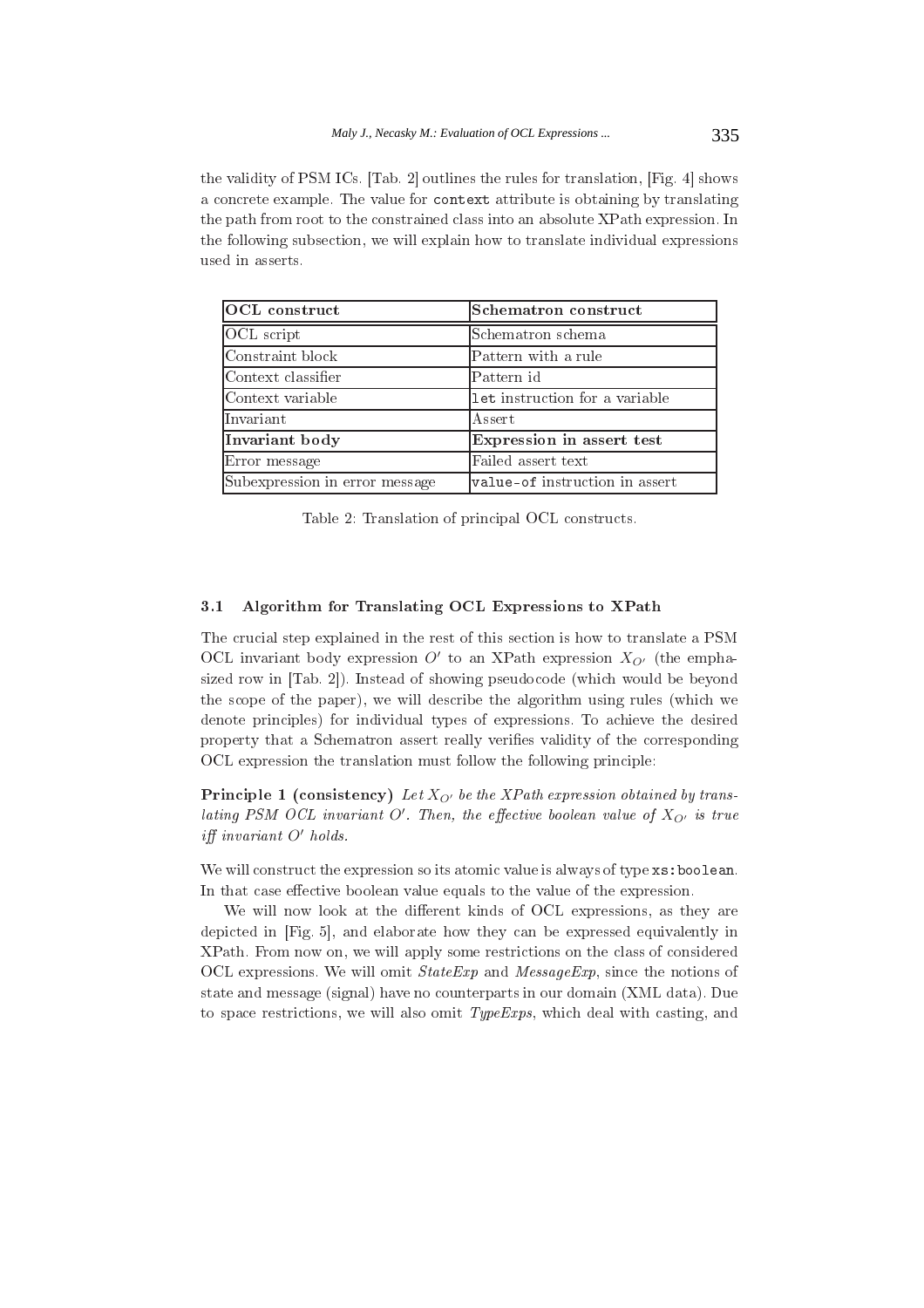

Figure 5: OCL expressions metamodel (source: OCL specification, Chpt. 8.3).

we will also treat all collections as sequences. Due to the architecture of XPath data model we will also not allow nested sequences in expressions. We will get back to the problem of nested sequences and different types of collections in [Section 10]. These conditions leave us with *LiteralExp*, *IfExp*, *VariableExp*, *Le* $tExp$ , two kinds of *LoopExps* (*IteratorExp* and *IterateExp*) and *FeatureCallExp* (which encompasses operations, operators and references to attributes and associations defined in the UML model). We also have to define consistent handling of variables.

In the rest of this paper, we will delimit OCL expression in the text using guillemots, e.g. this:  $\alpha x + y > 1$  is an OCL expression. We will use large uppercase letters with apostrophes when we will speak about OCL expressions at the PSM level (usually  $O'$ ). A translation of an OCL expression  $O'$  into XPath will be denoted  $X_{Q'}$ . For XPath/XSLT expressions, as well as for the names of PSM classes, we will use monospaced font.

#### $3.1.1$ Variables, literals, let and if expressions

Variables. There are three ways a variable is defined in OCL. Each invariant has a context variable, which holds the validated object. It can be named explicitly (such as  $t$  in [Fig. 4]) or, when no name is given, the name of the context variable is *self.* Iterator expressions (described later in this section) declare iteration variables (such as m in the expression «match->for All(m  $| \dots$ ))» in [Fig. 2]). Let expressions (described later in this section as well) define a local variable.

We will construct the expression so that the following principle holds:

Principle 2 Every OCL variable used in O' corresponds to an XPath variable of the same name in  $X_{Q'}$ . References to OCL variables (VariableExp) are translated as references to XPath variables.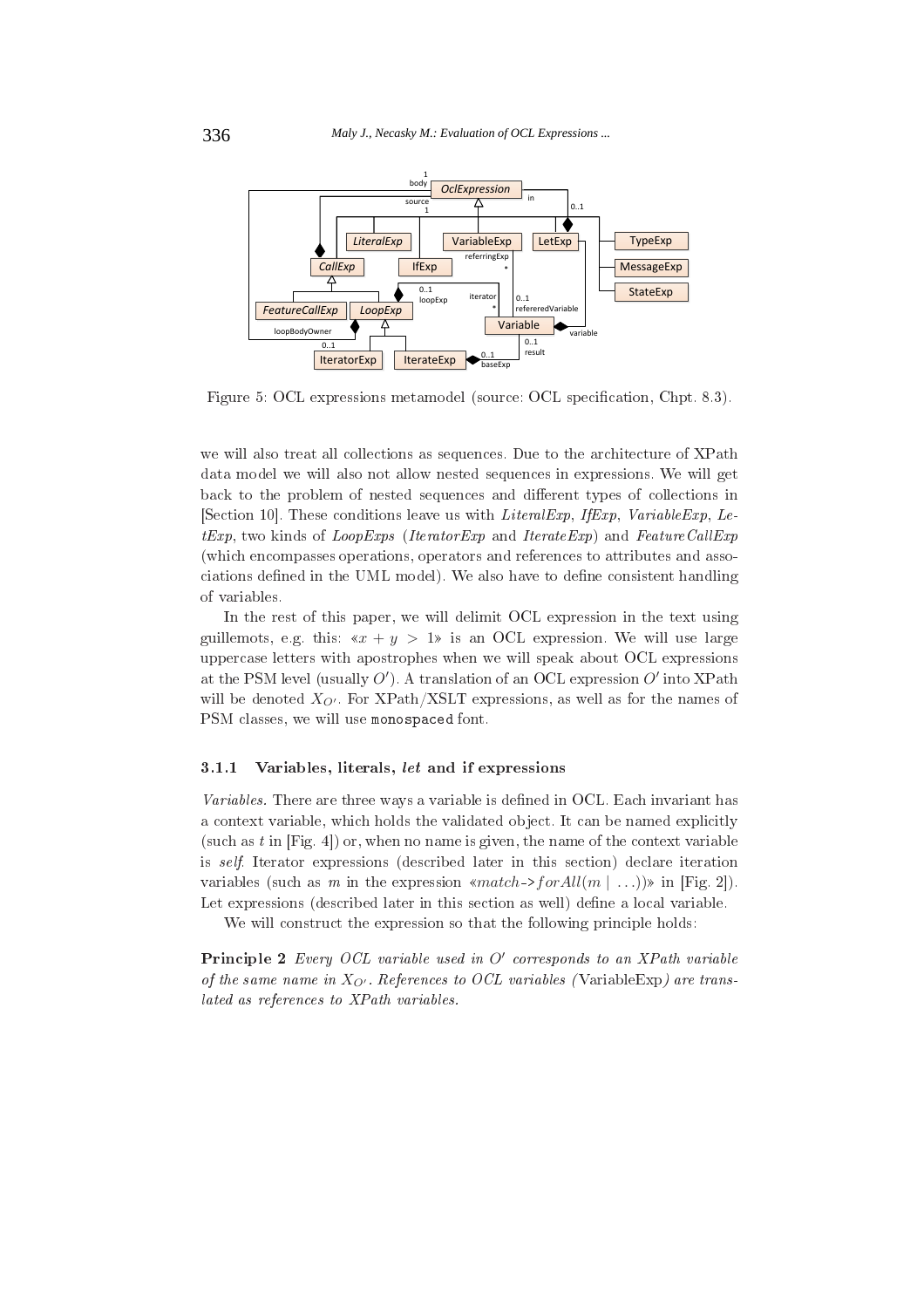The OCL context variable (with default name self or named explicitly) is common in all invariants declared for the context. To declare corresponding variable, we utilize Schematron sch: let instruction in each rule (line <sch: let name="t" value="."/> in the example). Declaration of XPath variables for the other OCL variables (declared as a part of LetExp or LoopExp) will be created in accordance with [Prin. 2], as we demonstrate later in this section.

 $Let Exp.$  Let expressions define a variable and initialize it with value. The variable can be referenced via *VariableExp* in the subexpression of the given Let Exp. XPath 3.0 added a corresponding construct  $-$  let/return expression. Thus, the following principle is in accord with [Prin. 2].

# **Principle 3** Let  $O'$  be a Let Exp expression

 $\ell$ let  $x:Type = initExp'$  in subExp'»

where  $initExp'$  and  $subExp'$  are both  $OCL$  expressions and the latter is allowed to reference variable x. Than O' is translated to an XPath expression  $X_{Q'}$ :

let  $x := X_{initExp'}$  return  $X_{subExp'}$ where  $X_{initExp}$  and  $X_{subExp}$  are translations of initExp' and subExp'.

LiteralExp. OCL allows literals for the predefined types, collection literals (e.g.  $\ll$  *Sequence*{1, 2, 3} $\gg$ ), tuple literals and special literals  $\ll$ *null* $\gg$  (representing missing value) and «*invalid*» (representing erroneous expression).

| <b>OCL</b>                                                                        | <b>XPath</b>                                 |
|-----------------------------------------------------------------------------------|----------------------------------------------|
| predefined type literal (literals for Real corresponding XSD primitive type lit-  |                                              |
| e.g. $\ll 1.23$ », String e.g. «'hello'» etc.)                                    | $\vert$ eral (1.23, 'hello' etc.)            |
| sequence literal, e.g. $sSequence(1,2,3)$  XPath sequence literal, e.g. $(1,2,3)$ |                                              |
| tuple literal, e.g. $\ll$ Tuple { name}                                           | $=$ $ XPath$ map literal (more about tuples) |
| ' $John, 'age = 10$ }»                                                            | $\ln$ [Sec. 3.1.4])                          |
| « $null$ » literal                                                                | empty sequence literal ()                    |
| <i>«invalid»</i> literal                                                          | $ call of OclX$ function invalid()           |
|                                                                                   | (more of error handling<br>$\frac{1}{2}$     |
|                                                                                   | [Sec. 3.1.5])                                |

**Principle 4** OCL literals are translated according to [Tab. 3].

Table 3: Translation of OCL literals.

If Exp. Conditional expression in OCL has the same semantics as in XPath, it can be translated directly.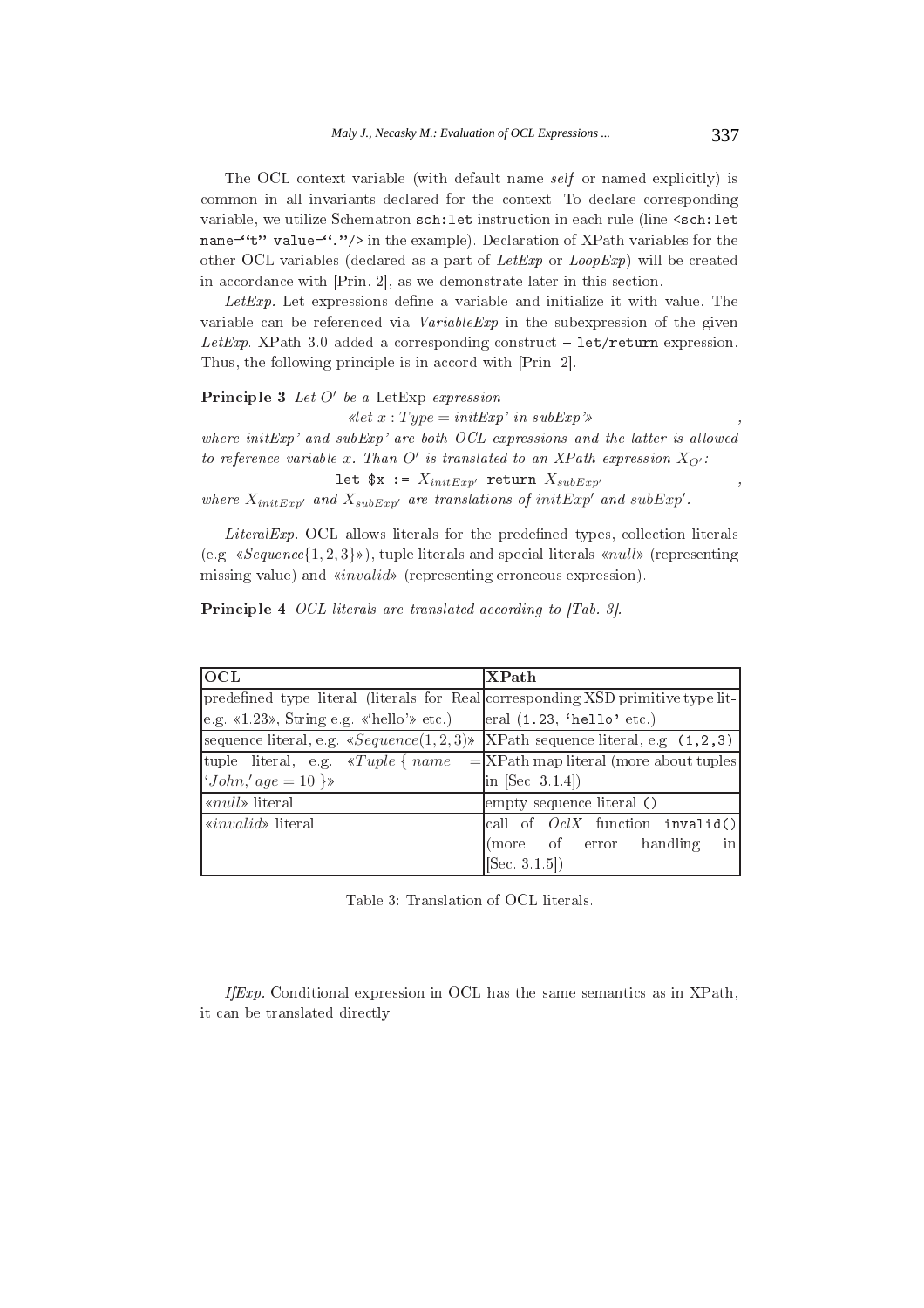

Figure 6: Different kinds of FeatureCallExp expressions.

**Principle 5** Let O' be an expression «if cond' then then  $Exp'$  else else  $Exp'$ ». Then If Exp O' is translated to an XPath expression  $X_{Q'}$ : if  $(X_{cond'})$  then  $X_{thenExp'}$  else  $X_{elseExp'}$ 

## **Translating Feature Calls** 3.1.2

In the following, we will show how we translate  $FeatureCallExp$ . There are two types of features in  $UML$  – *properties* and *operations*, which can be referenced via respective  $FeatureCallExpress$ , as depicted in a separate diagram in [Fig. 6]. We will elaborate on both types - *PropertyCallExp* and *OperationCallExp* separately.

 $Property CallExp$ . Examples of navigation expressions via  $Property CallExp$ are e.g. «t.start», «m.player» or «p.parent.parent.player» in [Fig. 2]. The first one navigates to attribute Tournament. start, the second one navigates the association end player which is a part of the association between classes Match and MatchPlayer. Every FeatureCallExp has a source (inherited from CallExp, [see Fig. 5]). The source in the first example is a *VariableExp*  $\ll t$ », in the second example, the source is a *VariableExp* « $m$ ». The third example is a chain of three  $Property Call Express$ . Two of the steps navigate PSM associations in upwards direction (parent is the default name of parent association ends). The source in the third example is the expression «*p.parent.parent*», its source is «*p.parent*» whose source is «p». The whole navigation starts in class MatchPlayer, goes through classes Match and Tournament and ends in Player. Navigation to properties can be translated by appending an XPath step, which uses either child or attribute axis. Translation of navigation to association ends depends on the direction of the association and whether the association has a name or not (an association without a name means that the subtree under the association is not enclosed by a wrapping tag, thus no XPath navigation is added).

**Principle 6** PropertyCallExp is translated by appending an XPath step to the translation of the source expression. Let  $O'$  be a PropertyCallExp expression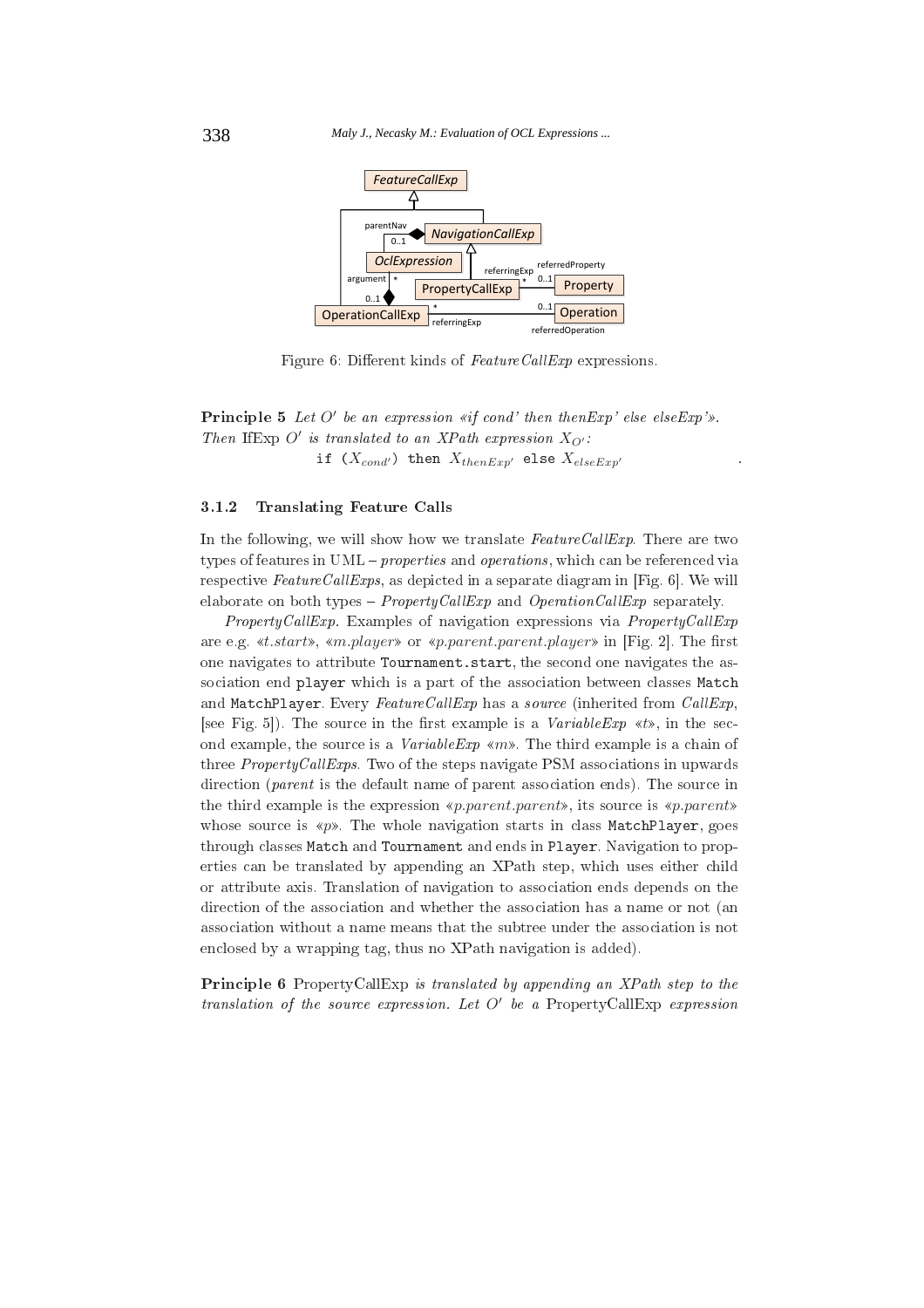«source'.p'» and  $X_{source'}$  be a translation of the source expression source'. If  $p'$ navigates to an attribute  $A' \in S'_a$  and  $n' = name(A')$ , then O' is translated to  $X_{O'}$  as follows:

$$
X_{O'} = \begin{cases} X_{source'}/child::n' & if\ xform(A') = e \\ X_{source'}/attribute::n' \ if\ xform(A') = a \end{cases}
$$

If  $R' = (E_1', E_2')$  is an association and p' navigates to one of its ends  $E' \in$  ${E'_1, E'_2}, O'$  is translated as follows:

$$
X_{O'} = \begin{cases} X_{source'} & \textit{if name}(R') = \lambda \\ X_{source'}/child: : n' & \textit{if } E' = E'_2 \land name(R') = n' \\ X_{source'}/parent: : node() \textit{if } E' = E'_1 \end{cases}
$$

 $OperationCallExp.$  Application of predefined infix and prefix operators, calls of OCL standard library operations and calls of methods defined by the designer in the UML model all come under  $OperationCallExp$ . For a majority of predefined operators (such as  $\langle +\rangle$ ,  $\langle$ and $\rangle$ , etc.), a corresponding XPath operator exists as well. For those, where no corresponding operator exists (e.g. «xor»), we added a corresponding function in  $OcX$  library (we do not include the exhaustive list in the paper, it can be found in the documentation for  $Oc(X)$ . Similarly for the predefined operations. As for methods defined by the designer, currently, we do not consider modelling class methods at the PSM level. If they were to be added, calls would be translated to calls to user-provided functions.

**Principle 7** Every OperationCallExp  $O'$  is translated into a call of corresponding operation/operator (with the same amount of parameters; the translation of the source expression in  $O'$  becomes the first argument in XPath in  $X_{O'}$ , followed by the translation of the operation arguments in  $O'$ ). The corresponding  $operation/operator$  is either built-in XPath or defined in OclX library.

#### 3.1.3 **Translating Iterator Expressions**

Loop expressions, such as the following: «source- $\geq exists(px|px.name = p.name)$ » or «source->collect(d | d. match)», are archetypal for OCL – they perform the task of joins, quantification, maps and iterations. They are called using "->" (same as all operations on collections), but instead of a list of parameters, the caller specifies the list of local variables and the  $body$  subexpression [see Fig. 5]. There are several important properties of loop expressions:

1. There are two kinds of  $Loop Exp$ , a general *Iterate Exp* and *Iterator Exp*. The general syntax of *IterateExp* is: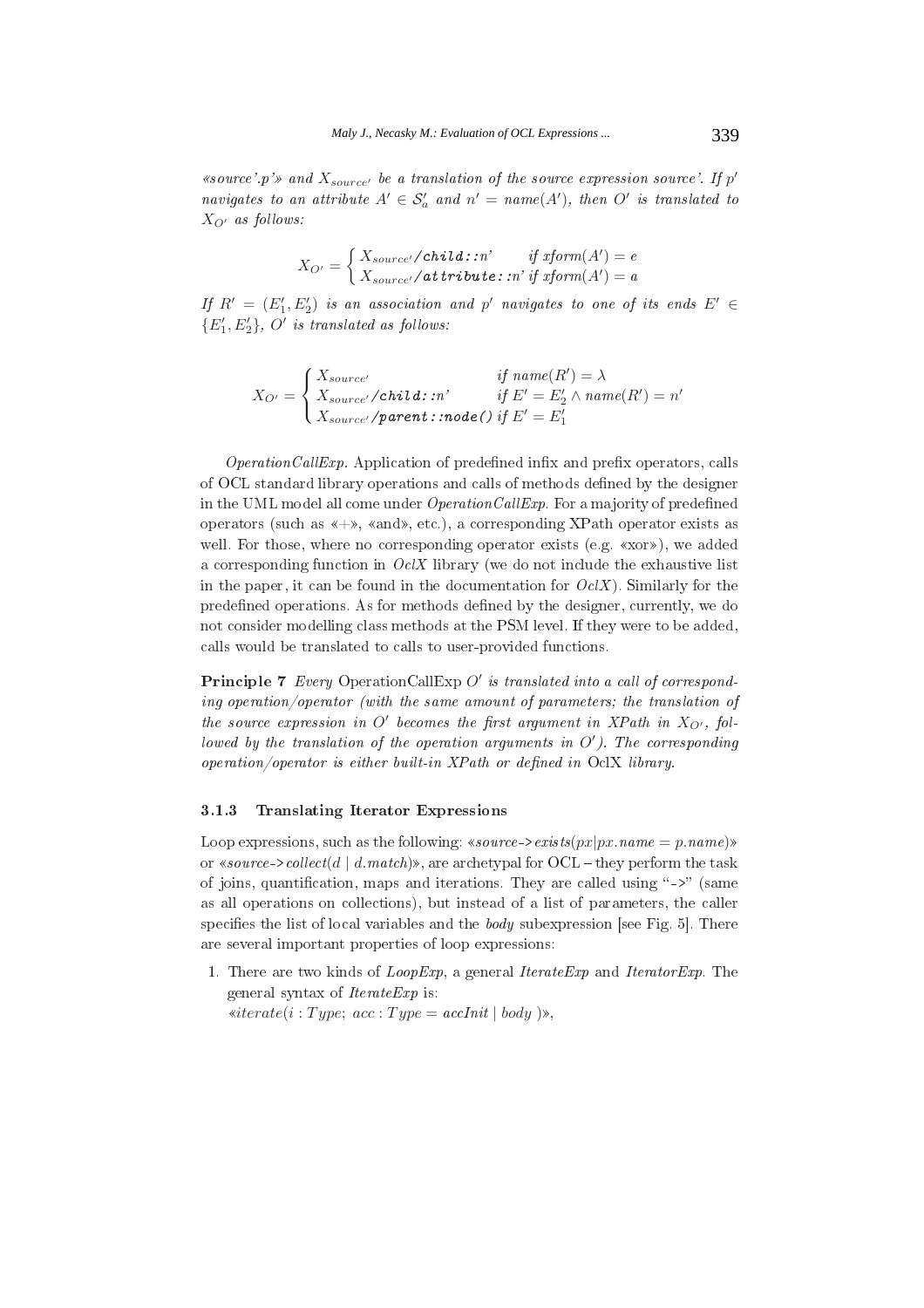where  $i$  is the iteration variable, acc accumulator variable, accInit the accumulator initialization expression and  $body$  is an expression, which can refer to variables  $i$  and  $acc$ . The result is obtained by calling body expression repeatedly for each member of the collection (which is assigned to  $i$  and  $acc$  is assigned the result of the previous iteration). The value of acc after the last call is the result of the operation. The general syntax of  $IteratorExp$  is:  $\kappa iteratorName(i:Type | body)$ ,

where  $iteratorName$  is one of the predefined OCL iterator expressions (such as exists, closure, etc.) or may be defined in user extension, i is the iteration variable and body is an expression, which can refer to the iteration variable  $i$  (and all other variables valid in the place where the iterator expression is used). The semantics of the *IteratorExp* depends on the concrete iterator. The semantics for the predefined operators is given in the specification.

- 2. Except *closure*, all other predefined iterator expressions (and a majority of collection operations) can be defined in terms of the fundamental iterator expression *iterate*, e.g.  $\langle \text{exists}(it | body) \rangle$  is defined as  $\langle \text{distance}(it; acc) \rangle$  $Boolean = false \mid acc \text{ or } body)$ . Semantics of user-defined iterator expressions can be defined using *iterate* as well.
- 3. Iterator expressions *for All* and exists (serving as quantifiers) together with boolean operators not and *implies* make OCL expressions at least as powerful as first order logic. Operation *closure* increases the expressive power with the possibility to compute transitive closures. Operation *iterate* allows to compute primitively recursive functions (for more on the expressive power, see [Mandel and Cengarle 1999]).
- 4. Multiple iteration variables, such as in  $\lll$ ->forAll(v1, v2 | v1 <> v2)», are allowed for some expressions, but that is just a syntactic shortcut for nested calls:  $\langle c-1\rangle$  call  $\langle v1|$  c->forall  $\langle v2|v1 \langle v2|v \rangle$ .
- 5. Collection operations define variables (iterators and accumulator) are *local* (they are valid in the subexpression only). Other variables can be referenced from body expression as well, be it context variable (self) or variables defined by outer LetExp or LoopExp expressions. Variables except the iteration variables (and accumulator in *iterate*) are *free* in *body* expression.

For translation to XPath, property 2 implies that it is sufficient to show, how to translate *closure* and *iterate*, other operations can be defined using *iterate*. If we succeed, property 3 ensures that we can check constraints with non-trivial expressive power, including transitive closures. Property 4 relieves us from the necessity to deal with expressions with multiple iterators. However, property 5 implies that we have to deal with local variables for iterator expressions.

There is no operation similar to *iterate* in XPath, nor can it be, in its most general form, expressed by some other XPath construction. However, we will show that iterate, and consequently all the other iterator expressions, can be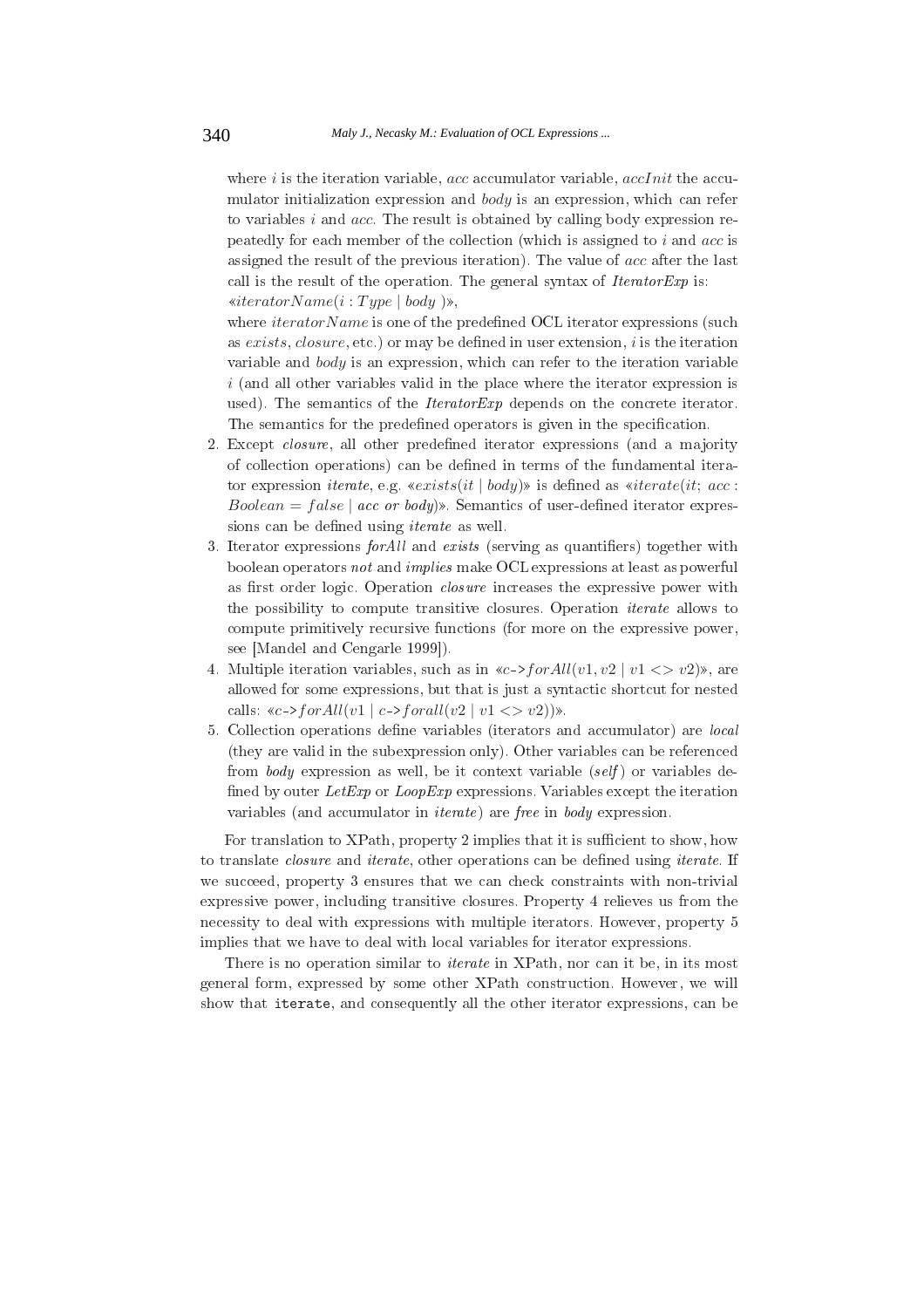implemented as XSLT higher-order functions.

Higher-order functions (HOFs) are a new addition proposed for the drafts of the common XPath/XQuery/XSLT 3.0 data model, which introduces a new kind of item  $-$  function item. With function items, it is possible to assign functions to variables, pass them as parameters and return them from functions, declare anonymous functions in expressions. Function items can of course be called.

HOF is a function, which expects a function item as a parameter or returns a function item as a result. OCL loop expression can be looked upon as HOF as well - they all expect a subexpression (*body*, [see Fig. 5]), which is evaluated (called) repeatedly for each member of a collection. Property 5 mentioned above is important for the semantics  $-$  body subexpression can have free variables, which are, when evaluated, bound to variables defined in the *source* of the loop expression. E.g. in the expression IC3 in [Fig. 2]  $\kappa t.match$  > for All(m | m.start > = *t.start and m.end*  $\leq$  *t.end*)», the *body* expression refers to two variables – m and  $t$ . Variable  $m$  is the iteration variable, variable  $t$  is free.

Principle 8 IterateExp *defines two variables*, accumulator and the iteration variable. Iterator Exp defines one variable – the iteration variable. The translation of both IterateExp and IteratorExp must be in accord with [Prin. 2], i.e. these variables must be available as XPath variables in the translation of the body expression.

[Fig. 7] shows how *iterate* is implemented in  $Oc/X$ . It is a higher-order function, expecting a function item of two arguments in its third parameter body. XSLT 3.0 [W3C 2012c] introduces new instruction xs1: iterate which we can use to our advantage. The function item is called repetitively for each member of the collection (line 9), with the 2 expected arguments  $-$  a member of the collection and the current value of the accumulator. When body was defined as an anonymous function item, the free variables it contains are bound to the variables available in the calling expression, which is in accord with the semantics of loop expressions of OCL. The second part of [Fig. 7] shows how HOF exists can be defined in terms of HOF *iterate*. The definition utilizes an anonymous function node (line 22), which calls the function item passed as argument.

Principle 9 Every IterateExp (call of iterate) is translated as a call of OclX HOF iterate. Every IteratorExp (call of some iterator expression, such as exists etc.) is translated as a call of an OclX HOF of the same name. OclX contains a HOF definition for each predefined iterator expression. Subexpression body is translated separately and the resulting  $X_{body}$  is passed as an anonymous function item to the HOF call

The only iterator expressions, which is not defined using *iterate* is operation closure. Whereas the amount of iterations needed to compute *iterate* is fixed,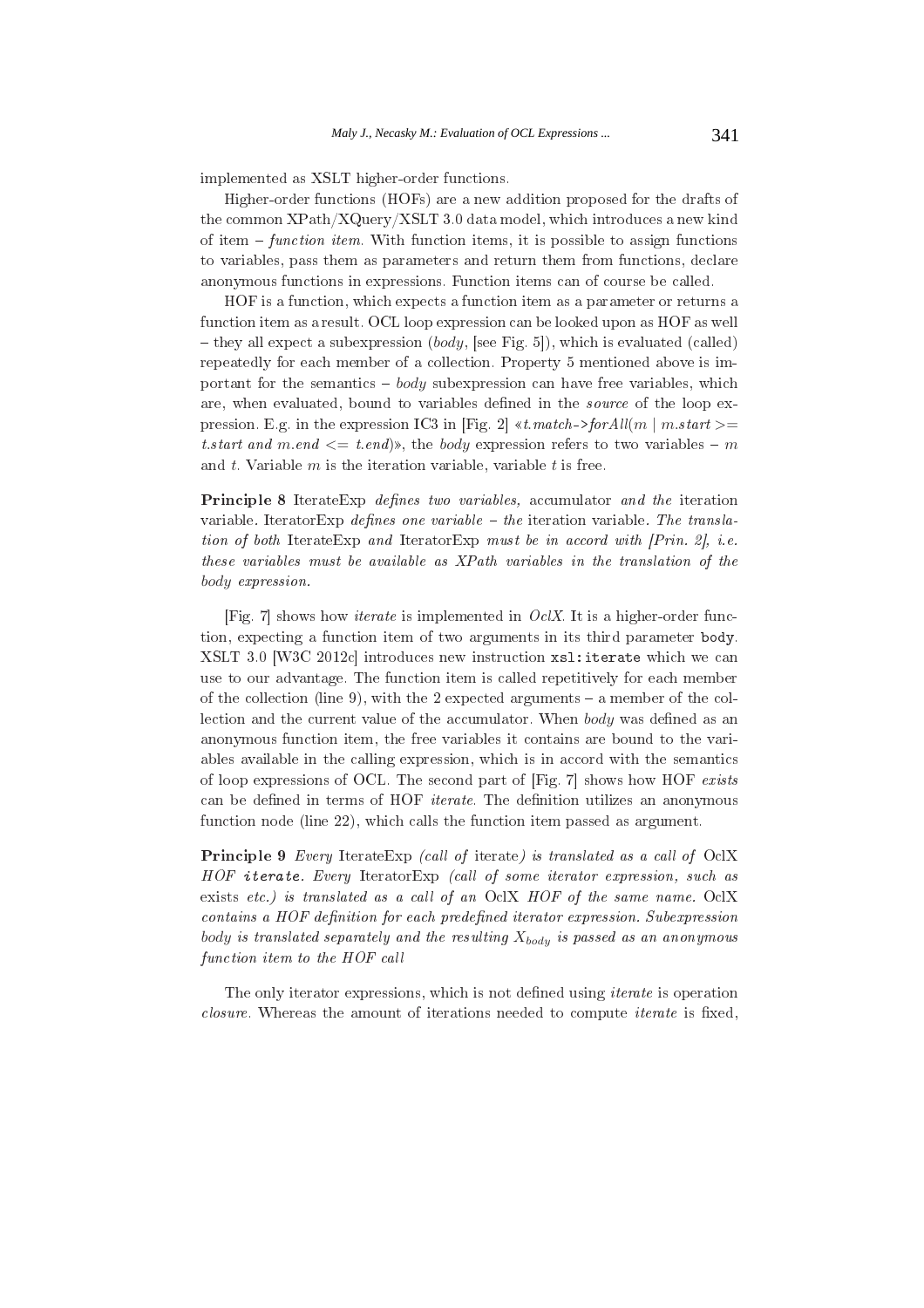```
<xsl:function name="oclX:iterate" as="item()*">
   \langle x\mathbf{s}l:\mathbf{p}aram name="collection" as="item()*<br>
\langle x\mathbf{s}l:\mathbf{p}aram name="collection" as="item()*
                                                                                                                                                                                     \overline{2}\mathbf{R}\langle xsl.param name="body" as=function(item(\)*, item(\)*) as item(\)*/>\langlexsl:iterate select="1 to count($collection);
        \leqxsl:param name="acc" select="$accInit" as="item()*" />
       \langle \mathbf{x} \mathbf{s} \mathbf{l}: \mathbf{n} \text{ex} \mathbf{t} - \mathbf{i} \mathbf{t} \text{eration} \rangle<xsl:with-param name="acc" select="$body($collection[current()], $acc)" />
        \langle /xsl:next-iteration>
                                                                                                                                                                                       10\langlexsl:on-completion>
                                                                                                                                                                                      11\langlexsl:sequence select="$acc" />
                                                                                                                                                                                       12\langle \mathbf{x}|\mathbf{s}|\mathbf{s}:on-completion>^{13}\epsilon/vel·iterate\sim14\langle /xsl:function>
                                                                                                                                                                                      1516\label{eq:1} \begin{array}{ll} \mbox{<} \textbf{x} \textbf{s}! \textbf{function name} \text{=} ``\text{oclX}\text{:exists'} \text{ as} \text{=} ``\text{xs:boolean''}>\\ \mbox{<} \textbf{x} \textbf{s}! \textbf{param name} \text{=} ``\text{collection''} \text{ as} \text{=} ``\text{item}() * \text{?'}>\\ \mbox{<} \textbf{x} \textbf{s}! \textbf{param name} \text{=} ``\text{body''} \text{ as} \text{=} ``\textbf{function}(\text{item}()) \text{ as } \text{xs:boolean''}> \end{array}1718
                                                                                                                                                                                      19
    \langlexsl:sequence select="oclX:iterate($collection false()
                                                                                                                                                                                      21function($it, $acc) { $acc or ($body($it)) })" /
                                                                                                                                                                                      22
\langle xsl:function\rangle23
```
Figure 7: OclX implementation of *Iterate* and exists.

*closure* computes a transitive closure of the *body* subexpression (the resulting collection must be in depth first preorder) – thus, it is not known, how many calls of *body* will be required. Again, there is no equivalent construct in standard XPath. The implementation of *closure* in  $Oc/X$  uses a stack and recursion. Due to space limitations, we do not include the code for oclX: closure in the paper.

Some iterator expressions can be translated into native XPath constructs (instead of  $OcIX$  HOF) – i.e. OCL for All can be translated as XPath every/ satisfies. We elaborate on alternative translations in [Section 5].

### **Tuples** 3.1.4

In the following, we show, how OCL expressions using tuples (anonymous types) can be translated to XPath. OCL allows the modeller to combine values in expressions into tuples. Tuples have a finite number of named parts and are created using TupleLiteralExp. a specialization of LiteralExp. An example of a tuple literal may be  $\angle$  *s*Tuple { firstName = 'Jakub', lastName = 'Maly', age = 26 }». The values of the parts may be of arbitrary type, including collections and other tuples. The names of tuple parts ( $firstName$ ,  $lastName$ ,  $age$  in the example) must be unique and are used to access the parts of the tuple in expressions, similarly to attributes of classes (using "." notation), i.e. it is possible to write e.g. «employees->collect(e | Tuple {  $name = e.name$ , salary = e.salary })->select  $(t \mid t.salary > 2000)$  The result of this expression would be a collection of tuples. Tuples are also closely related to operation *product*, which computes a Cartesian product of two collections:

342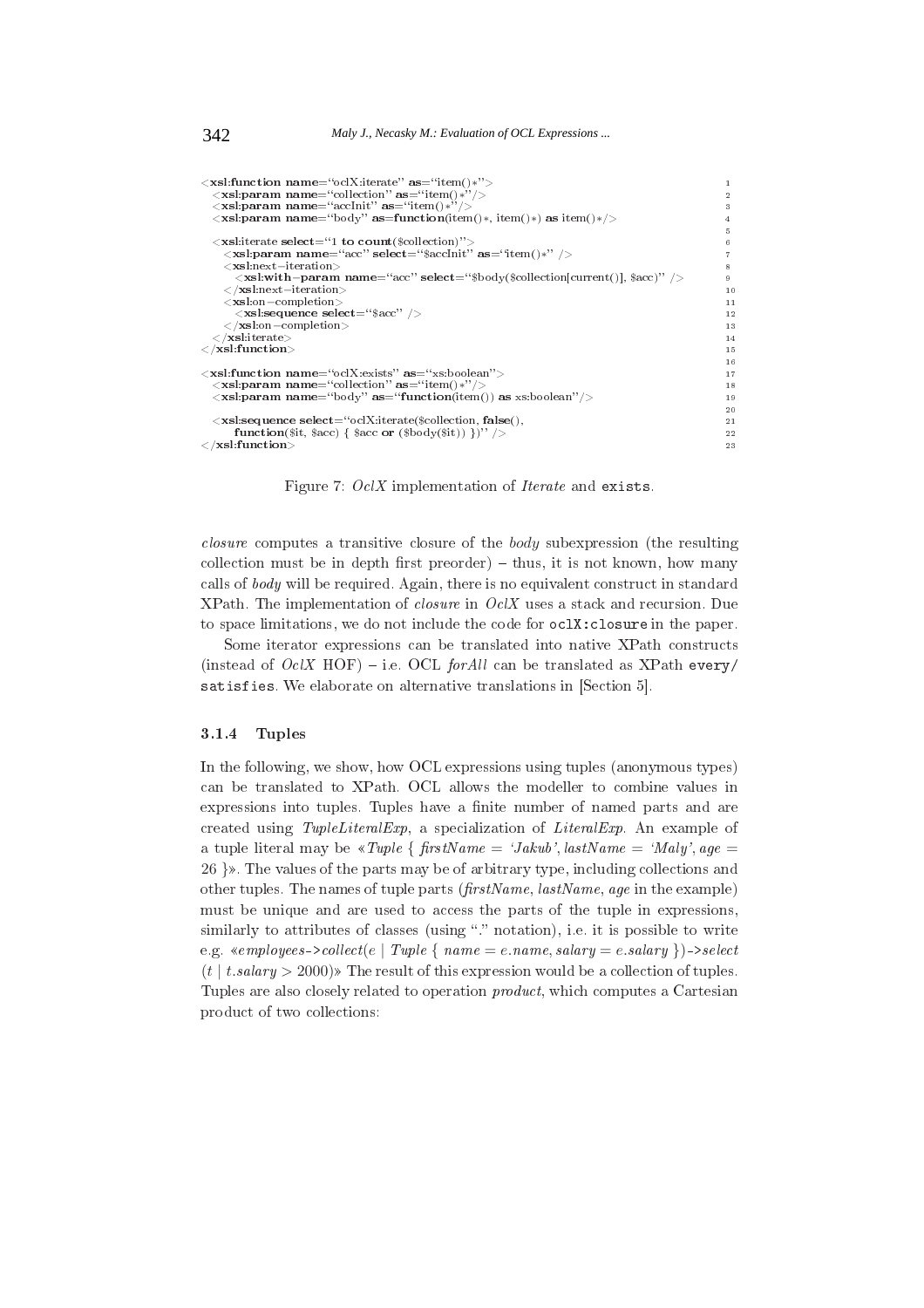```
\begin{array}{l} \text{product}(\text{c1:Collection(T1)}, \text{c2:Collection(T2)}) = \\ \text{self->} \text{iterate}(e1; \text{acc} = \text{Set}\{\} \mid \text{c2-}> \text{iterate}(e2; \text{acc2} = \text{acc} \mid \\ \text{acc2-}> \text{including}(\text{Tuple}\{\text{first} = \text{e1}, \text{second} = \text{e2}\}))) \end{array}
```
The result of *product* is a collection of type  $\ll$  *Collection*(*Tuple*(*first*: *T*1, *second*:  $(T2)$ )», which contains all possible pairs where the first compound comes from collection  $c1$  and the second collection  $c2$ . Thus, not only tuples can be used to write more concise expressions, but, together with the operation *product*, they increase the expressive power of the language to relational completeness (see [Codd 1972, Mandel and Cengarle 1999]) for more on expressive power of OCL). Not supporting tuples would reduce the expressive power, thus we will elaborate on the possibilities of expressing them in XPath.

We translate tuples using map items. A map item is an additional kind of an XPath item which was added in the Working Draft of XSLT 3.0 [W3C 2012c] (and is already implemented in [Saxonica 2012]). Map items use atomic values for keys and allow items of any type as values. These properties of a map item make it a great candidate for representing tuples. Strings containing the name of a tuple part can be used as keys (and the names of parts must be distinct in an OCL tuple as well). The tuple from the example would be represented as map{'firstName' := 'Jakub', 'lastName' := 'Maly', 'age' := 26}, expression «t.firstName» would be represented as \$t('firstName'). A value in a map can also be another map or sequence, which is consistent with semantics of OCL tuples. Operation product can be defined either by translating the definition from specification (using two nested *iterates*) or via a much more succinct XPath expression:

for el in collection1 return for e2 in collection2 return map{'first' := e1, 'second' := e2}

[Prin. 10] summarizes translation of tuples.

**Principle 10** A tuple literal is translated into an XPath map item literal. Every tuple part is translated as a key/value pair in the item literal, the type of the key is string and the value of the key equals the name of the tuple part. Access to tuple parts is translated as indexing the tuple with a string corresponding to the accessed part.

Neither of the examples in [Fig. 2] uses Let Exp or tuples. We will demonstrate their usage on another example here. The expression IC5 in [Fig. 8] verifies that no player is scheduled for two matches with overlapping time. The expression first computes an auxiliary variable *sched*, which contains a tuple for each player in the tournament. The tuple has two parts  $- id$  (tournament identifier of the player) and *sched* (the set of matches the player participates in). The type of sched is thus  $\kappa Set(Tuple(id:String, \text{matches}:Set(Match)))\$ , which we abbreviate to PlayerMatchSet in the expression. The full translation of constraint IC5 is depicted in [Fig. 16], together with the translations of constraints from [Fig. 2].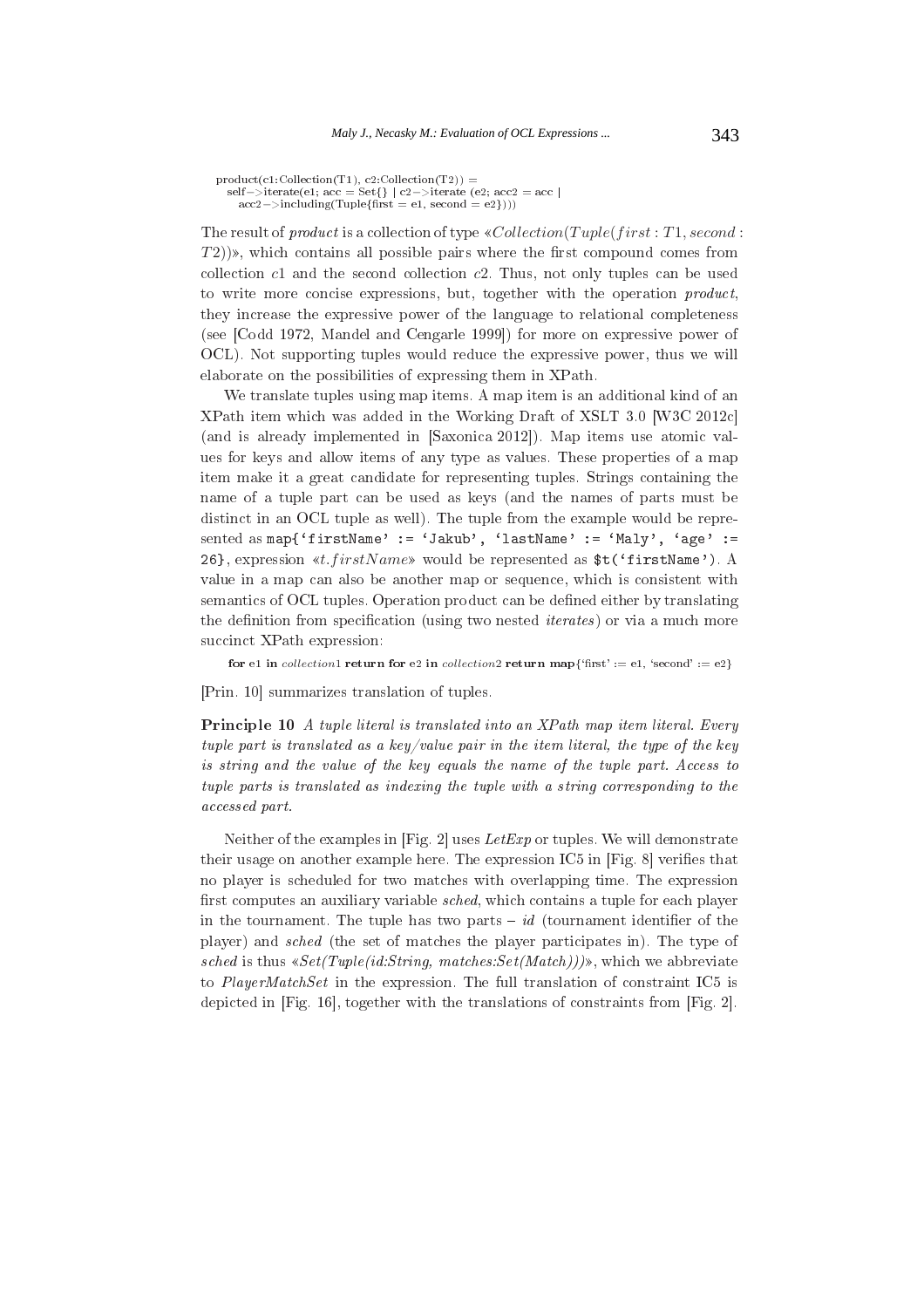```
context t:Tournament
 *\text{IC5: schedules for players do not overlap }*/inv: let sched : PlayerMatchSet =
        t.player.id->iterate(id; acc: PlayerMatchSet = { } |
            acc->including(Tuple (id = id, matches
    t.match ->select(m | m.player.id->includes(id)))))<br>in /* now we work with the variable sched */
    \text{sched} ->for All(s | s.matches ->for All(m1, m2)
       not Date::isOverlap(m1.start, m1.end, m2.start, m2.end)))
```
Figure 8: LetExp and tuples example.

#### $3.1.5$ **Error Recovery**

OCL as a language has a direct approach to "run-time" errors or exceptions. Errors in computation cause the result of the expression to be *invalid*  $-$  a special value, sole instance of type OclInvalid. It conforms to all other types (i.e. it can be assigned to any variable and can be a result of any expression) and any further computation with *invalid* results in *invalid* – except for operation *oclIsInvalid* (and *oclIsUndefined*), which returns true, when the computations results in *invalid* and *false* otherwise. This operation thus provides the only, very coarse-grained error checking (there are no error codes or exception types) available in OCL. Unlike OCL computation, XPath/XSLT 2.0 processor halts when it encounters a dynamic error and there is no equivalent of *oclisinvalid*. It is also not possible to instruct it to jump to the validation of the next IC when a computation of one expression fails.

XSLT 3.0, however, introduces new instructions - xsl:try and xsl:catch which provide means of recovery from run-time errors. With these instructions, it is possible to implement *oclIsInvalid* as depicted in [Fig. 9]. We again utilize HOF's capabilities – the expression is evaluated in a function call wrapped in try/catch. E.g. OCL expression  $\infty$ clsInvalid(1/0) can be translated to oclX:oclIsInvalid(function(){ 1 div 0 }). OCL also allows invalid literal to be used explicitly in expressions (to indicate error). We translate this literal to a call of  $Oc/X$  function invalid(), which simply throws a dynamic error.

Optionally, our validation pipeline (fully introduced in [Section 8]) allows to safe-guard the evaluation of each expression using  $try/catch$ , so that the validation of another constraint may continue if a runtime error occurs and it is not contained by *oclIsInvalid*. In debug mode, detailed info is given using xsl:message.

Principle 11 Calls of functions ocllsInvalid and ocllsUndefined are translated into calls of corresponding  $OcIX$  HOFs, implemented using try/catch instructions. Usages of invalid literal are translated into calls of invalid().

344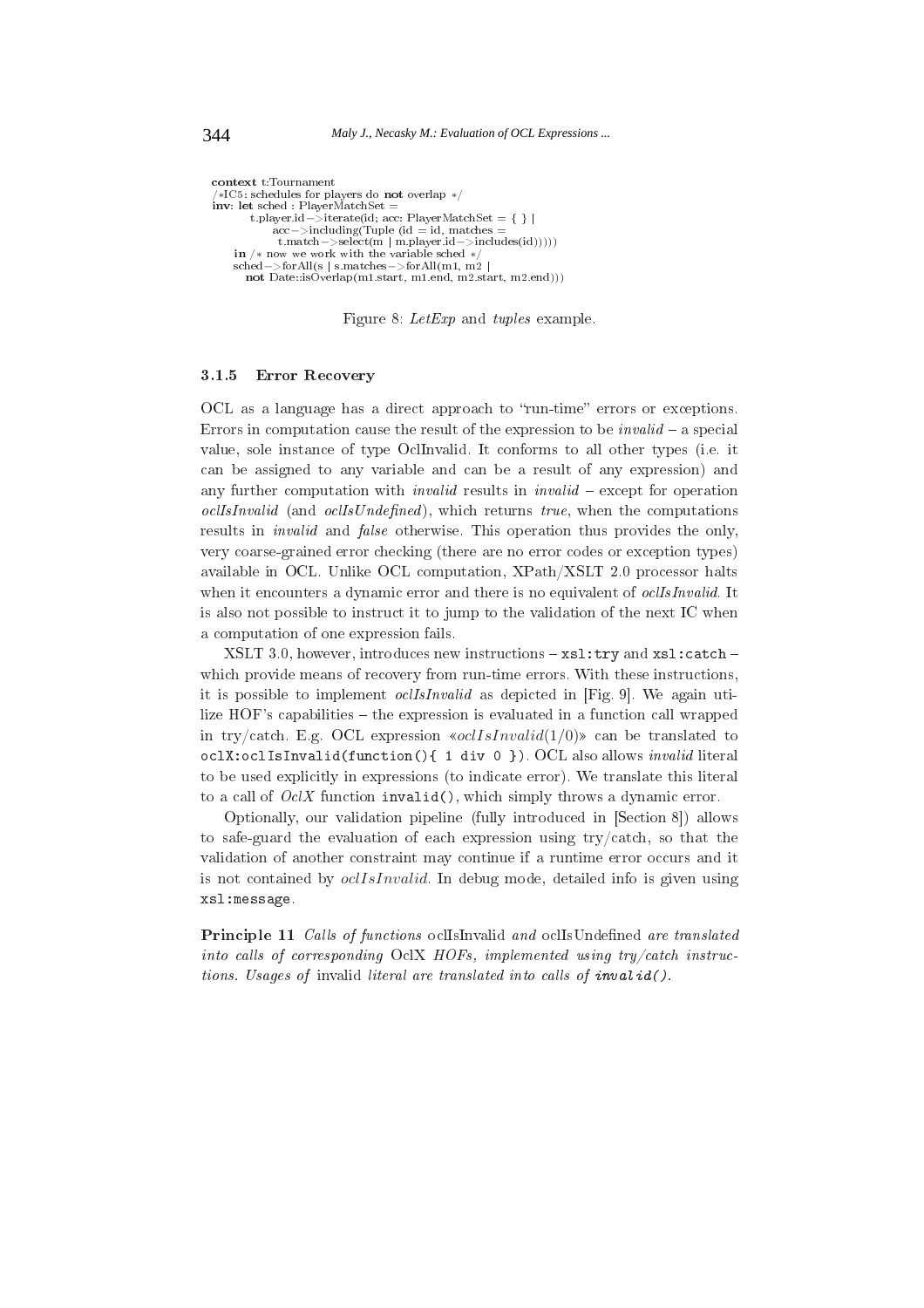```
<xsl:function name="oclX:oclIsInvalid" as="xs:boolean">
  \left\langle x\right\rangle is the same set of the set of the set of the set of \left(x\right) as item()*'' />
  \langle -\rangle evaluate func and forget the result, return false
                                                                                                  \left. - \right.\langle \mathbf{x} \mathbf{s} \mathbf{l} : \mathbf{try} \ \mathbf{select} = \text{``let } \s result := \text{flunc}() return false()">
   \langlexsl:catch\ranglexsi:ucu.<br>
<xsl:if test="$debug"><!-- print error info in debug mode --><br>
<xsl:message select=""Runtime error making the result invalid. ""/>
       \lexsl:message select="" - code: '|| $err:code" || ' description: '|| $err:description" />
     \langle xsl:if
     \langle x, x \rangle is that \langle x, x \rangle is the select = "true()" /> \langle x, x \rangle function call fails, return true -- >
   \langle xsl:catch \rangle\langle \sqrt{{\bf x}} {\bf s} {\bf l} . {\bf t} {\bf r} {\bf y} \rangle\langle /xsl:function>
```


Figure 9: Implementation of *oclIsInvalid* using  $xs1:try/xs1:catch.$ 

Figure 10: PSM schema - company hierarchy.

# $\overline{4}$ Expressions with Inheritance and Recursion

In this section, we show how constraints using inheritance and recursion can be validated using  $OcX$  (by recursion we mean navigation along cycles in PSM schemas using closure). We will demonstrate them on a PSM schema in [Fig. 10], the sample constraints are in [Fig. 11].

Inheritance is a common feature in UML diagrams and OCL supports inheritance by allowing calls of inherited features (operations and properties, via  $FeatureCallExp)$  and rules of type conformance. The subexpression «m.phone» from [Fig. 11] is legal because class Manager' inherits attribute phone' from class Employee'. The semantics of OCL also defines that invariants defined in the superclass apply also for all its subclasses. Thus, the invariant PSM E2 defined for class Employee' must also be met by instances of class Manager'.

At the PSM level, we support inheritance as well [Klimek and Nečaský 2012] - a class can inherit from another class which means that the element correspond-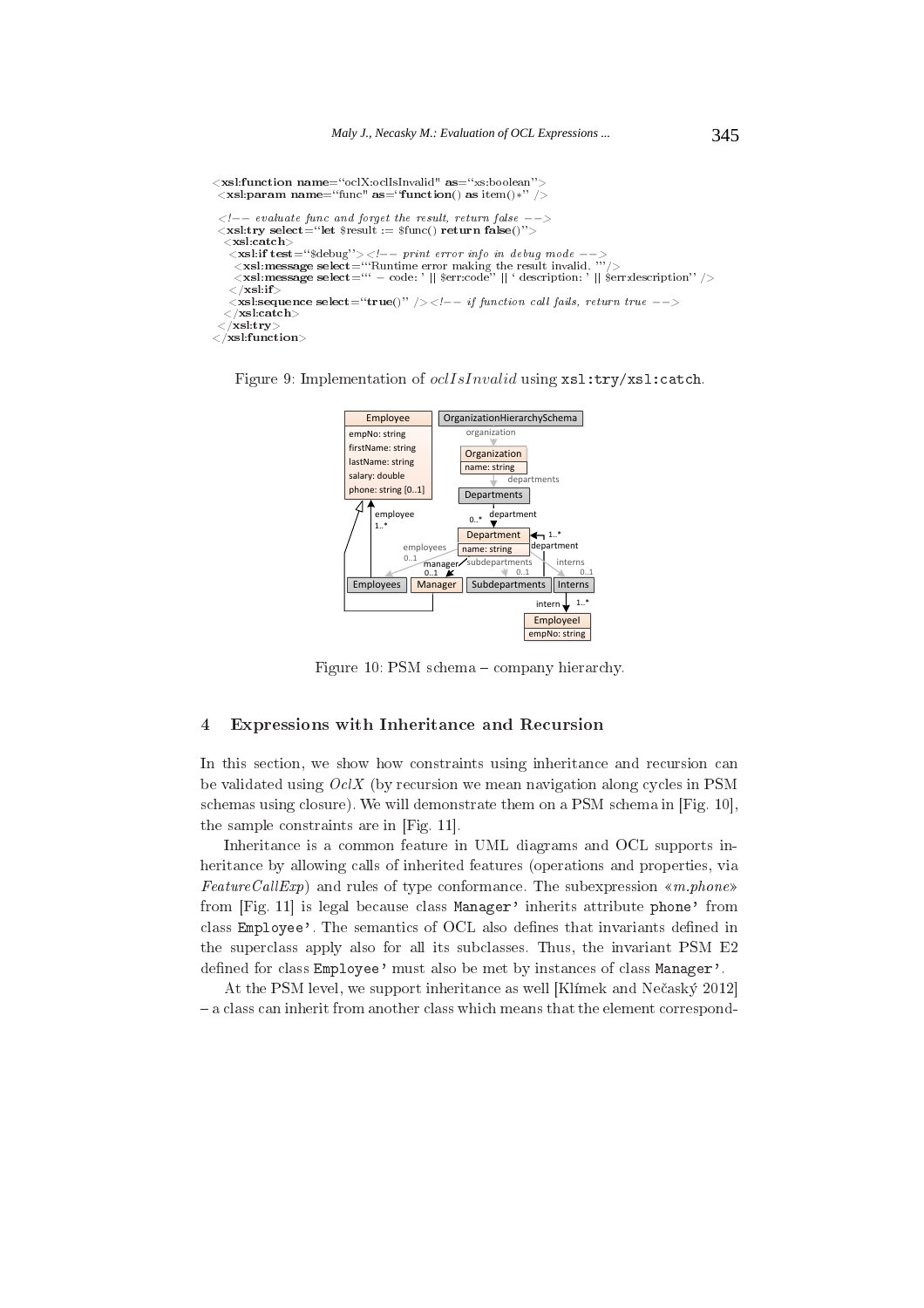```
context d:Department
 * PSM R<sub>1</sub>*inv: let count:Integer = d ->closure(sd | sd subdepartments
department).employees.employee->size()<br>in d.interns.intern->size() > 0 implies count >= 3<br>message: 'Only departments with at least 3 employees can accept interns,
department {d.name} has only {count} employee(s)
context e: Employee
/* PSM E2 */<br>inv: e.empNo <> '
context e: Employeel
 * PSM 1*\lim_{x \to \infty}: e.Interns.Department <> null
  implies e.Interns.Department <> e.toEmployee().Employees.Department
message: 'Internship in home department is forbidden
context m:Manager
  k PSM M1 *inv: m.Department.employees.employee.empNo->includes(m.empNo)
message: 'Manager is an employee of its department'
 * PSM M2 */\frac{1}{2} inv: m.phone \langle > null
```
message: 'Managers must state their phone numbers'



ing to the specific class will have all the attributes and subelements defined by the attributes and content of the general class (the inherited subelements come before the specific class' own subelements). This corresponds to the requirement that inherited features can be used in OCL feature call expressions.

When translating OCL expressions over a schema which contains a class hierarchy we must ensure that invariant  $O'$  defined for a superclass  $C$  are also checked for subclasses  $C_x$ . This can be achieved by:

- 1. copying the *rule R* obtained from translation of  $O'$  for every subclass. (It makes the resulting schema larger and less transparent.)
- 2. combining all the occurrences of C and  $C_x$  into the context of R using the XPath union operator (e.g. use the expression //employee | //manager). The translation of  $R$  is not repeated, but the resulting schema does not visibly show that the PSM schema utilizes inheritance.
- 3. utilizing the feature provided by Schematron for rule logic reuse  $-$  abstract patterns. Unlike the previous options, this one does not require the context variables to be named the same in the general and in the specific invariants.

We decided for the last option since it preserves the nature of inheritance. The rules for shared invariants are declared in abstract patterns and called by the patterns for derived classes. For every class participating in a generalization as a super class, an abstract pattern is generated. For every non-abstract class, which inherits from the class (and for the super classes themselves), an instance pattern is generated.

346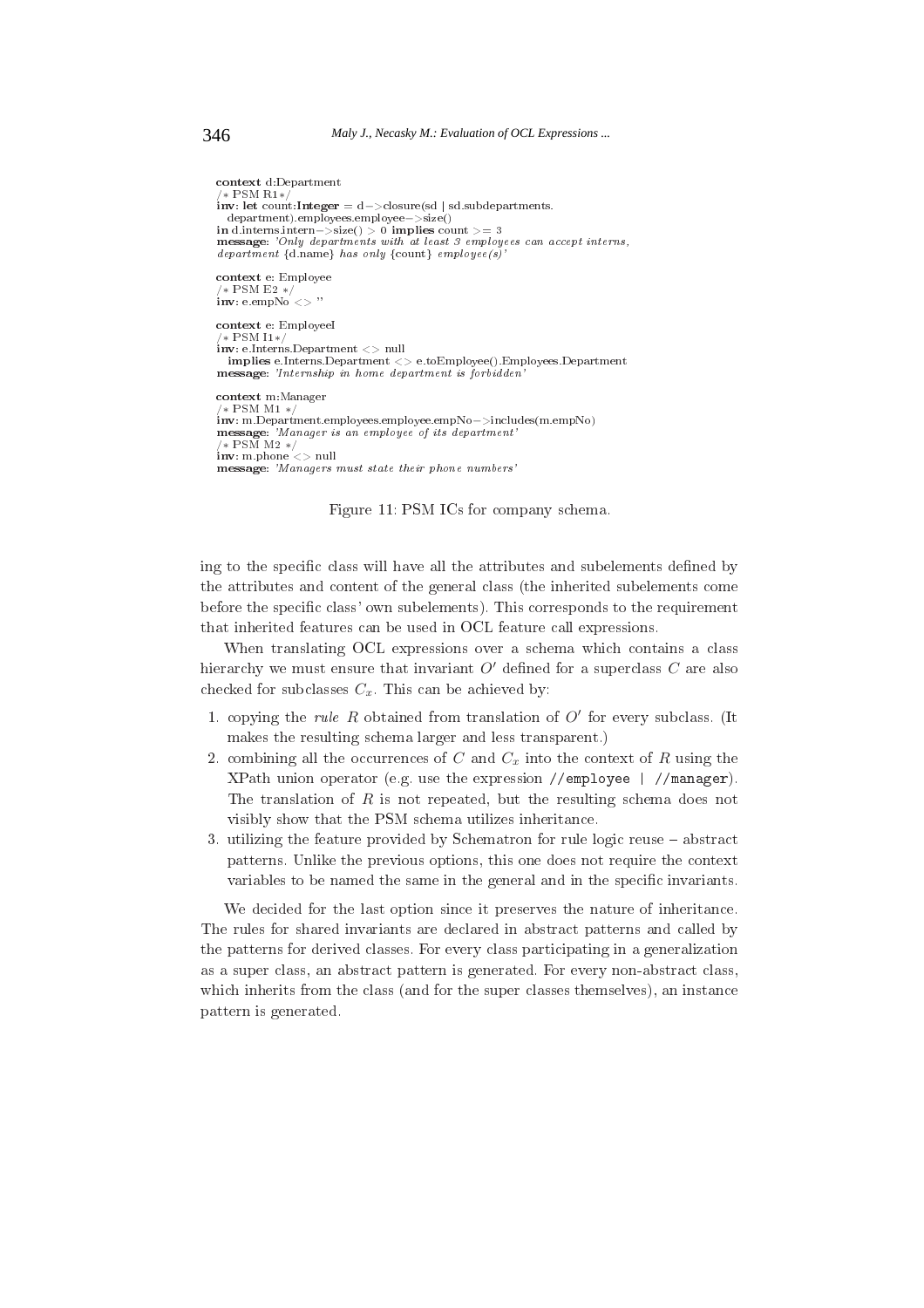```
<{\bf sch:} {\bf schema \; {\bf xmlns:} sch = ``http://purl.oclc.org/dsdl/schematron"}>\lesch:pattern id="Department"><br>
\lesch:pattern id="Department"><br>
\lesch:rule context="/organization/departments/descendant::department"><br>
\lesch:let name="d" value="."/>
    \leqsch:assert test="let $count := count(oclX:collect(oclX:collect(
             oclX:closure(.,function($sd) { $sd/subdepartments/department }),<br>function($d) { $d/employees }), function($e) { $e/employee }))
           return if (count(intern) gt 0) then scount ge 3 else true()">
          Only departments with at least 3 employees can accept interns,
 department <sch:value-of select="\frac{6}{3}/name" /> has less employee(s)<br></sch:assert></sch:rule></sch:pattern><br><sch:pattern> <sch:pattern id="Employee" abstract="true">
  \leqsch:rule context="8e"><br>
\leqsch:rule context="8e"><br>
\leqsch:assert test="empNo ne '' '' /> <!-- empNo is not an empty string -->
   \langle/sch:rule\rangle\langle/sch:pattern\rangle<sch:pattern id="Employeel">
   \langle \textbf{sch}:\textbf{rule} \ \textbf{context} = ``//\textbf{inter}''\rangle\langle \textbf{sch}:\textbf{let name} = ``\textbf{``'}\rangle\lesch:assert test="if (exists(...)) then
              not(.../.. is (for \$e2 in
                 ret urn (//manager | //employee)[./empNo = $e2/empNo])/parent::employees/..)
             else true()
          Internship in home department is forbidden
 </sch:assert></sch:rule></sch:pattern><br>
<sch:pattern><br>
<sch:pattern id="Manager">
   \frac{1}{\sinh 2}<br>
\frac{1}{\sinh 2} \frac{1}{\sinh 2} \frac{1}{\sinh 2} \frac{1}{\sinh 2} \frac{1}{\sinh 2} \frac{1}{\sinh 2} \frac{1}{\sinh 2} \frac{1}{\sinh 2}<sch:assert test="oclX:includes(oclX:collect(../employees/employee,
          function($e) { data($e/empNo) }), data(empNo))">
       Manager is an employee of its department
    \langle/sch:assert
    <sch:assert test="exists(phone)">Managers must state their phone numbers</sch:assert>
   \langle/sch:rule\rangle\langle/sch:pattern
 \langle/scn:rue\angle/scn:.paar.een./sm/ander/sm/ander/sm/ander/sm/ander/sm/ander/sm/ander/sm/ander/sm/ander/sm/ander/sch:pattern id="Manager-as-Employee")><br>
\langlesch:pattern id="Manager-as-Employee" is-a="Employee"><br>
\langlesch:p
 \langle/sch:pattern\rangle\langle -\frac{1}{2}, \frac{1}{2}, \ldots \rangle and \langle -\frac{1}{2}, \ldots \rangle and \langle -\frac{1}{2}, \ldots \rangle\langle/sch:pattern\rangle\langle/sch:schema\rangle
```
Figure 12: Translation of constraints from the company hierarchy schema  $[Fig. 10].$ 

**Principle 12** Rules obtained by translation of invariants where the context is a class for which specialized classes exists are placed in abstract Schematron patterns. An instance pattern calling the abstract pattern is created for each  $subclass.$ 

A translation of invariants from [Fig. 11] is depicted in [Fig. 12]. Constraint PSM E2 for class Employee' is translated into an abstract pattern Employee. This abstract pattern is called both for instances of Employee' and Manager' classes (via Manager-as-Employee and Employee-as-Employee respectively).

The recursive association between departments (departments have subdepartments) is represented in the PSM schema in [Fig. 10] by the cycle Department-Subdepartments-Department. This must be reflected in validation. The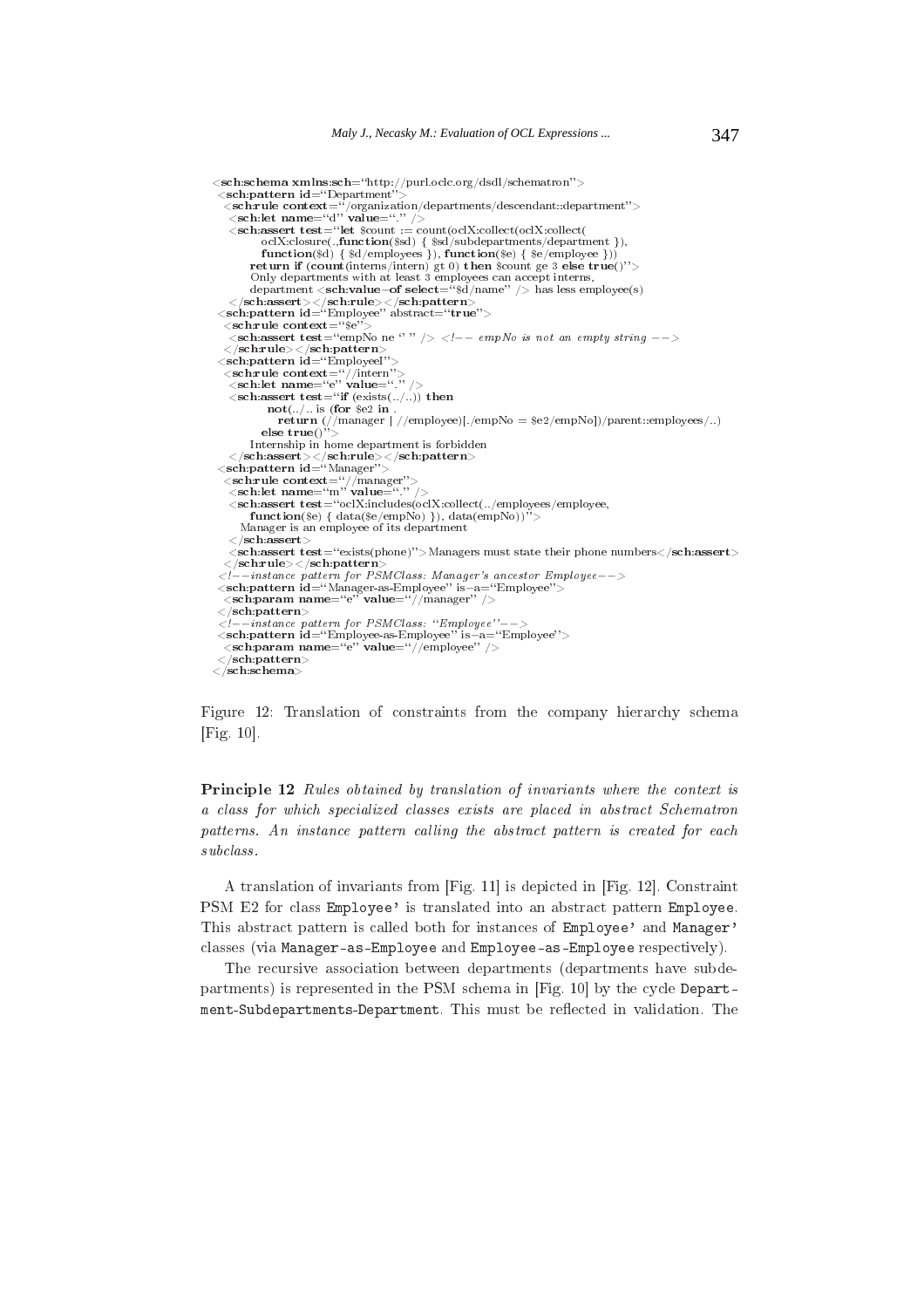expression defining the context of rule PSM R1 utilizes descendant axis: company/departments/descendant:: department

OCL constraints concerning recursive structures often utilize *closure* iterator expressions. We have described how *closure* is implemented in  $Oc/X$  earlier in this paper [see Section 3.1.3].

# **Expression Rewriting**  $\overline{5}$

In [Section 3.1.3], we showed that it is possible to translate iterator expressions to XPath using  $Oc/X$  functions. For every predefined OCL iterator expression,  $Oc/X$ defines a higher-order function which mirrors both the syntax and semantics of the iterator expression. Thus, the default translation (as defined by [Prin. 9]) is syntactically closest to the original OCL expression. In some cases the usage of an iterator expression may be translated to a native XPath expression equivalent to the expression with higher-order functions. Such rewritings may be desirable for several reasons:

- 1. The resulting expression may be less complex, more readable and easier to understand for an XPath users.
- 2. The resulting expression may be less costly to evaluate, because XPath/XSLT processors are highly optimized for XPath axis evaluation. Also, every usage of anonymous functions has certain overhead.
- 3. By rewriting the expressions used in the schema, it may be possible to evade using  $Oc/X$  completely and the resulting schema would be a standard Schematron (XPath 2.0) schema, which may be used even by non-XSLT based Schematron validators.

In the following, we expect  $X_{collection'}$  and  $X_{body'}$  (or  $X_{cond'}$ , where more appropriate) to be translations of the expressions *collection*' (returning the source collection) and *body* (or *cond*', where more appropriate) – the body expressions of *IteratorExp*. Some rewritings may be used only for a certain class of  $expressions - these preconditions are given for each rewriting.$ 

**Definition 2 x-safe.** We will call an OCL expression safe with respect to variable  $x$  or  $x$ -safe, when it does not contain iterator expression referencing variable  $\overline{x}$ .

E.g. expression 1)  $\langle x \rangle$  z->select(y|y = 0) is x-safe, because x is not referenced in an iterator expression. Expression 2)  $\ll z = y$ ->select(u|x <> u) is not x-safe, because x is referenced in the iterator expression select. X-safe expression are an important subclass of expression when rewritings are concerned. When the body expression of an iterator expression is safe with respect to the iterator variable, references to the iterator variable can be replaced by references to context node in XPath filters. E.g. in the expression 1), the subexpression  $\langle y = 0 \rangle$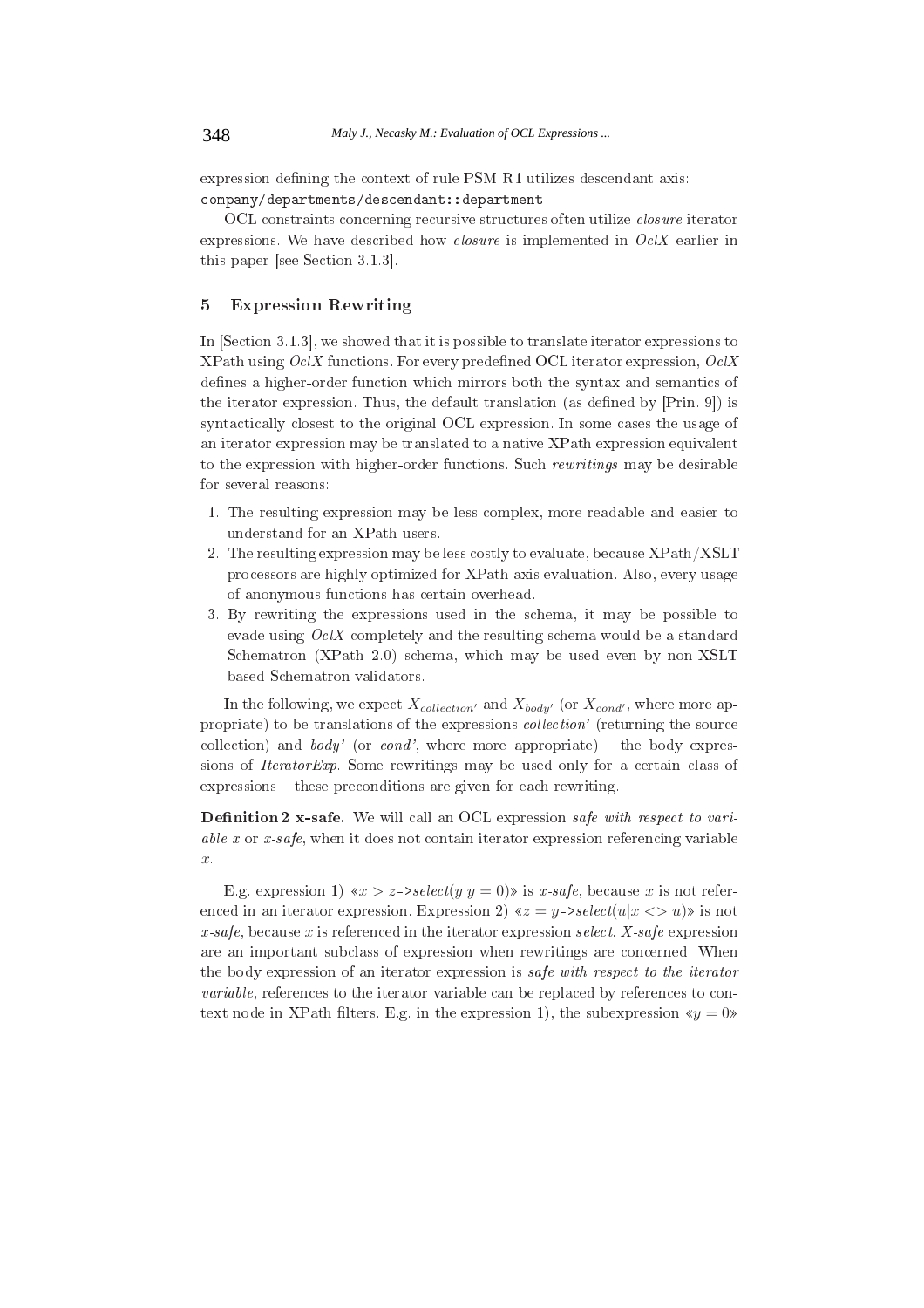is y-safe and 1) can be thus translated as  $x > z$ [. eq 0]. When the body is not  $y\text{-}safe$ , it is not possible, because some iterator subexpression references y and in that occurence,  $y$  does not correspond to context node any more. We will denote  $X_{exp'|x}$  the translation of  $exp'$  where all references to x are translated as references to context node '.'.

*collect.* General form of collect is: «collection'->collect(x | body')» and it can be translated as follows:

- 1. oclX:collect( $X_{collection'}$ , function(\$x) {  $X_{body'}$  }).
- 2. for  $x \in X_{collection'}$  return  $X_{body'}$ , allowed for every case.
- 3.  $X_{collection'} / X_{bodyR'}$ .

Allowed when  $X_{body}$  is a PSM path starting in variable x, then  $X_{bodyR}$ is the path without variable  $x$ . This rewriting corresponds to OCL's syntactic shortcut for collect. Using this rewriting, it is possible to replace e.g. the following expression: oclX: collect (\$organization, function (\$o) { \$o/department } ) with a more concise one \$organization/department.

for All/exists. Expression exists/for All returns true when at least one/every item in the source collection satisfies given condition. General form of for All is: «collection'->forAll(x | cond')» and it can be translated as follows:

- 1. oclX:forAll( $X_{collection'}$ , function(\$x) {  $X_{cond'}$  }).
- 2. every \$x in  $X_{collection'}$  satisfies  $X_{cond'}$ . This rewriting can be used in every case. For exists, 'some' will be used instead of 'every'.

 $select/reject.$  Expression  $select/reject$  returns the collection of those items from the source collection, which satisfy given condition. We will show rewritings for select, rewritings for reject can be obtained analogously after inverting the condition. General form of select is: «collection'->select(x | cond')» and it can be translated as follows:

- 1. oclX: select( $X_{collection'}$ , function(\$x) {  $X_{cond'}$  }).
- 2. for  $x \in X_{collection'}$  return if  $(X_{cond'})$  then  $x \in X$ . This rewriting can be used in every case.
- 3.  $X_{collection'}[X_{cond'|x}]$ , allowed when cond' is x-safe.
- 4.  $X_{collection'}$ [let \$x := . return  $X_{cond'|x}$ ]. This rewriting can be used as an alternative when cond' is not x-safe – variable \$x is defined explicitly. However, let/return expression are only supported in XPath 3.0.

any. Expression any returns one of the items from the source collection, which satisfy given condition (or *null* if no such item exists). General form of any is: «collection'->any(x | cond')» and it can be translated as follows:

1. oclX: any  $(X_{collection'}$ , function  $(\$x) \{X_{cond'}\}\)$ .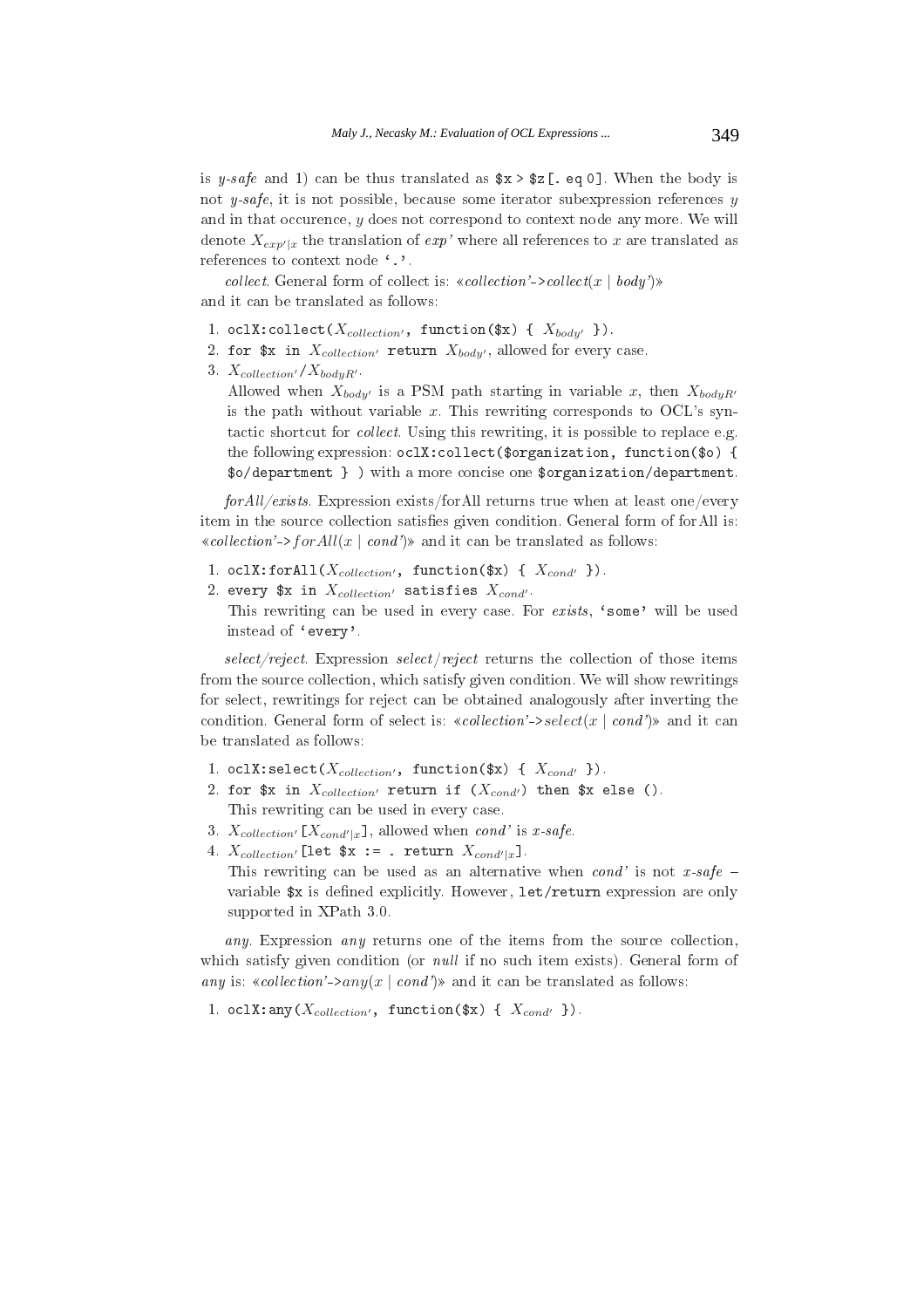- 2. (for \$x in  $X_{collection'}$  return if  $(X_{cond'})$  then \$x else ())[1]. This rewriting can be used in every case. The result of evaluation is an empty sequence when no item satisfy the condition, which is consistent with representing *null* as an empty sequence (this also applies for the following rewriting).
- 3.  $(X_{collection'}[X_{cond'|x}])$ [1], allowed when cond' is x-safe.
- 4.  $(X_{collection'}$ [let  $x :=$  . return  $X_{cond'|x}$ ])[1]. Alternative when  $cond'$  is not x-safe, XPath 3.0 only.

one. Expression one returns true if there is exactly one item in the collection satisfying given condition. General form of one is:  $\ll col'$ ->one(x | cond') and it can be translated as follows:

- 1. oclX:one( $X_{col'}$ , function(\$x) {  $X_{cond'}$  }).
- 2. count (for  $x$  in  $X_{coll'}$  return if  $(X_{cond'})$  then  $x$  else ()) eq 1. This rewriting can be used in every case.
- 3. count  $(X_{col'}[X_{cond'}])$  eq 1. Allowed when cond' is x-safe.
- 4. count  $(X_{col'}[let $x := . return X_{cond'}])$  eq 1. Alternative when  $cond'$  is not x-safe, XPath 3.0 only.

*closure.* The general form of *closure* is «*collection*'->*closure*(*x* | *body*)». This general form can not be rewritten, but closure is often used to process hierarchical structures. When the hierarchical structure is also represented via element nesting in the XML document, XPath ancestor or descendant axes may be used. The rewritings are thus as follows:

- 1. oclX: closure  $(X_{collection'}$ , function  $(\$x) \{X_{body'}\}\$ .
- 2.  $X_{collection'}$ /descendant-or-self:: $X_{bodyR'}$ .

Allowed when body' is a PSM path and all navigation steps in the path are oriented *downwards*. Expression  $bodyR$  is a path containing only the last step in  $body'$ . As an example, the following expression from PSM R1 in  $[Fig. 12]$ 

oclX:closure(., function(\$sd){\$sd/subdepartments/department}) can be rewritten into much more concise form:

 $./$ descendant-or-self:: department.

3.  $X_{collection}/\text{ancestor-or-self}: X_{bodyR}.$ Allowed when body' is a PSM path and all navigation steps in the path are oriented upwards. Expression body R' is a path containing only the last step in  $body'$ .

It must be pointed out that the rewritings 2, and 3, process the whole hierarchy – i.e. when the original expression selects only a part of the hierarchy, the rewriting is not equivalent to the original expression.

350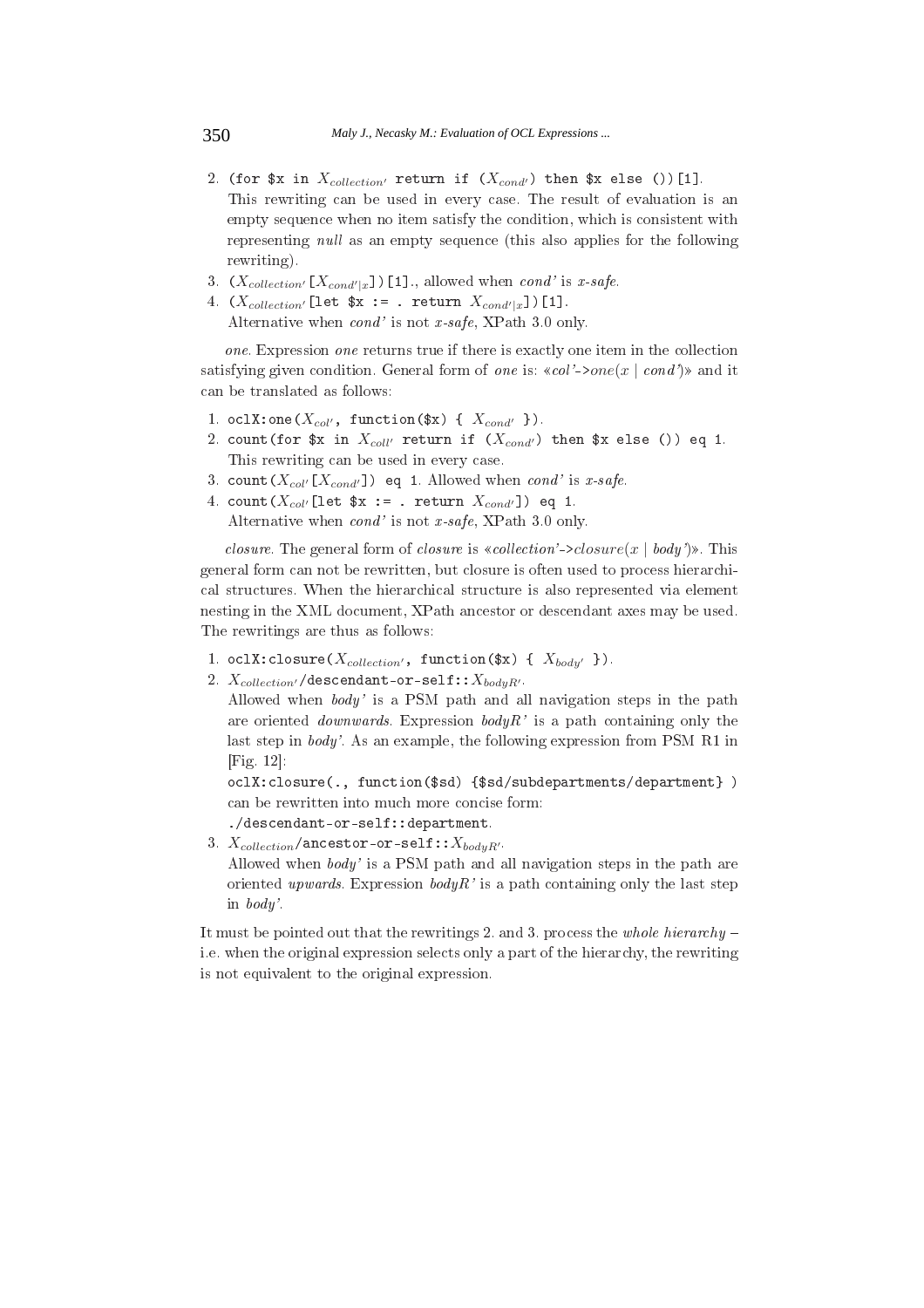*iterate.* As we have stated in [Section 3.1.3], standard XPath does not contain any expression corresponding to OCL *iterate* (general iteration with accumulator). XPath iterator for ... in ... has different semantics - it has no accumulator and one iteration has no access to the results of previous iterations. Thus, when *iterate* is used non-trivially, only the default translation using oclX: iterate extension is possible.

### $\boldsymbol{6}$ Adding Attributes and Operations Using OCL

So far, we have been dealing only with OCL invariants. OCL allows several other types of integrity constraints. We will examine them in this section. Besides invariants, OCL allows also:

- 1. Initialization constraints. These define initial values of attributes or association ends. In XML platform, initial values of attributes can be specified in grammar-based languages (unlike in OCL, XML attribute default values are restricted to constants) (DTD, XML Schema; in Relax NG, attribute default values are allowed only in DTD compatibility mode). Initialization of subtrees or text nodes (which would correspond to initialization of association ends and attributes with  $xform$  equal to e respectively) is not possible in XML schema languages.
- 2. Definition of attributes. It is possible to define new attributes that are not defined in the UML diagram. The value of the attribute is either a constant or it is computed from other attributes/association ends of the classifier. Both static and non-static attributes can be defined this way.
- 3. Definitions of operations (static and non-static (instance)). In OCL, a new operation can be defined, including the body of the method. The only restriction is that the operation can not have any side-effects.
- 4. Methods' preconditions and postconditions. Preconditions allow to declare required properties of the inputs and the initial state of the objects. Postconditions allow to declare required properties of the method result and the state of the objects after the method completion.

# **Adding attributes**  $6.1$

Defining attributes using OCL can be useful to make other constraints more readable and remove repeated subexpressions. [Fig. 13] shows a definition of two derived attributes (allEmployees and totalSalary) for PSM class Department from [Fig. 10] and a subsequent invariant (PSM DO1) that uses them. The first one (PSM D1) adds a property that returns all employees in a department (incl. subdepartments), the second one (PSM D2) returns a sum of salaries of all employees in a department. The invariant (PSM TS) checks that there are no excesses of employee salaries in a department.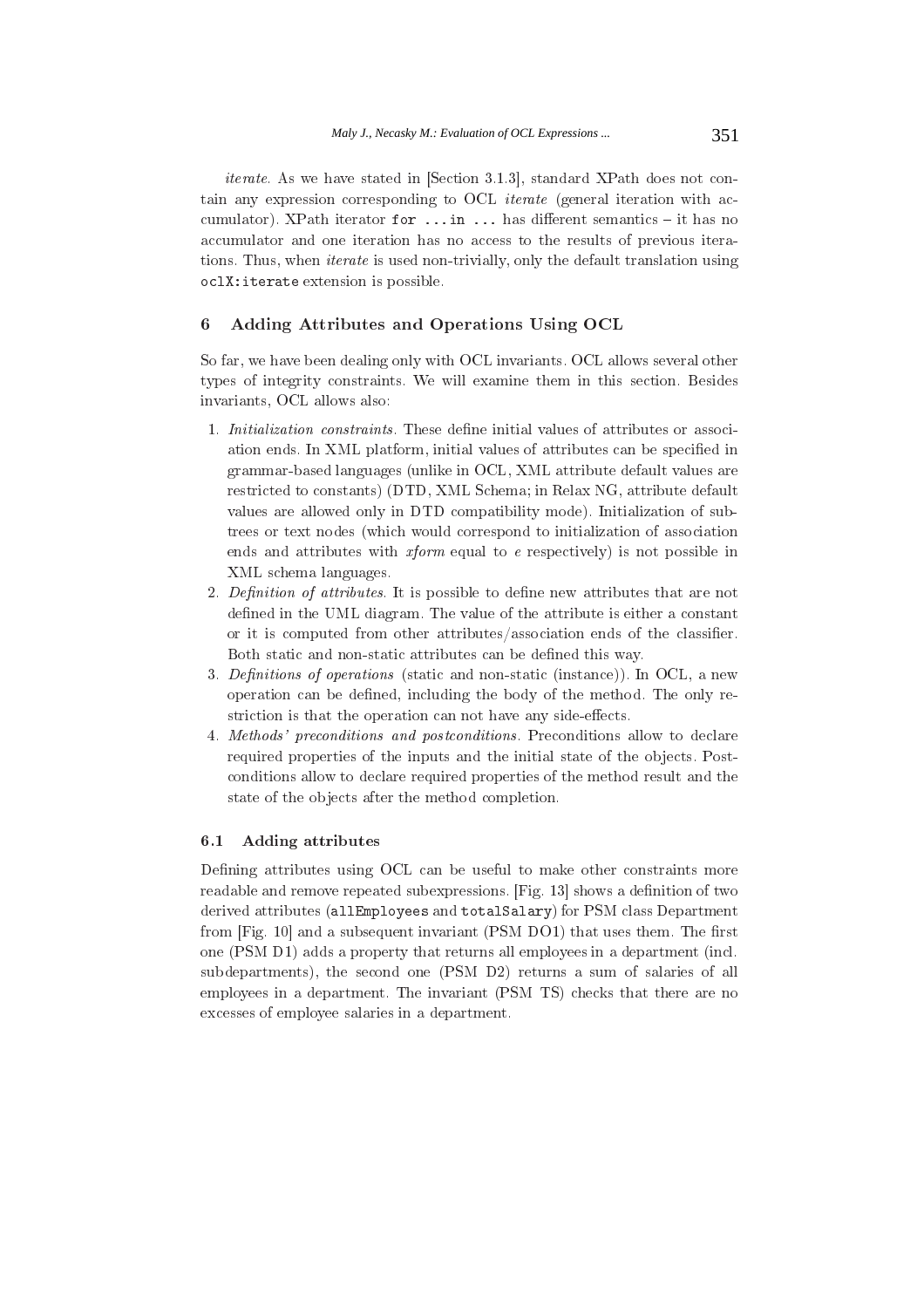```
context d:Department
  * PSM DA1*.
def: allEmploees : Set(Employee) = d - > closure(d)sd.subdepartments.department).employees.employee
  * PSM DA2 */def: totalSalary : real = d.allEmployees.salary ->sum()
/* PSM TS */inv: let avg: real = d.totalSalary / d.allEmployees->size() in
d.allEmployees->forAll(e|e.salary \langle 3 * avg \rangle<br>message: 'Employee's salary must not exceed the treble the department's average
context Date
/*PSM DO1*static def: isOverlap(d1from: Date, d1to: Date, d2from: Date, d2to: Date): Boolean =
  if (diffrom > dito or d2from > d2to) then invalid /* check inputs */<br>else (diffrom < d2todB) and (d2from < d1to)
context e:Employee
  * PSM DO2*def: getInternshipDepartments() : Set(Department) =
  e.toEmployeeI().parent.Department
 * PSM IN1*/
inv: e.e. et Internship Departments() ->size() < 3
message: 'Only two internships allowed concurrently for one employee'
```


As we have explained in [Section 2], UML attributes with primitive types are represented in XML either as XML attributes or as nodes with text content. Relationships to other classes are represented via nesting in the XML document. If we want to support OCL-defined attributes, we have to somehow add them into the document so that we can refer to them in expressions. Computing and adding them prior to validation (for example using XSLT transformation) would be possible (because the state of the XML document does not change during validation, so each expression returns the same result whenever executed), but it could be ineffective (attributes would be added for all instances, even when some of them are not read from some instances or the attributes are not used at all). That is why we compute the value of an OCL-defined attribute only when it is actually required during computation.

The value of the attribute is computed through a function call. For each OCL attribute definition, an XSLT function computing the attribute's value is created. It must be noted that the XSLT stylesheet containing these function must be linked to the validation stylesheet together with  $Oc/X$  library.

We formalize translation of OCL attribute definitions in [Prin. 13]. Due to space limitations, we do not consider static attributes. [Fig. 14] shows translation of the code from [Fig. 13]. It utilizes several rewritings introduced in [Section 5].

**Principle 13** Each attribute  $A'$  of class  $C'$  defined using  $OCL$  definition with an expression O' is translated into an XSLT function declaration  $F_{A'}$ . The name of the function is  $name(C')$ -name $(A')$ . The function has one parameter corre-

```
352
```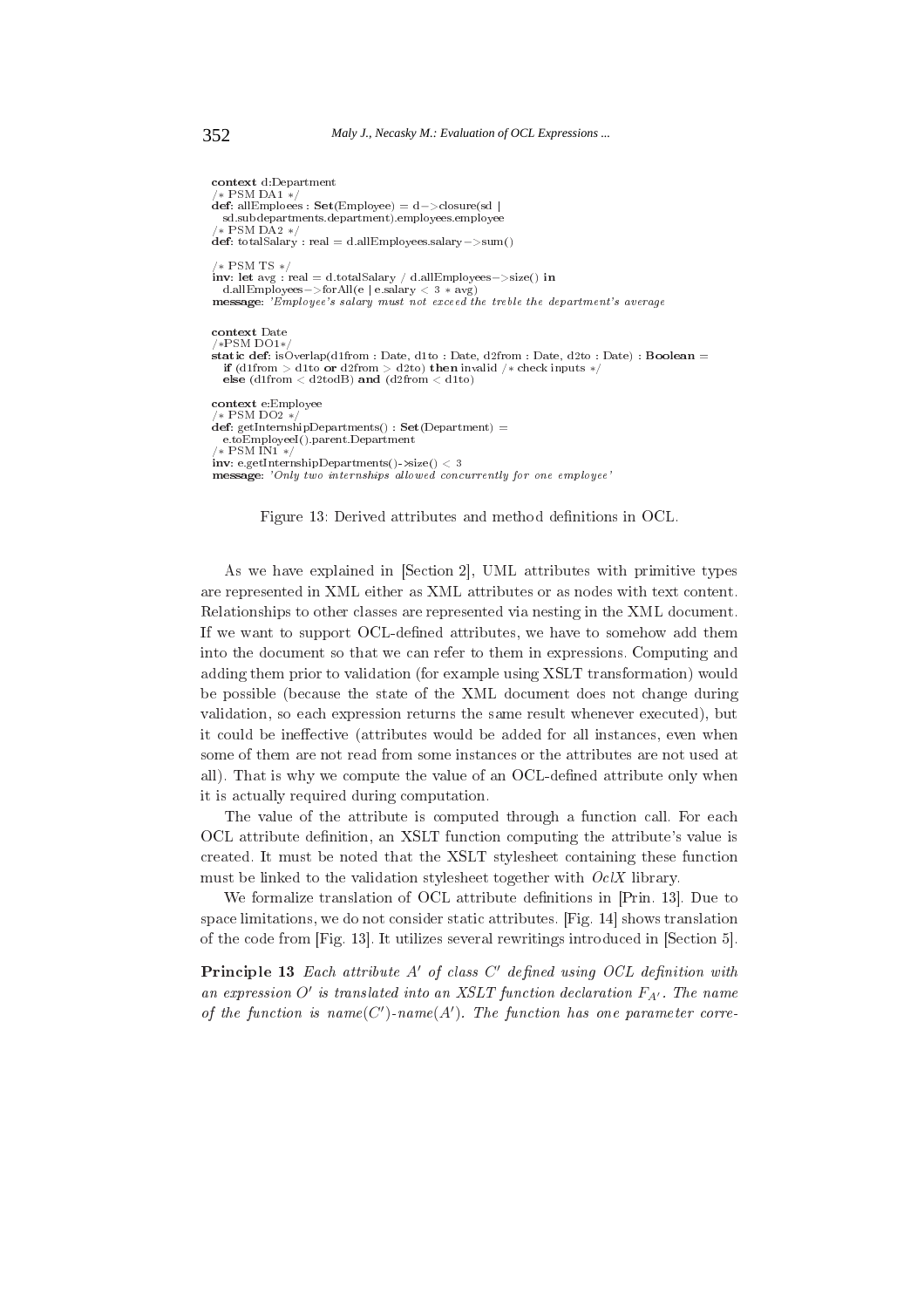```
\langle -\rangle functions definition for derived attr., this goes into XSLT user functions file \langle -\rangle\langlexsl:function name="user:Department-allEmployees" as="item()*"<br>
\langlexsl:param name="d" as="item()*" />
   \vec{<}xsl:sequence select="descendant-or-self::department/employees/employee" />
\langle /xsl:function>
//www.communitylectricalstatery/variation name="user:Department-totalSalary" as="xs:decimal*"><br>
<xsl:param name="d" as="item()*" />
   \langle xsl.sequence select="sum(user:Department-allEmployees($d)/salary)" />
\langle /xsl:function>
\zeta--schematron schema with invariant using the ocl-defined attributes --><br>
\zetasch:schema xmlns:sch="http://purl.oclc.org/dsdl/schematron"><br>
\zetasch:pattern id="DepartmentA">
  \frac{1}{\text{Sch. rule content}} context="/company/departments/descendant::department"><br>
\frac{1}{\text{Sch. let name}}"d" value="."/>
       <sch:assert\ensuremath{\mathbf{test}}\xspace = \overset{\sim}{\mathbf{H}}let s_{avg} := user:Department - totalSalary(Sd) div
                          count (user: Department-allEmployees ($d))
         return every $e in user:Department-allEmployees($d) satisfies $e/salary < 3 * $avg
      ">Employee's salary must not exceed the treble the department's average</sch:assert>
   \langle/sch:rule\rangle\langlesch:pattern\rangle\langle/sch:schema\rangle\langle xsl:param name="d1to" as="xs:dateTime" /><br>\langle xsl:param name="d2from" as="xs:dateTime" />
  xsl:param name="d2to" as="xs:dateTime"/><br>
<xsl:param name="d2to" as="xs:dateTime"/><br>
<xsl:sequence select="if (d1from &gt; d1to or d2from &gt; d2to) then oclx:invalid()
                                     else (d1from < d2todB) and (d2from &lt; d1to)" />
\langle /xsl:function>
\langle xsl:function name = ``user:Employee-getInternshipDepartments" as = ``xs:item()*''> \langle xsl:param name = ``e" as = ``item()" / \rangle\langlexsl:sequence select="let $p := $e return //intern[./id = $p/id]/../.." />
\mathopen{<} / \mathbf{x}sl:function\mathclose{>}\zeta--schematron schema with invariant using the ocl-defined operation --><br>
\zeta--sch:schema xmlns:sch="http://purl.oclc.org/dsdl/schematron"><br>
\zetasch:pattern id="EmployeeO">
  <schirule context="/company/departments/descendant::department/employees/employee"><br><sch:let name="e" value="." />
       scritte name="evalue="."/><br><sch:assert test="count(user:Employee–getInternshipDepartments($e)) &lt; 3<br>">Only two internships allowed concurrently for one employee</sch:assert>
```
Figure 14: Translation of OCL-defined attributes and operations to XSLT.

sponding to the context variable. Every reference to attribute  $A'$  is translated as a call of  $F_{A'}$  and the instance of C' is passed as a parameter to  $F_{A'}$ . Function  $F_{A'}$  returns the value of the expression  $X_{O'}$  obtained by translating O'.

#### $6.2$ **Adding operations**

Methods can be defined solely in OCL and used from OCL expressions afterwards. Both static and instance (non-static) methods can be defined using operation body expressions. Examples of both are depicted also in [Fig. 13]. The first one (PSM DO1) is a static method checking whether two specified date intervals overlap. The second one (PSM DO2) adds a function that allows to find all departments where an employee occupies a post of an intern. This function is used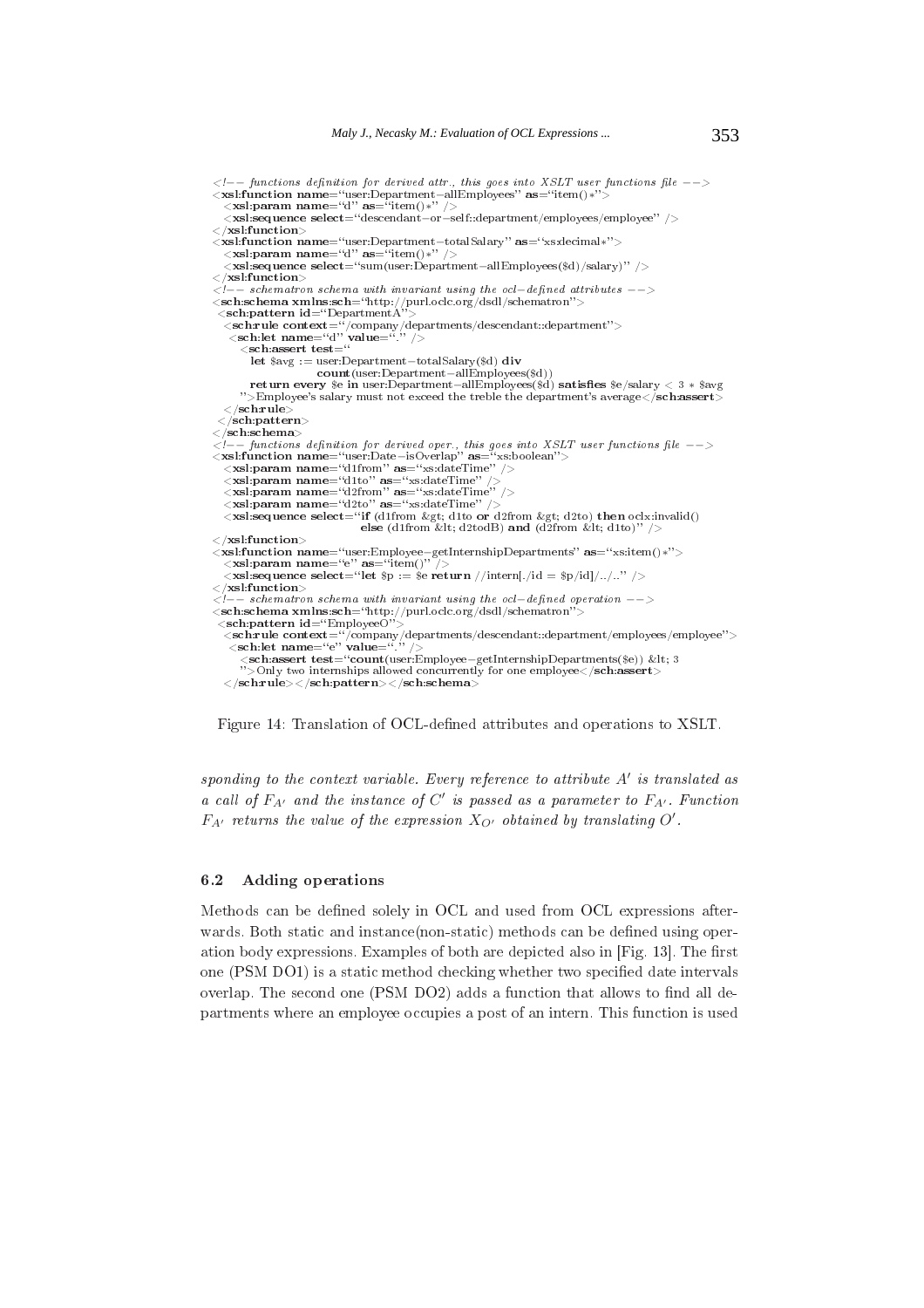in invariant PSM IN1 to check that no employee has more than two concurrent internships. Note that PSM IN1 utilizes  $toEmplope - a$  traversal function to get EmployeeI instances from Employee instances. Due to space limitations, a formal definition of traversal functions is not included in this paper.

OCL operation definitions and calls are naturally translated to XSLT function definitions and calls. Static functions have an additional first parameter representing the context variable. The translation is formalized by [Prin. 14] and sample translations are depicted in [Fig. 14].

Principle 14 Each operation M' of class C' defined using OCL definition with expression O' is translated into an XSLT function declaration  $F_{M'}$ . The name of the function is  $name(C')\text{-}name(M')$ . If M' is not static, the first parameter of  $F_{M'}$  corresponds to the context variable. The parameters of  $M'$  are translated as the remaining parameters of  $F_{M'}$ . Every call of M' is translated as a call of  $F_{M'}$  and the instance of C' is passed as the first parameter to  $F_{M'}$  when M' is not static. The remaining parameters in the function call are translated as subexpression. Function  $F_{M'}$  returns the value of the expression  $X_{O'}$  obtained by translating  $O'$ .

## $\overline{7}$ Completeness and Soundness of the Translation Principles

We now discuss the completeness and soundness of the principles for translating OCL expressions to XPath expressions. Firstly, we discuss *completeness*. Figures [Fig. 5] and [Fig. 6] show the kinds of expressions defined by the OCL specification document [OMG 2012]. We showed that most of them can be translated to XPath. The XPath expressions are directly included in the Schematron skeleton (see [Fig. 4]). Translations of particular kinds of OCL expressions are specified by [Prin. 2-11], [Prin. 12] further extends the coverage of OCL with inheritance and recursion. [Prin. 13,14] cover the features of OCL which enable integrity constraints designers to express not only invariants but also exploit the power of OCL to express pre- and post-conditions, define new features and initialize values of existing features. Therefore, the introduced set of principles covers most kinds of OCL expressions listed in [Fig. 5] and [Fig. 6] and several other features of OCL. As noted in [Section 3], we do not deal with  $StateExp, MessageExp$  and TypeExp in this paper. We also limit the type system – we do not support nested collections, sets, bags and ordered sets  $-$  those we leave for the future work.

[Prin. 1] indicates *soundness* of the translation of OCL invariants to their XPath equivalents. However, it is not a proof. The rest of this section is devoted to such proof. Before we provide the proof we discuss how OCL expressions are evaluated in [Section 7.1]. The discussion is a necessary prerequisite. The proof itself is presented in [Section 7.2].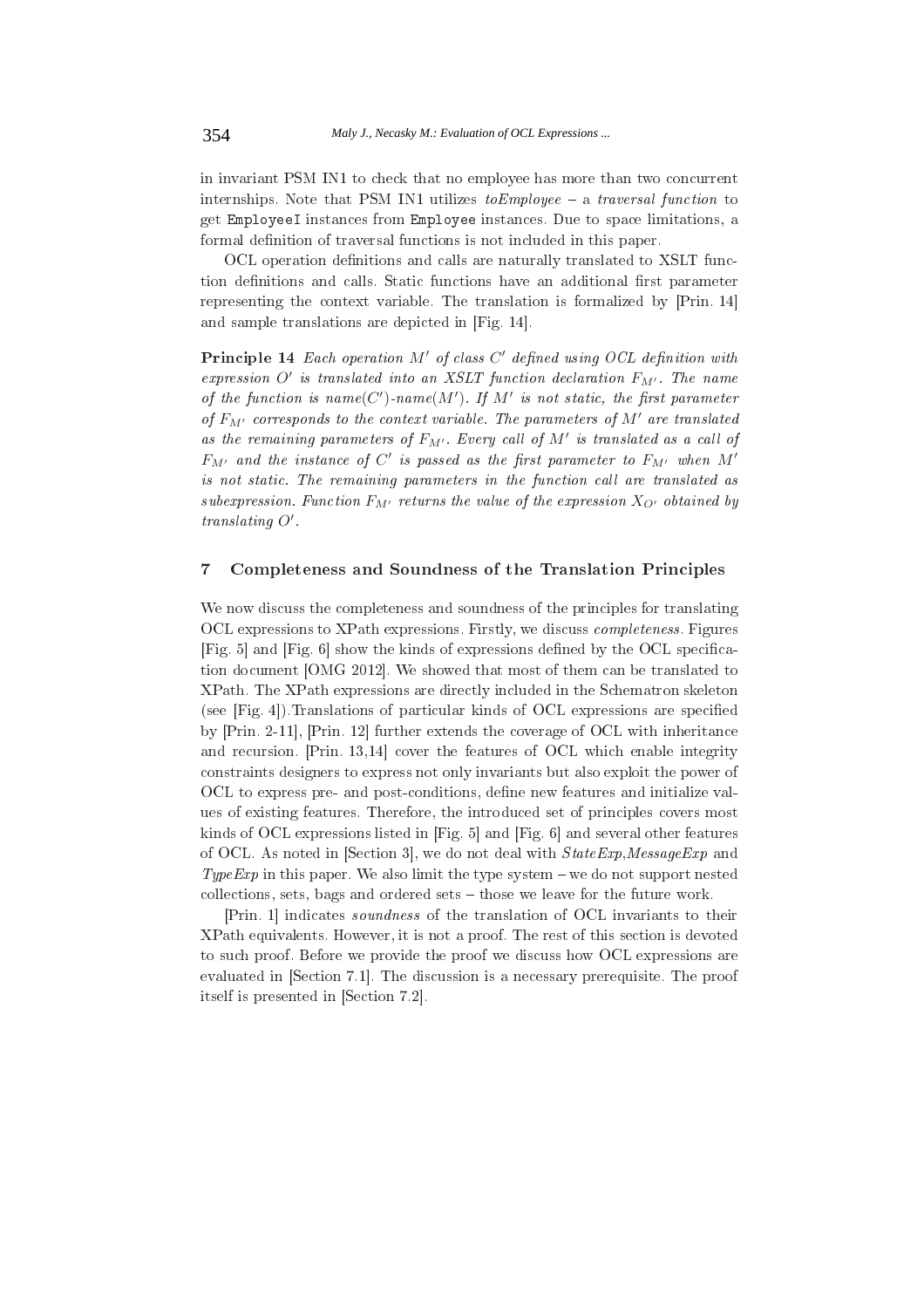# **Evaluating OCL Expressions**  $7.1$

Let  $O'$  be an OCL expression of one of the kinds depicted in [Fig. 5]. Let  $O'$  be expressed over a given PSM schema  $\mathcal{S}'$ . Let  $X_{\mathcal{O}'}$  be its translation to XPath (extended with  $Oc/X$  functions) according to the principles. We will prove that the semantics of both O' and  $X_{Q'}$  are the same. This will also mean that if O' is an invariant then the effective boolean value of  $X_{O'}$  is true iff the invariant O' holds (i.e. that the [Prin. 1] is ensured by the other principles). In other words, this will show that the set of principles is sound. We will use denotational semantics to express the semantics of  $O'$  and  $X_{O'}$ . We will prove that the semantics are equal. The proof will be based on mathematical induction.

For our proof, it is important to discuss the results of evaluation of both O' and  $X_{Q'}$ .  $X_{Q'}$  is an XPath expression. It is evaluated by some XSLT/XPath processor against a given XML document  $D$ .  $D$  is a set of all XML elements and attributes in the document as well as all hierarchical relationships between two elements or an element and its attribute in  $D$ . The prerequisite is that  $D$  is valid against the XML schema modeled by the PSM schema  $\mathcal{S}'$ . (XML documents which are not valid against their structural schema are not further validated against more complex integrity constraints modeled by our OCL expressions.) In terms of denotational semantics, the result of the evaluation is called *meaning* of  $X_{O'}$  and it is denoted  $[[X_{O'}]]$ .

On the other hand,  $O'$  is not intended for evaluation - it is expressed over  $\mathcal{S}'$  and there is no instance of  $\mathcal{S}'$  which could be validated. O' only expresses the semantics of the constraint. It is expected that  $O'$  is translated to some other language. The translation is used to validate instances expressed in some other data model (e.g. XPath data model for validation of XML documents). Even so it is possible to express the semantics of  $O'$ . Its meaning is the result of validation of a *hypothetical instance of*  $S'$ . We will denote this meaning in accord with denotational semantics as  $\llbracket O' \rrbracket$ 

The hypothetical instance is an image of  $\mathcal D$  in instances of classes and attributes of the PSM schema  $\mathcal{S}'$ . To construct this image, we need to correctly map the XML elements and attributes and their hierarchical relationships in  $\mathcal D$  to their corresponding instances of classes, attributes and associations in  $\mathcal S'$ . Fortunately, finding this mapping is easy and straightforward thanks to our previously published theoretical results.

In [Nečaský et al. 2012b], we showed that  $\mathcal{S}'$  is a model of an XML tree grammar  $\mathcal G$ . We also described in detail the translation of  $\mathcal S'$  to  $\mathcal G$ . We omit this description in this paper due to the lack of space. It is important for our proof that a mapping of the production rules of  $G$  to classes, attributes and associations in  $\mathcal{S}'$  is created during the translation. The mapping specifies that a given production rule in  $G$  corresponds to a component of  $S'$ . The mapping is total. It means that each production rule of  $G$  is mapped to some component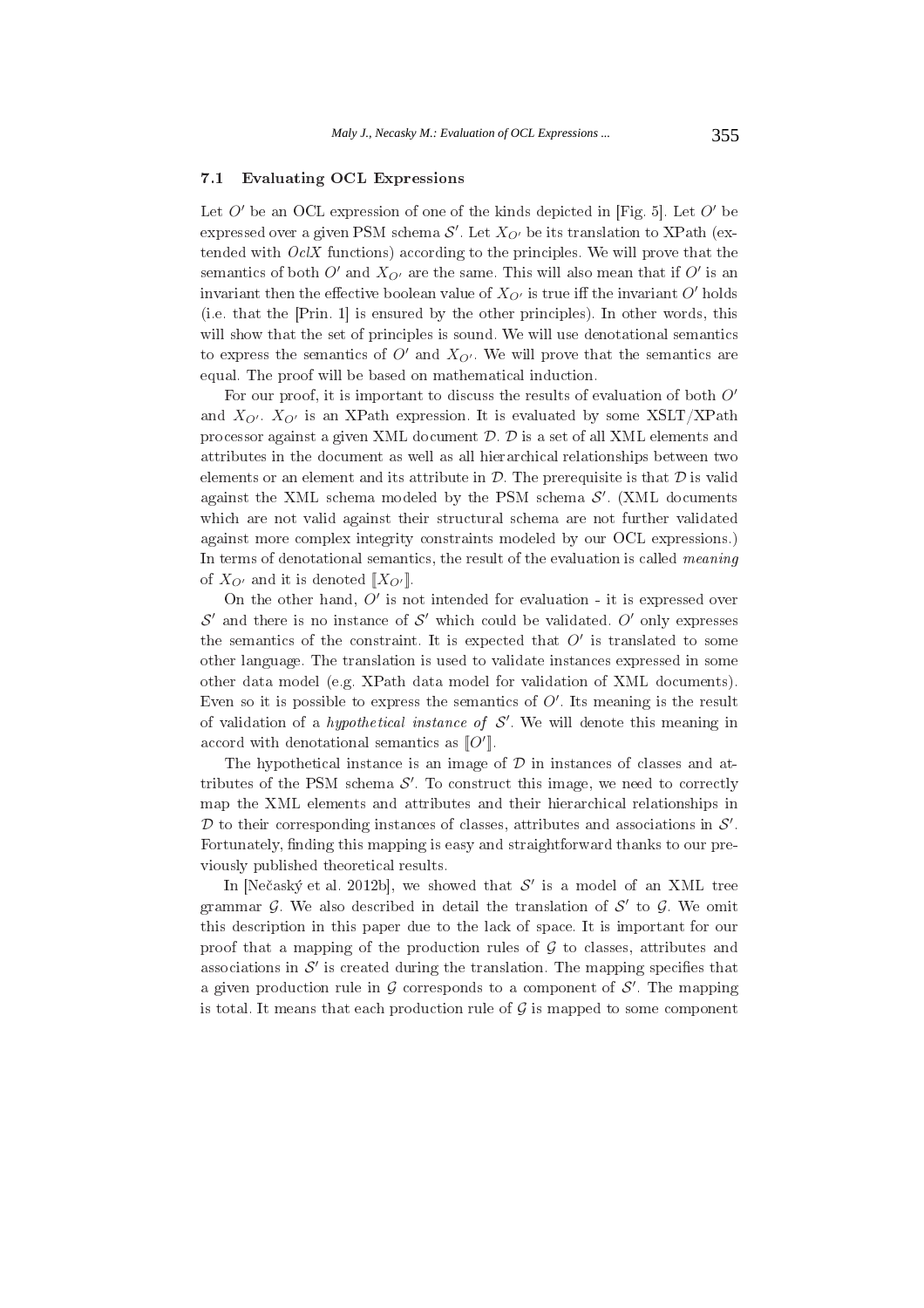in  $\mathcal{S}'$ . Also, as proved in [Murata et al. 2005],  $\mathcal{G}$  can be expressed in a suitable XML schema language (XSD or Relax NG). An XML document  $\mathcal D$  can therefore be validated against  $\mathcal G$ . In [Nečaský et al. 2012b], we showed that  $\mathcal D$  is valid against  $G$  if and only if there exists a total mapping of XML elements and attributes in  $\mathcal D$  to the production rules in  $\mathcal G$ . We can therefore compose the mapping of components of  $D$  to the production rules of  $G$  with the mapping of the production rules of  $G$  to components in  $S'$ . The resulting mapping is total because both mappings are total. In other words, each XML element, attribute or hierarchical relationship in  $\mathcal D$  is mapped to some component of  $\mathcal S'$ . The composed mapping allows us to map  $\mathcal D$  to its equivalent instance of  $\mathcal S'$ . We call the mapping interpretation of  $D$  in S' and denote it with I. I(x) denotes the interpretation of a particular component  $x \in \mathcal{D}$ .

Having the XML document  $\mathcal{D}, \llbracket X_{O'} \rrbracket$  is the result of evaluation of the XPath expression  $X_{Q'}$  against  $D$ . We can also formally define what does it mean to evaluate O', i.e. to define  $\llbracket O' \rrbracket$ . We consider interpretation  $I(\mathcal{D})$  of  $\mathcal D$  in S' (where  $I(\mathcal{D}) = \{o : (\exists x \in \mathcal{D})(o = I(x))\}\)$ .  $\mathcal{D}'\mathcal{D}$  is the result of evaluation of  $O'$  against  $I(\mathcal{D})$ . Now, we are ready to define equivalency of  $X_{Q'}$  and  $Q'$  - the interpretation of the result of the evaluation of  $X_{O'}$  against any XML document  $D$  must be the same as the result of the evaluation of O' against  $I(\mathcal{D})$ . We formalize this in  $[Def. 3]$ .

**Definition 3.** We say that  $X_{O'}$  and O' are equivalent, denoted as  $X_{O'} \equiv O'$ , iff  $I([X_{O'}]) = [O']$  for any XML document  $D$  (where  $I([X_{O'}]) = \{o : \exists x \in$  $[X_{Q'}](o = I(x))$ .

# $7.2$ **Proof of Soundness**

Given O' and its translation  $X_{O'}$  we want to prove that  $I([X_{O'}]) = [O']$  for any XML document  $D$ . Without loss of generality, we fix an arbitrary XML document  $D$ . We use the mathematical induction schema driven by the internal structure of O'. We suppose that O' is of a certain type (Fig. 5) and [Fig. 6]). We will analyse its internal structure and prove the equation for this particular type. More formally, we will find out sub-expressions  $O'_1, \ldots, O'_n$  of O' where we can use mathematical induction to assume that  $I([X_{O'}]) = [O'_i]$  for each subexpression. With this in mind, we will prove that equality holds for the whole O'. Because  $O'_i$  is a subexpression of O', s.t.  $O'_i \neq O'$ , the proof is finite.

The result of the proof is the fact that [Prin. 2-11], which specify the translation of all these particular types of OCL expressions, are sound, i.e. that they correctly translate the OCL expressions to XPath expressions.

Each of the following sub-sections analyzes particular kinds of OCL expressions and proves soundness of their translation according to respective principles.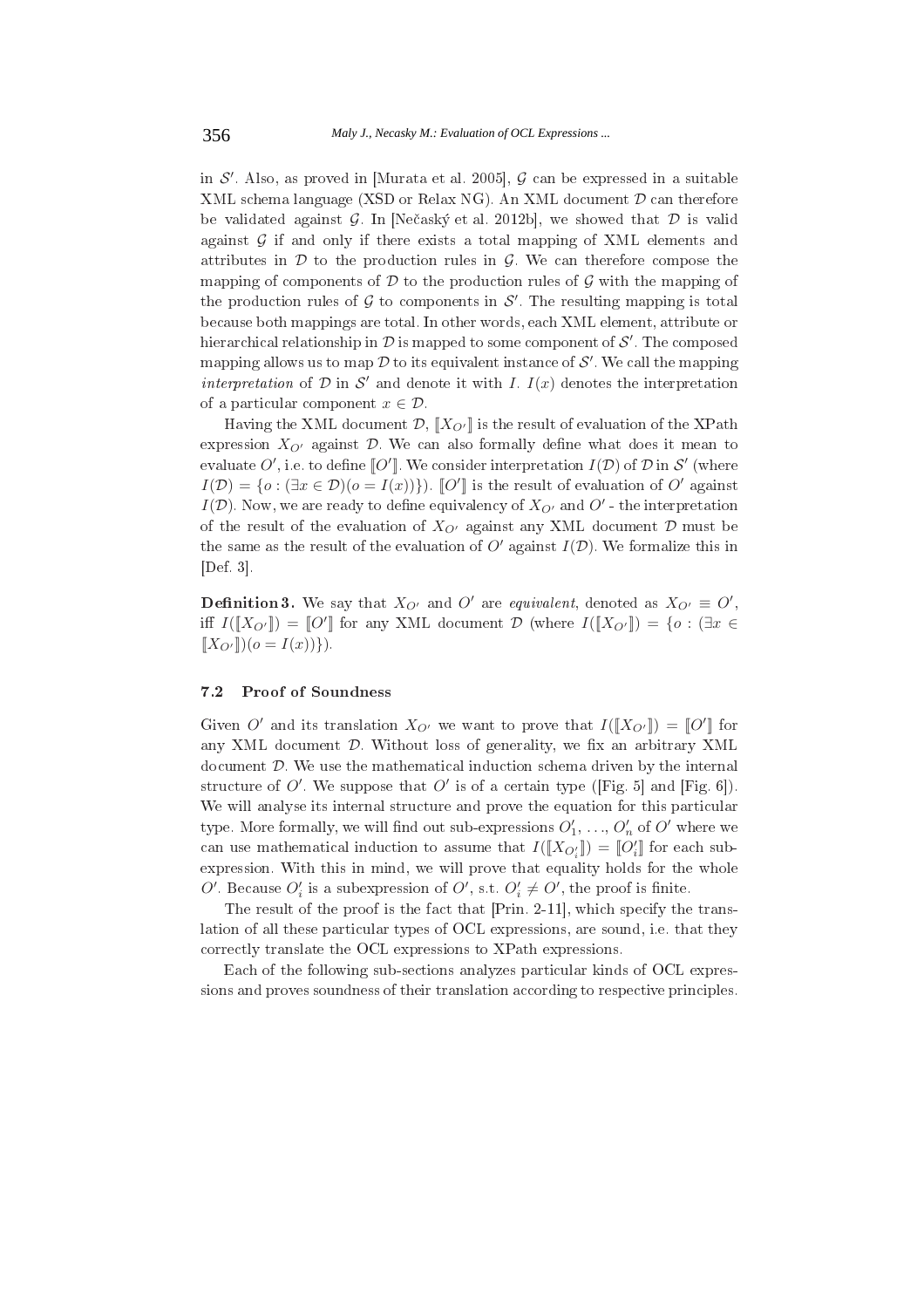# $\cdots$   $\cdots$   $\cdots$   $\cdots$   $\cdots$   $\cdots$

Let us first suppose that O' is *PropertyCallExp*. Therefore,  $O' =$  «source'.p'» where *source'* is the source of  $O'$  and  $p'$  is the property of  $O'$ . Let  $p'$  navigates to an attribute A' with  $rform(A') = a$ . According to [Prin. 6]  $X_{O'} =$  $X_{source'}/attribute::name(A')$ . We can therefore write

$$
I([X_{O'}]) = I([X_{source}/attribute::name(A')])
$$
\n<sup>(1)</sup>

 $= I({v : (\exists e \in [X_{source'}])(v = [e/attribute::name(A')]))})$  (2)

 $=\{v : (\exists I(e) \in I([X_{source'}])) (v = [p'(I(e))]] )\}$  (3)

$$
\stackrel{\circ}{=} \{v : (\exists I(e) \in [\text{source'}]) (v = [\![p'(I(e))]\!])\} \tag{4}
$$

$$
= [O'] \tag{5}
$$

Line (2) expresses the semantics of the XPath expression  $X_{source'}$  / attribute ::  $name(A')$ . We can assume that the PSM Schema  $\mathcal{S}'$  defines a correct XML struc- \*  

 +,-. 
 /01/2" 9 %  $\mathcal{L}$  . The second contract of the contract  $\mathcal{L}$  , the contract of the contract of the contract of the contract of  $\mathcal{L}$  
 \* ( 
 \* \* 

 %
 \$) pression  $X_{source'}$  targets XML elements and, therefore,  $\llbracket X_{source'} \rrbracket$  must be a set of XML elements. For each such element  $e$ , the expression  $e$ /attribute ::name(A') navigates to an XML attribute of  $e$  with a value  $v$ . Those values form the result of the evaluation of  $X_{source'}$ . Line (3) exploits the fact that if v is returned for e as a value of the XML attribute with name  $name(A')$  then it must also be returned for the interpretation of e,  $I(e)$ , as a value of the PSM attribute A' (denoted by  $[\![p'(I(e))]\!]$ . This is implied by the correctness of the interpretation function I +,-. 
 /01/2 
" & M" 

 ) tion (denoted by  $\stackrel{\simeq}{=}$  symbol) - by induction we can suppose that  $I([X_{source'}]) =$ [source']. Moreover, line (4) specifies the semantics of  $O'$  as described by OCL specification. Therefore, line (5) concludes with the fact that  $I([X_{O'}]) = [O']$ .<br>This means that  $X_{O'} \equiv O'$  by [Def. 3]. s that  $X_{O'} \equiv O'$  by [Def. 3].

Let us now suppose that  $p'$  navigates to an end  $E'_2$  of an association  $R' =$  $(E'_1, E'_2)$ . According to [Prin. 6]  $X_{O'} = X_{source'}/child::name(R')$ . In this case,

$$
I([\![X_{O'}\!]]) = I([\![X_{source'}/child::name(R')\!]]) \qquad (1)
$$
  
\n
$$
= I(\{f : (\exists e \in [\![X_{source'}\!]]) (f \in [\![e/child::name(R')\!]]) \}) \qquad (2)
$$
  
\n
$$
= \{I(f) : (\exists I(e) \in I([\![X_{source'}\!]]) (I(f) = [\![p'(I(e))\!]]) \} \qquad (3)
$$
  
\n
$$
\stackrel{\cong}{=} \{I(f) : (\exists I(e) \in [\![source']\!](I(f) = [\![p'(I(e))\!]]) \} \qquad (4)
$$
  
\n
$$
= [\![O']\!]
$$

9 ! 
  ,\* 
 %
 \$) pression is  $X_{source'}/child::name(R')$ . Here  $X_{source'}$  also returns a set of XML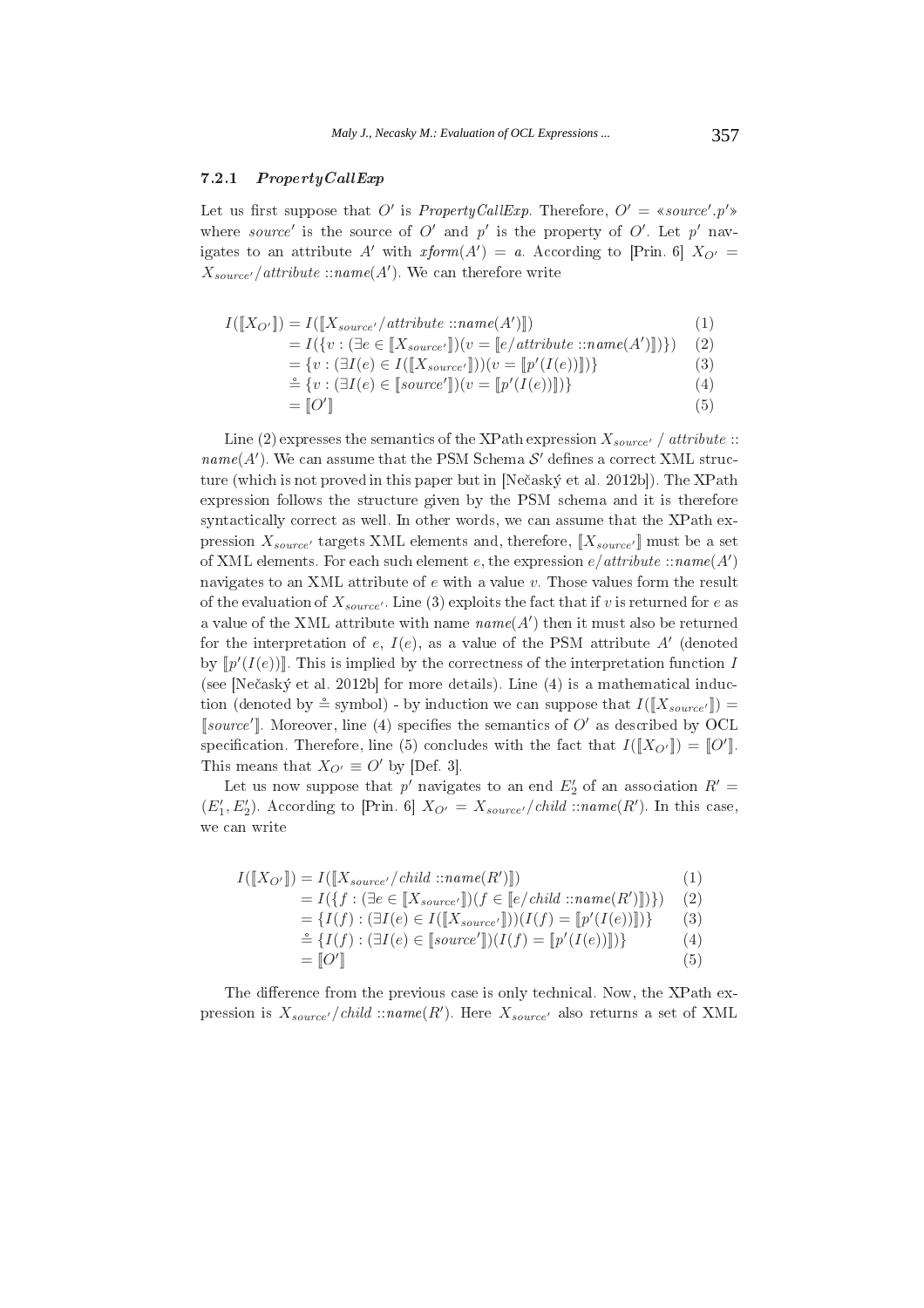elements, but for each such element e, the expression  $e/child::name(R')$  navigates to a set of child XML elements. Therefore, we do not work with an attribute value  $v$  as in the previous case but with a child XML element  $f$ . The other principles remain the same.

Proofs for other cases covered by [Prin. 6] would be technically very similar and we therefore omit them in this paper.

#### $7.2.2$  $OperationCallExp$

As we described in [Section 3.1.2], we consider predefined OCL operators and operations. In both cases, there is a corresponding XPath operator or operation for most of them. For the rest, we define their equivalents in our  $Oc/X$  library. The proof is therefore straightforward. Let  $O'$  be a call of an an OCL infix/prefix operator or an OCL operation  $\Box$ . Let  $\Box$  has *n* parameters. In other words,  $O' =$  $\square(O'_1, \ldots, O'_n)$  where  $O'_1, \ldots, O'_n$  are OCL expressions. According to [Prin. 7],  $X_{O'} = X_{\Box} (X_{O'_1}, \ldots, X_{O'_n})$ . We can therefore write

$$
I([\![X_{O'}]\!]) = I([\![X_{\Box}([\![X_{O'_1}]\!], \dots, [\![X_{O'_n}]\!])]) \qquad (1)
$$
  
\n
$$
= [\![\Box(I([\![X_{O'_1}]\!], \dots, I([\![X_{O'_n}]\!]))] \qquad (2)
$$
  
\n
$$
\triangleq [\![\Box([\![O'_1]\!], \dots, [\![O'_n]\!])]] \qquad (3)
$$
  
\n
$$
= [\![O'] \qquad (4)
$$

Line (1) expresses the semantics of  $X_{O'}$ . It is given by the result of applying  $X_{\Box}$  on the operands  $X_{O'_1}, \ldots, X_{O'_n}$ . We consider the interpretation of the result. As we described in [Section 3.1.2], it is ensured that  $\square$  and  $X_{\square}$  always refer to the same operation. This is exploited at line  $(2)$  - the interpretation of the result of applying  $X_{\Box}$  on the operands  $X_{O'_1}, \ldots, X_{O'_n}$  is the same as the result of applying  $\square$  on the interpretations of these operands. Line (3) is implied by the mathematical induction - by the induction we get  $I([X_{O'}]) = [O'_i]$  for each operand. Moreover, line (3) describes the meaning of  $\llbracket O' \rrbracket$ . Therefore, line (4) concludes with the proof that  $I([X_{O'}]) = [O']$ .

#### 7.2.3 LetExp, IfExp, VariableExp and LiteralExp

[Prin. 3 and 5] in [Section 3.1.1] show that LetExp and IfExp, respectively, are translated to their direct equivalents. Therefore,  $I([X_{Q'}]) = [Q']$  is implied trivially by the induction.

For example, suppose that O' is IfExp, i.e.  $O' = *if$  cond' then then  $Exp'$ else elseExp'». According to [Prin. 5],  $X_{O'} = if (X_{cond'})$  then  $X_{thenExp'}$ else  $X_{elseExp'}$ . We can, therefore, write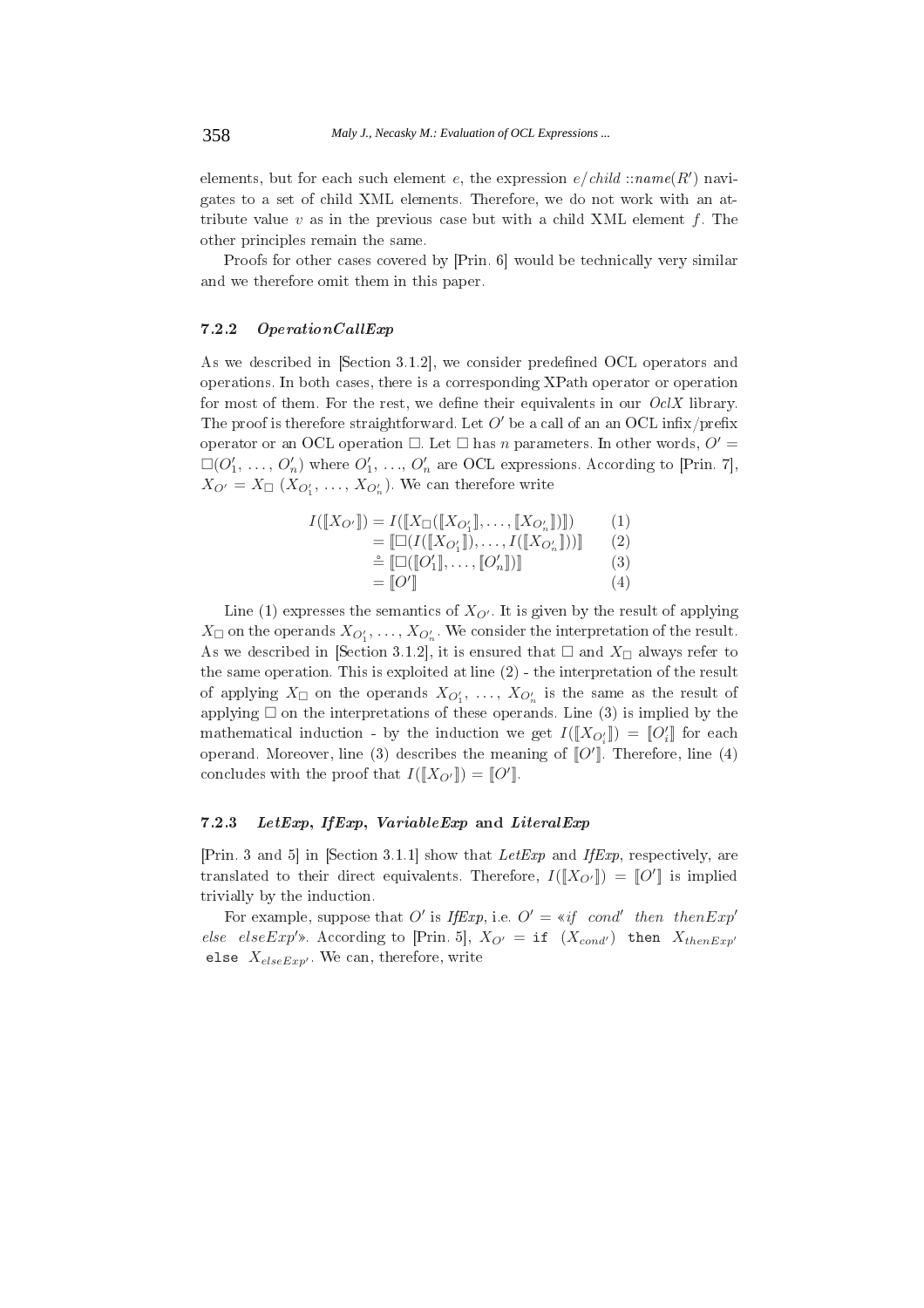$$
I([\![X_{O'}]\!]) = I([\![\text{if }([\![X_{cond'}]\!])\text{ then }[\![X_{thenExp'}]\!]\text{ else }[\![X_{elseExp'}]\!]\!])
$$
(1)

$$
= \iint_{\mathbb{R}} \left( I([\mathbf{X}_{cond}]) \right) \, then \, I([\mathbf{X}_{thenExp'}]) \, else \, I([\mathbf{X}_{elseExp'}]) \, ] \tag{2}
$$

$$
\stackrel{\circ}{=}\left[\begin{array}{c}\nif\ ([cond'])\ then\ [thenExp']\ else\ [elseExp']\end{array}\right]\right]
$$
\n(3)

$$
= [O'] \tag{4}
$$

+ / M2  
 + 10 112 ; 
 9 ; 

) \* 

# 7.2.4 *LoopExp*

 $\mathbf{B} = \mathbf{B} \times \mathbf{B}$  , and the set of the set of the set of the set of the set of the set of the set of the set of the set of the set of the set of the set of the set of the set of the set of the set of the set of the  $\mathbf{A}$  ; - 9 \$  $\mathbf{A}$  . The set of  $\mathbf{A}$  is the set of  $\mathbf{A}$  is the set of  $\mathbf{A}$  is the set of  $\mathbf{A}$ \* \$

H 

 \$ 

\* experience the contract of the contract of the contract of the contract of the contract of the contract of the from our  $OclX$  library), the proof is very similar to IfExp.

n our *OclX* library), the proof is very similar to *IfExp*.<br>Formally, let  $O'_1 =$  «iterate  $(i : Type; acc : Type = acclnit \mid body)$ » which iterates the result of evaluation of some other OCL expression  $O'_{2}$ . According to  $[\operatorname{Prin. 8\ and\ 9}], X_{O_1'} = \mathtt{oclx} : \mathtt{iterate}\ ([X_{O_2'}],\ [\mathit{accInitExp'}],\ [\mathit{bodyExp'}]).\ \mathsf{We}$ 

$$
I([\![X_{O'}]\!]) = I([\![\text{ oclX} : \text{iterate}([\![X_{O'_2}]\!], [\![X_{accInitExp'}]\!], [\![X_{bodyExp'}\!]])\ ]\ ] ) \tag{1}
$$
  
\n
$$
= [\![\text{ iterate}(\text{I}([\![X_{O'_2}]\!]), \text{I}([\![X_{accInitExp'}]\!]), \text{I}([\![X_{bodyExp'}\!]])\ ]\ ] \tag{2)}
$$
  
\n
$$
\stackrel{\circ}{=} [\![\text{ iterate}([\![O'_2]\!], [\![\text{accInitExp'}]\!], [\text{bodyExp'}\!]])\ ] \tag{3}
$$
  
\n
$$
= [\![O']\ ] \tag{4}
$$

- & /" 
 -/ ) 
 3% 
 3-& \$ (

 +< 8 1 82

#### 8 , -

B 

 \$ %& - +. 
 /01/2 9 
 \* ( ) <  9 ( <  9  $\mathbf{f}$  and  $\mathbf{f}$  and  $\mathbf{f}$  and  $\mathbf{f}$  are  $\mathbf{f}$  and  $\mathbf{f}$  and  $\mathbf{f}$  are  $\mathbf{f}$  and  $\mathbf{f}$  and  $\mathbf{f}$  are  $\mathbf{f}$  and  $\mathbf{f}$  and  $\mathbf{f}$  are  $\mathbf{f}$  and  $\mathbf{f}$  and  $\mathbf{f}$  are  $\mathbf{f}$  and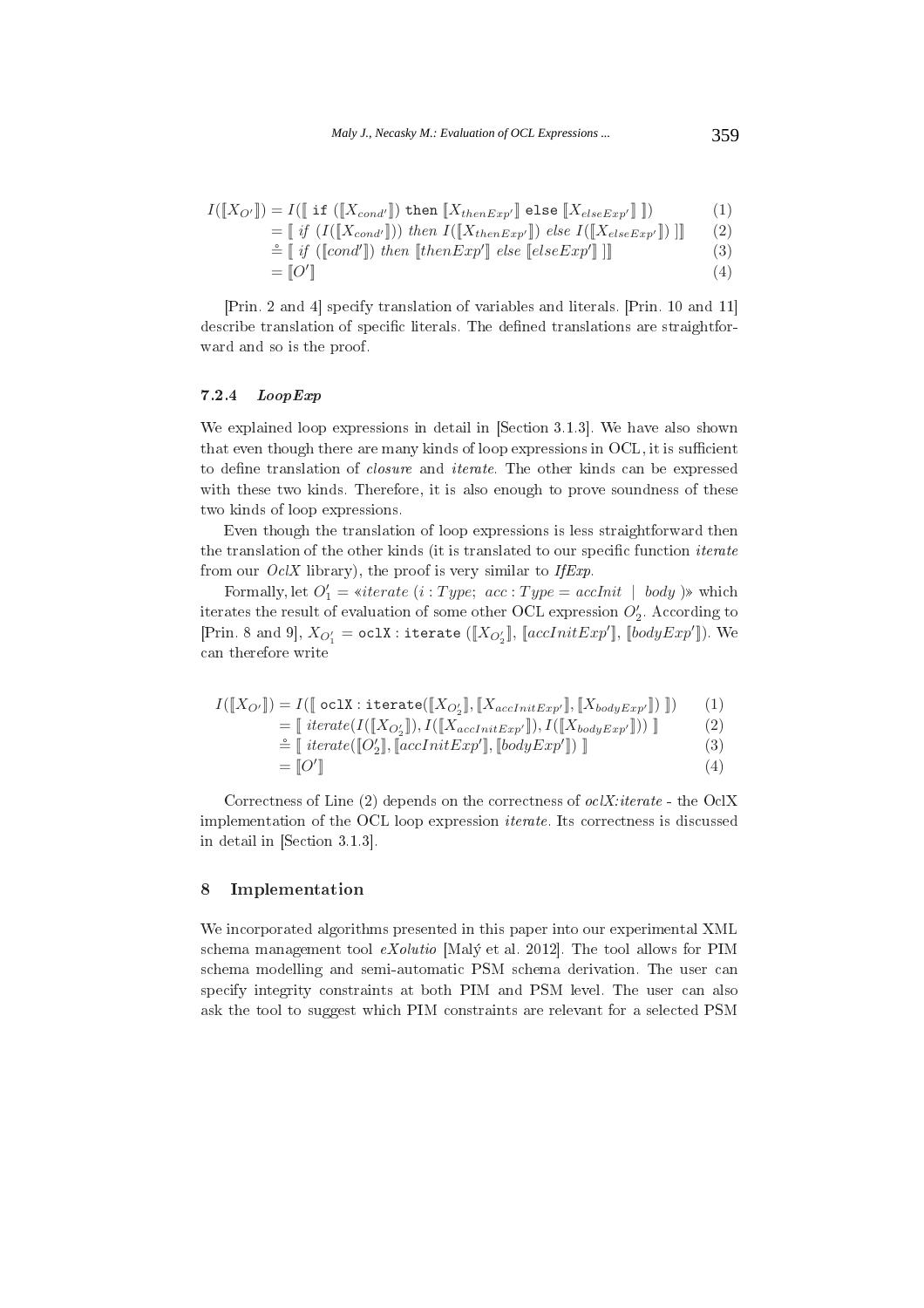

Figure 15: XML validation using  $OCL - Oc/X$  and Schematron pipeline.

schema. The tool examines the mapping between PIM and PSM levels and chooses which PIM constraints are applicable and tries to perform automatic translation. We do not describe that algorithm in this paper, but we want to emphasize that the tool allows to reuse integrity constraints from the PIM level and it is not necessary to create the same constraints at the PSM level manually.

The output schema of the tool can not (generally) be used by a standard validator. This is because it may contain references to  $Oc/X$  XSLT functions which are not part of XPath. Thus, we provide a modified Schematron pipeline (the pipeline can be run either using XProc [W3C 2010] or as a shell script) and requires an XSLT 3.0 Working Draft compliant processor (we tested our implementation using [Saxonica 2012]).

The schema of usage of OCL for XML validation is depicted in [Fig. 15]. When the user specifies ICs at the PIM level (1), the tool helps him to transfer them to the PSM level – the tool selects relevant schemas and offers automatic translation where possible (2). Apart from ICs transferred from the PIM level, it is possible to create expressions solely for the PSM level (3). A PSM OCL script can be generated  $(4)$ , two variants are offered – for schema aware XSLT processors and non-schema aware (in that case, typed values are created from string values using constructors). Since some expressions may refer to  $OcX$  functions,  $OclX$  library must be linked (5) to the validation stylesheets, which are generated by Schematron pipeline transformations. To achieve this, we slightly modified Schematron pipeline transformations so that they add necessary imports. Schematron pipeline outputs a validation stylesheet (6) which can be used to validate XML data  $(7)$  – the result of the validation is a Schematron Validation Report Language document (8), which contains a report on which constraints were checked, whether some of them were violated and if so, the locations of the errors. In this paper, we focused primarily on step  $(4)$ .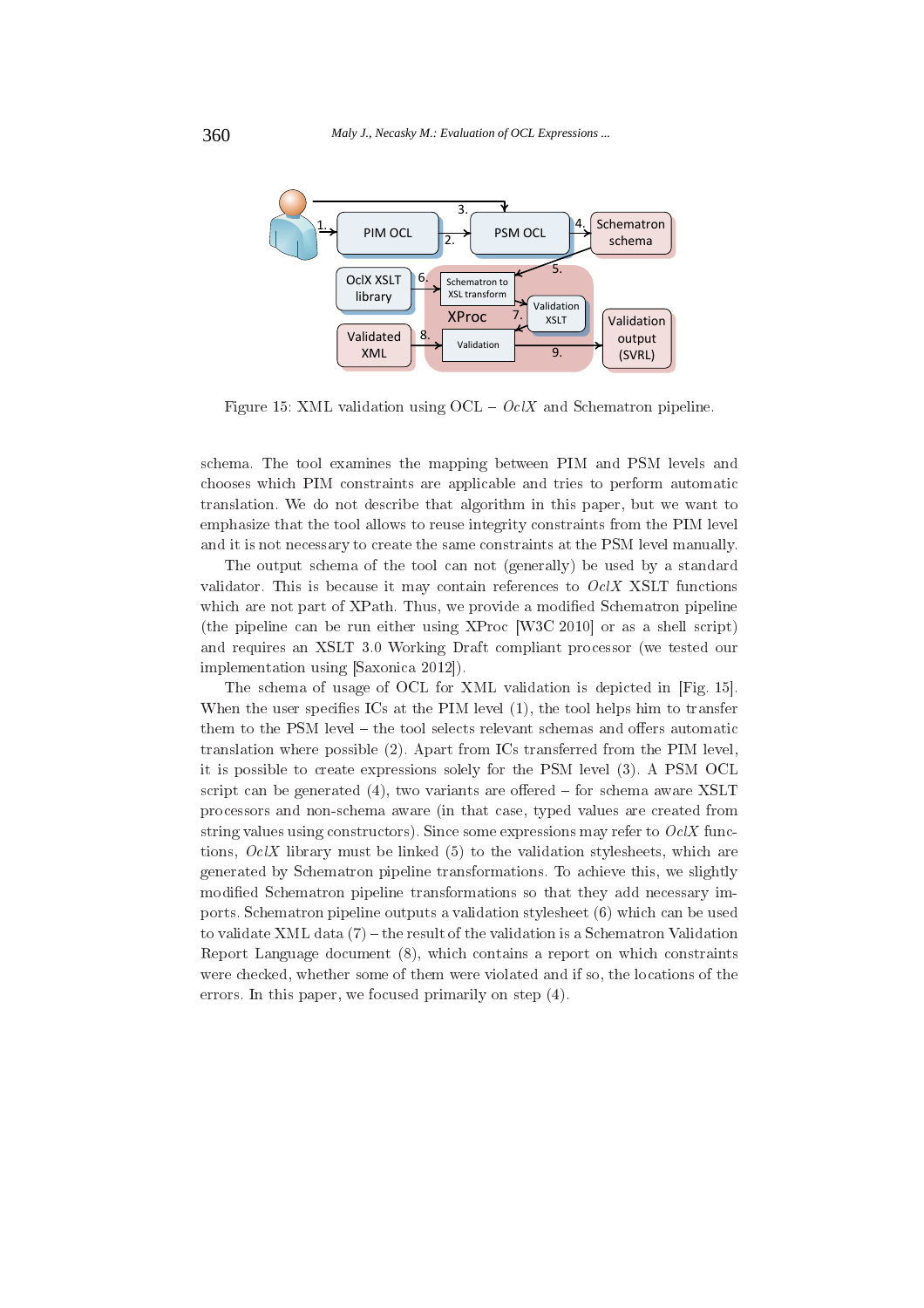```
<sch:schema xmlns:sch='http://purl.oclc.org/dsdl/schematron'>
  <sch:pattern id='Tournament1'
   \langlesch:rule context='/tournament'>
     \frac{1}{2} \frac{1}{2} \frac{1}{2} \frac{1}{2} \frac{1}{2} \frac{1}{2} \frac{1}{2} \frac{1}{2} \frac{1}{2} \frac{1}{2} \frac{1}{2} \frac{1}{2} \frac{1}{2} \frac{1}{2} \frac{1}{2} \frac{1}{2} \frac{1}{2} \frac{1}{2} \frac{1}{2} \frac{1}{2} \frac{1}{2} \frac{1}{2} \langle -| - | IC1: \textit{dates} \textit{ consistent} \textit{c} \textit{y'} \rangle<sch:assert test='$t/start le $t/end'
                                                                                        /\langle -\rangle = IC2; all matches occur within the tournament's time frame --\leqsch:let name='t' value='
     \leqsch:assert test='oclX:forAll(match,
         {\bf function} (\$_{m})\ \{\ \$m . {\rm start}\ {\rm ge}\ \${\rm t}. {\rm start}\ {\bf and}\ \$m . {\rm end}\ {\rm le}\ \${\rm t}. {\rm end}\ \})\ /\!\!>\mathopen{<}/\mathbf{sch}:\mathbf{rule}\mathopen{>}{\mathopen{<}}\mathopen{<}/\mathbf{sch}:\mathbf{pattern}\mathclose{>}<sch:pattern id='Match'>
   \lesch:rule context='/tournament/match'><br>
\lesch:let name='m' value='.'/>
      \langle -1 - 1C3: a Player can play a Match only when reg. to the T. \langle -2 \rangle<sch:assert test='oclX:forAll(player, function($p)
          \{ \;\mathit{oclX:exists}(\$\mathrm{p}/../../player, \mathbf{\hat{function}}(\$\mathrm{px}) \; \{\;\$\mathrm{px}/@\mathrm{id} = \$\mathrm{p}/@\mathrm{id} \;\}) \;\} \; )' \; / \!></sch:rule></sch:pattern>
  <sch:pattern id='Player'>
     \frac{\text{Schr} \cdot \text{Buler}}{\text{Schr} \cdot \text{rule context}} = \frac{1}{3} \times \frac{1}{3}<br>
\frac{\text{Schr} \cdot \text{rule context}}{\text{Schr} \cdot \text{rule (1,1)} \cdot \text{rule (1,1)} \cdot \text{rule (1,1)} \cdot \text{rule (1,1)} \cdot \text{rule (1,1)} \cdot \text{rule (1,1)} \cdot \text{rule (1,1)} \cdot \text{rule (1,1)} \cdot \text{rule (1,1)} \cdot \text{rule (1,1)} \cdot \text{rule (1,1)} \cdot \text{rule (1,1)} \cdot \text{rule (1,1)} \cdot \text<sub>sc</sub></sub>
      \langle -1, 1, 1 \rangle \langle -1, 1, 2 \rangle \langle 1, 1 \rangle \langle 1, 1 \rangle \langle 1, 1 \rangle \langle 1, 1 \rangle \langle 1, 1 \rangle \langle 1, 1 \rangle \langle 1, 1 \rangle \langle 1, 1 \rangle \langle 1, 1 \rangle \langle 1, 1 \rangle \langle 1, 1 \rangle \langle 1, 1 \rangle \langle 1, 1 \rangle \langle 1, 1 \rangle \langle 1, 1 \rangle \langle 1, 1 \rangle\leqsch:assert test='if (oclX:oclIsUndefined($p/@regno)) then
                                       \mathbf{not}(\text{oclX:} \text{oclIsUnder} \text{neg}(\hat{\mathbf{s}}_p/\text{email})) else false()' />
   \langle/sch:rule>\langle/sch:pattern>\lesch:pattern id='Tournament2'.
   \frac{1}{\text{brace}}<br>
<sch:rule context='/tournament'><br>
<sch:let name='t' value='.'/>
     \langle--1C5: schedules for players do not overlap --><br>
\langle--1C5: schedules for players do not overlap -->
         oclX:iterate($t/player/@id,(), function($id, $acc)
             {ocIX:including ($acc, map {{id'} := $id},:= wid;<br>tches' := oclX:select($t/match, function($m)<br>{ oclX:includes($m/player/@ id, $id) } ) } ) }
                                   'matches'
         return oclX:forAll($sched, function($s)
              \{ \text{ oclX:forAll($\$s/matches, function($\$m1, $m2)\}\{not (ocIDate.isOverlap(\$m1/start, \$m1/end, \$m2/start, \$m2/end)) \} ) } )' />
      <\!\!/\text{sch}:\!\!\dot{\text{rule}}\!\!>\,\!<\!\!/\text{sch}:\!\text{pattern}\!\!>\langle/sch:schema\rangle
```
Figure 16: Translation of the sample constraints.

To conclude this section, we show, how the sample integrity constraints from [Fig. 2] and [Fig. 8] are translated. The resulting Schematron schema is depicted in [Fig. 16]. Translation of constraint IC1 is straightforward. Constraint IC2 contains a call of a higher order function  $for All$ . An anonymous function item is created for the *body* function and the *body* function also references a free variable  $t$  (which is the context variable of the expression). Constraint IC3 illustrates the translation of nested iterator expressions (for All and exists) into higher-order functions and also upwards association navigation (using *parent XPath axis)*. Constraint IC4 uses *ocllsUndefined* (which tests for null value). The last constraint IC5 is a translation of the OCL invariant from [Fig. 8] and demonstrates let expressions (definition of a local variable), *iterate* operation and tuples.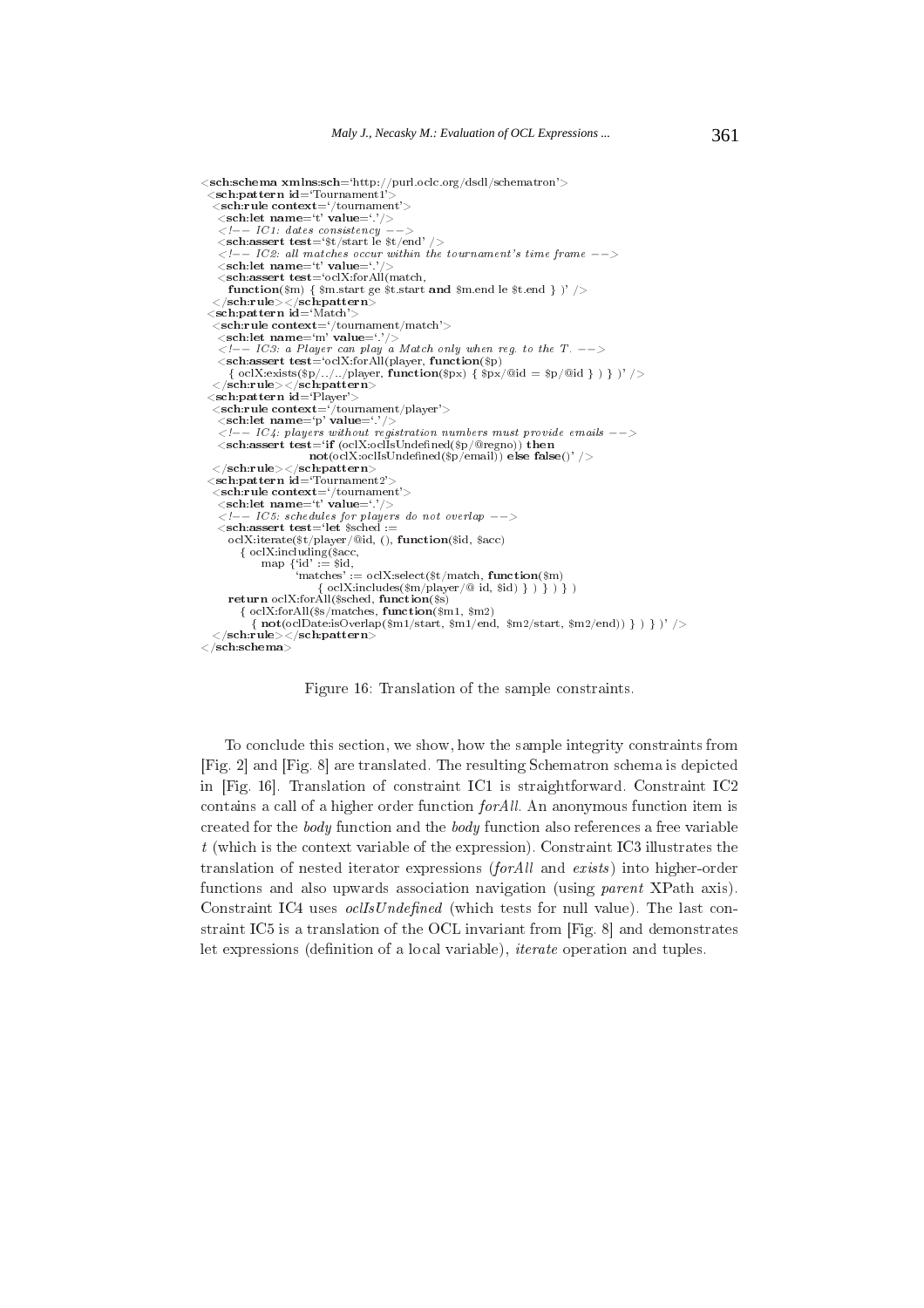# 9 **Related Work**

Existing academic work [Wenfei and Jerome 2003], [Arenas et al. 2008)] in the area of integrity constraints for XML focuses mainly on the fundamental integrity constraints known from relational databases - keys, unique constraints, foreign keys and inverse constraints - and their mathematical properties, such as decidability, consistency, tractability (with separate results for one-attribute vs. multi-attribute and relative vs. absolute keys). In this paper, we deal with general constraints in the form of arbitrary expressions.

Several [Conrad et al. 2000, Dominguez et al. 2011, Routledge et al. 2002] approaches for modelling XML using UML were proposed, but they deal mainly with modelling the structure of the schemas, without debating the integrity constraints present in the model. OCL is utilized in Sengupta et al. (2005) to allow for automated translation from sequence to state machine UML diagrams, but the paper does not consider XML data.

Research at Technische Universität Dresden focuses on OCL and UML and related technologies [Hussmann et al. 2000], which is also the coordinator of the leading open-source implementation - Dresden OCL [TUD 2012]. Dresden OCL targets primarily relational databases platform [Demuth and Hussmann 1999] and Java. A generic framework for generating for translation OCL expressions into other expression languages was proposed in [Heidenreich et al. 2008]. It mentions 2 applications:  $OCL \rightarrow SQL$  translation and also  $OCL \rightarrow XQuery$ . The expression are translated into the target language via patterns. It expects much tighter mapping between UML model and XML schema (unlike PIM/ PSM schemas used in our approach, it does not consider regular properties of schemas). The OCL  $\rightarrow$  SQL patterns are based on [Demuth and Hussmann 1999].  $OCL \rightarrow XQuery \text{ on } [Gaafar \text{ and } Sakr \text{ } 2004]$ . The authors support constructs corresponding to projection, Cartesian product and restriction in the expressions (omitting the general iteration and closures facilities).

Authors of [Gaafar and Sakr 2004] examine the fundamental similarities of the two expression languages  $-$  OCL and XQuery. They propose a mapping from XQuery queries to OCL constraints (bottom-up approach). They show how the parts of elementary XQuery expressions can be mapped to OCL constructs, but they do not elaborate on translating definitions of (local) varables and references to them, which would be interesting for queries with multiple variables (such queries correspond to more complex OCL iterator expressions, which are not mentioned in the paper). In consequence, the full expressive power of OCL is not harnessed (for more on expressive power of OCL, see [Mandel and Cengarle 1999]).

362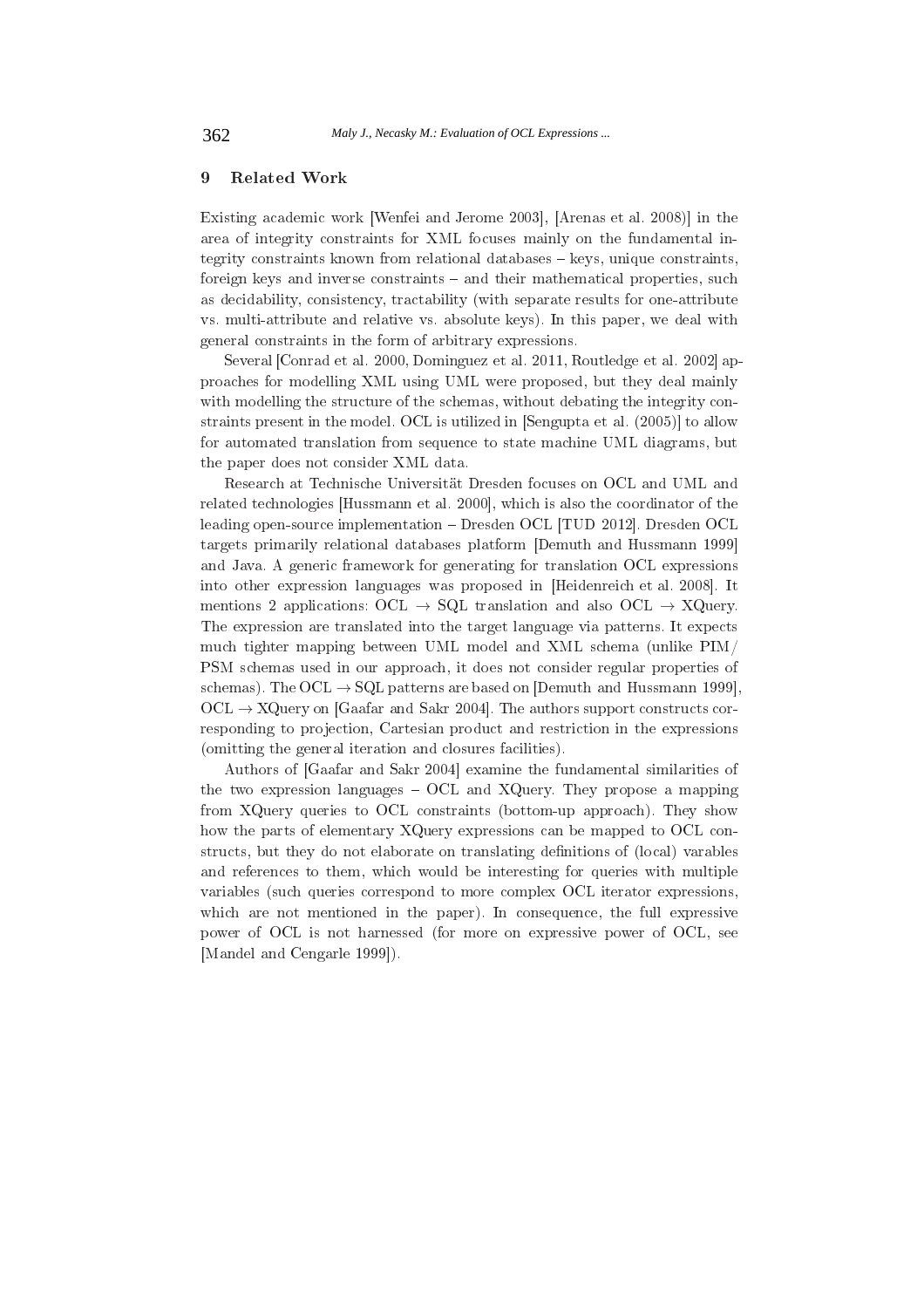#### 10 Conclusion

Our aim in this paper was to further utilise the potential of MDA in XML applications by allowing the reuse of integrity constraints defined at the platformindependent level in a UML diagram. We presented an algorithm [see Section 3.1] for translation of OCL expressions into XPath expressions and enhanced it in [Section 4-5]. We have elaborated on one application of this translation algorithm - document validation, which was our main motivation. With our approach, it is possible to automatically generate integrity constraint checking code in the form of a Schematron schema, which can be used to validate XML documents. We identified several classes of expressions, where standard Schematron is not sufficient, and proposed extensions required to preserve the expressive power of OCL. We incorporated the approach into our schema management tool  $eXolution$ [Malý et al. 2012]. Since our extension has a form of an XSLT function library, Schematron schema generated by our tool can be processed by any XSLT 3.0 compliant processor using modified Schematron pipeline. In [Section 6], we have suggested another application  $-$  using OCL to define user functions on the abstract level. These function can be automatically translated and evaluated in XML data.

In our future work, we plan to further improve the OCL to XPath mapping and add support for nested collections and collections of other kinds besides sequences, i.e. sets, bags and ordered sets. These types are alien to the XPath data model, which only knows flat sequences. XSLT 3.0 Working Draft proposes an additional type to the XPath type system  $-$  a map (which we have already utilised for representing tuples in [Section 3.1.4]). A distinct feature of XSLT maps is that it allows both maps and sequences as values, thus, using maps, it is theoretically possible to represent nested collections (the syntax of some expressions however becomes a bit convoluted). We intent to improve the algorithm by proposing a coherent way for representing nested collections of any of the four kinds together with a syntax that is as transparent as possible.

Another branch of our follow up research is the area of document adaptation [Maly et al. 2011], where we proposed an algorithm for generating an adaptation script to transform documents valid against one version of a schema into documents valid against other version of the same schema. There are scenarios, in which document adaptation can utilise integrity constraints to precisely specify the mapping between the two versions and the translation of the mapping constraints into adaptation transformations could use annotations in the form of OCL constraints and the translation algorithm presented in this paper.

In [Section 8], we describe the implementation of the algorithms presented in this paper. As a part of our future work, we plan to present the evaluation of our experiments in real-life applications.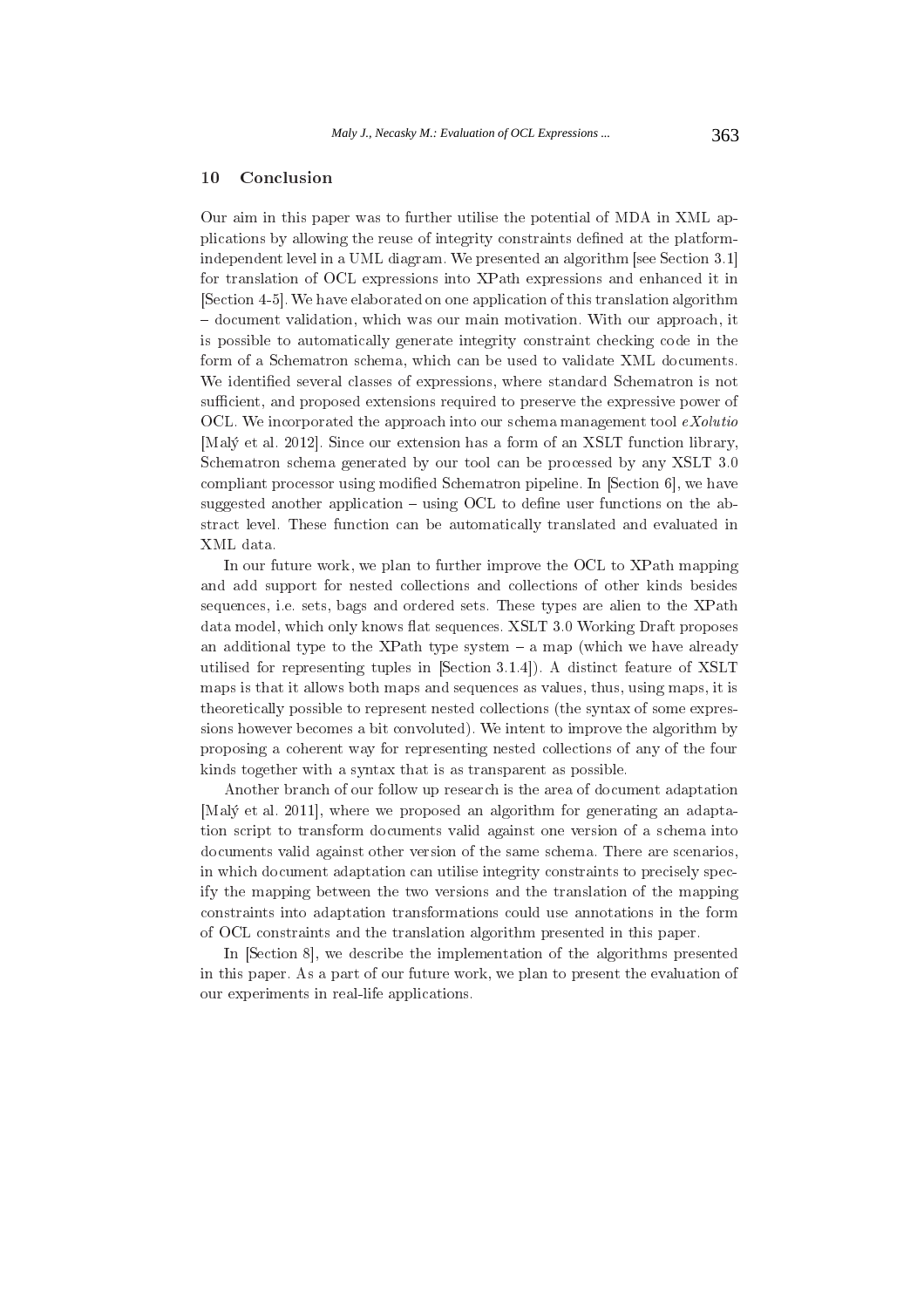# Acknowledgements

This work was supported in part by GA UK grant no. 204-10/253421 and in part by the Czech Science Foundation (GACR), grant number  $P202/11/P455$ .

# References

- [Arenas et al. 2008]] Arenas, M., Fan, W., Libkin, L.: "On the complexity of verifying consistency of xml specifications"; SIAM J. Comput.; 38 (2008), 841-880.
- [Codd 1972] Codd, E. F.: "Relational completeness of data base sublanguages"; Prentice Hall; California (1972).
- [Conrad et al. 2000] Conrad, R., Scheffner, D., Christoph Freytag, J.: "XML Conceptual Modeling Using UML"; LNCS, 1920 (2000), 291-307;
- [Demuth and Hussmann 1999] Demuth, B., Hussmann, H.: "Using UML/OCL constraints for relational database design"; Proc. UML'99 (1999), 598-613.
- [Dominguez et al. 2011] Dominguez, E., Lloret, J., Perez, B., Rodriguez, A., Rubio, A. L., Zapata, M. A.: "Evolution of XML schemas and documents from stereotyped
- UML class models: A traceable approach"; Inf. Softw. Technol., 53 (2011), 34-50. [Gaafar and Sakr 2004] Gaafar, A., Sakr, S.: "Towards a framework for mapping be-<br>tween UML/OCL and XML/XQuery"; Proc. UML'04 (2004), 241-259.
- [Heidenreich et al. 2008] Heidenreich, F., Wende, C., Demuth, B.: "A framework for
- generating query language code from OCL invariants"; ECEASST, 9 (2008). [Hussmann et al. 2000] Hussmann, H., Demuth, B., Finger, F.: "Modular architecture
- for a toolset supporting OCL"; Proc. UML'00 (2000); 278-293. [ISO 2006] Information Technology Document Schema Definition Languages (DSDL)
- Part 3: Rule-based Validation Schematron. ISO/IEC 19757-3; ISO/EIC (2006). [Klímek and Nečaský 2012] Klímek, J., Nečaský, M.: "Formal Evolution of XML
- Schemas with Inheritance"; Proc, ICWS'12, IEEE (2012), 84-97. [Malý et al. 2011] Malý, J., Mlýnková, I., Nečaský, M.: "XML Data Transformations
- as Schema Evolves"; Proc. ADBIS'11, Springer-Verlag, (2011), 375-388
- [Malý et al. 2012] Malý, J., Klímek, J., Nečaský, M.: "eXolutio project"; (2012) http:  $//$ exolutio.com.
- [Mandel and Cengarle 1999] Mandel, L., Cengarle, M.: "On the expressive power of OCL"; Proc. Formal Methods'99, Springer-Verlag (1999), 854-874.
- [Miller and Mukerji 2003] Miller, J., Mukerji, J.: MDA Guide v. 1.0.1; Object Management Group (2003) http://omg.org/cgi-bin/doc?omg/03-06-01.
- [Murata et al. 2005] Murata, M., Lee, D., Mani, M., Kawaguchi, K.: "Taxonomy of XML Schema Languages using Formal Language Theory"; ACM Trans., 5, 4 (2005), 660-704
- [Nečaský et al. 2012a] Nečaský, M., Klímek, J., Malý, J., Mlýnková, I.: "Evolution and Change Management of XML-based Systems"; Journal of Systems and Software, Elsevier, 85, 3 (2012), 683-707.
- [Nečaský et al. 2012b] Nečaský, M., Mlýnková, I., Klímek, J., Malý, J.: "When conceptual model meets grammar: A dual approach to XML data modeling"; Data & Knowledge Engineering, Elsevier, 72 (2012), 1-30.
- [OMG 2007] OMG: UML 2.1.2 Specification (2007) http://www.omg.org/spec/UML/  $2.1.2/$
- [OMG 2012] OMG: Object Constraint Language v 2.3.1 Specification. (2012) http:  $//www.omg.org/spec/0CL/2.3.1/.$
- [Routledge et al. 2002] Routledge, N., Bird, L., Goodchild, A.: "UML and XML Schema"; Proc. ADC'02, Australian Computer Society (2002), 157-166.
- [Saxonica 2012] Saxonica: Saxon XSLT Processor 9.4 (2012) http://saxon. sourceforge.net/.

364